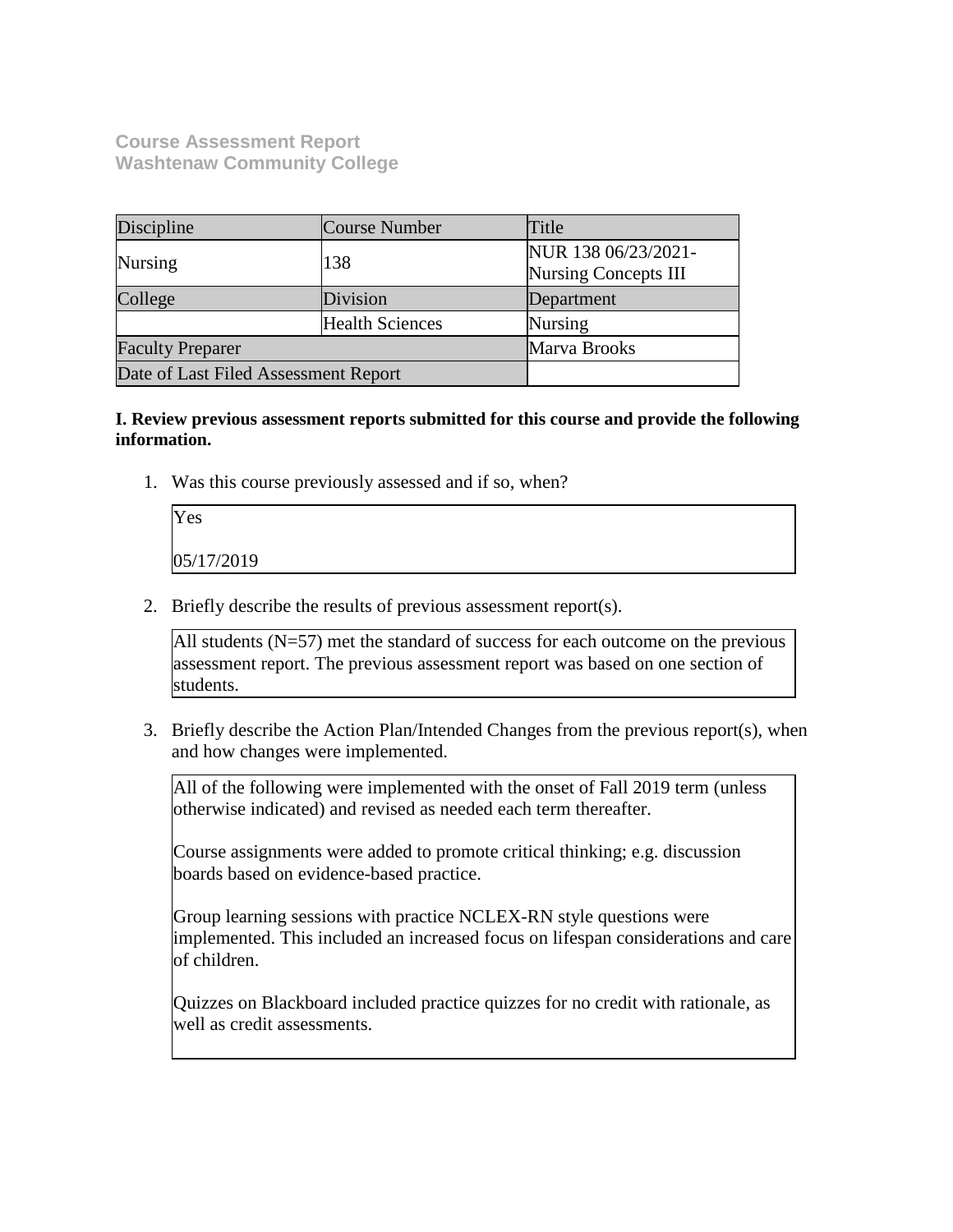Pediatric VSIM was eliminated from the course and lifespan considerations added based on appropriate concepts and exemplars throughout the course.

Winter 2020 - transitioned to 3rd edition of textbook; page numbers realigned and some concepts and exemplars reordered

Pediatric simulations added in Winter 2020.

Virtual pediatrics simulation added in Fall 2020; added practical quizzes.

Fall 2019 - lab hours reduced to meet budgetary requirements; course material transitioned to online theory.

# **II. Assessment Results per Student Learning Outcome**

Outcome 1: Apply clinical judgment to prioritize safe, quality care for patients with complex physical and mental health problems across the lifespan.

- Assessment Plan
	- o Assessment Tool: Cumulative final exam
	- o Assessment Date: Winter 2021
	- o Course section(s)/other population: All sections
	- o Number students to be assessed: All
	- o How the assessment will be scored: Answer key and/or rubric
	- o Standard of success to be used for this assessment: 80% of students will score 78% or higher
	- o Who will score and analyze the data: Course coordinators will analyze the cumulative final reports each semester
- 1. Indicate the Semester(s) and year(s) assessment data were collected for this report.

| Fall (indicate years below) below) | Winter (indicate years) | SP/SU (indicate years)<br>below) |
|------------------------------------|-------------------------|----------------------------------|
| 2020, 2019                         | 2021, 2020              |                                  |

2. Provide assessment sample size data in the table below.

| # of students enrolled | # of students assessed |
|------------------------|------------------------|
| 1133                   |                        |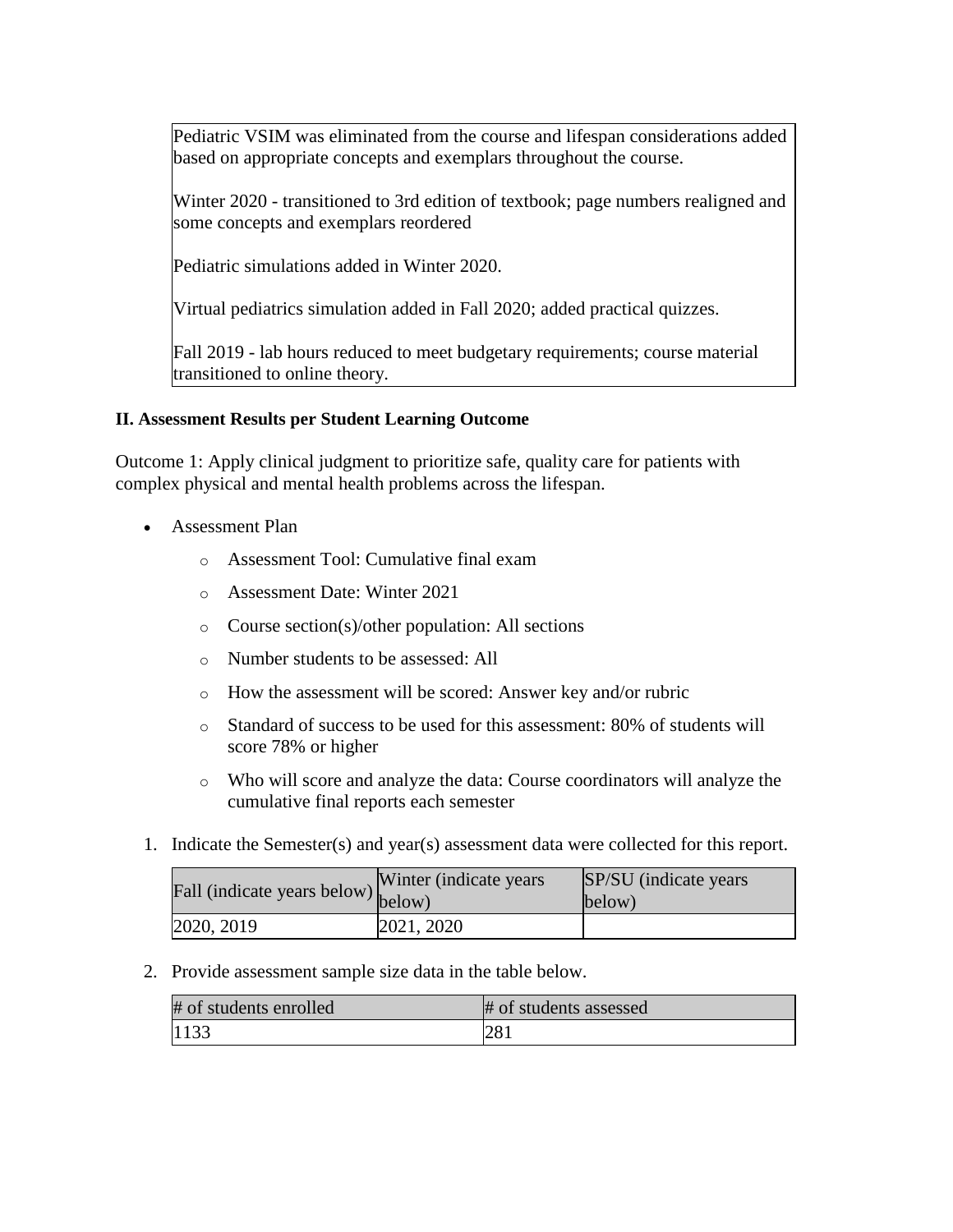3. If the number of students assessed differs from the number of students enrolled, please explain why all enrolled students were not assessed, e.g. absence, withdrawal, or did not complete activity.

There were 283 students in this cohort. Multiple sections are created for this course including lecture, lab, mental health clinical, and med-surg clinical. The system counted all four sections when determining the number of students enrolled. The 1133 enrolled students were auto-populated by Curricunet, which seems to include four sections of students (1132/4=283) and one section for one student who wasn't properly dropped. There were no drops or withdrawals. Two students failed clinical and did not take the final exam. The corrected number of students assessed is 281.

4. Describe how students from all populations (day students on campus, DL, MM, evening, extension center sites, etc.) were included in the assessment based on your selection criteria.

All populations were included for Fall 2019, Fall 2020, Winter 2020, and Winter 2021.

Fall 2019 was mixed-mode.

Winter 2020 was half mixed-mode and half virtual (COVID-19).

Fall 2020 and Winter 2021 were virtual except for in-person med-surg clinical.

5. Describe the process used to assess this outcome. Include a brief description of this tool and how it was scored.

The Final Exam is a cumulative exam based on the NCLEX-RN exam blueprint. It is multiple-choice, multiple answer, order, and fill-in-the-blank questions grounded in the NCLEX-RN exam format. The Final Exam has 100 questions: 45 questions of content from the last two learning modules of NUR 138, 10 math questions, and 45 questions from previous content taught earlier in the semester. Thirty percent of the questions are "Select All That Apply". All questions are written at the application and analysis level. The tool is scored by an answer key. There are 41 questions that apply to this outcome.

6. Briefly describe assessment results based on data collected for this outcome and tool during the course assessment. Discuss the extent to which students achieved this learning outcome and indicate whether the standard of success was met for this outcome and tool.

Met Standard of Success: No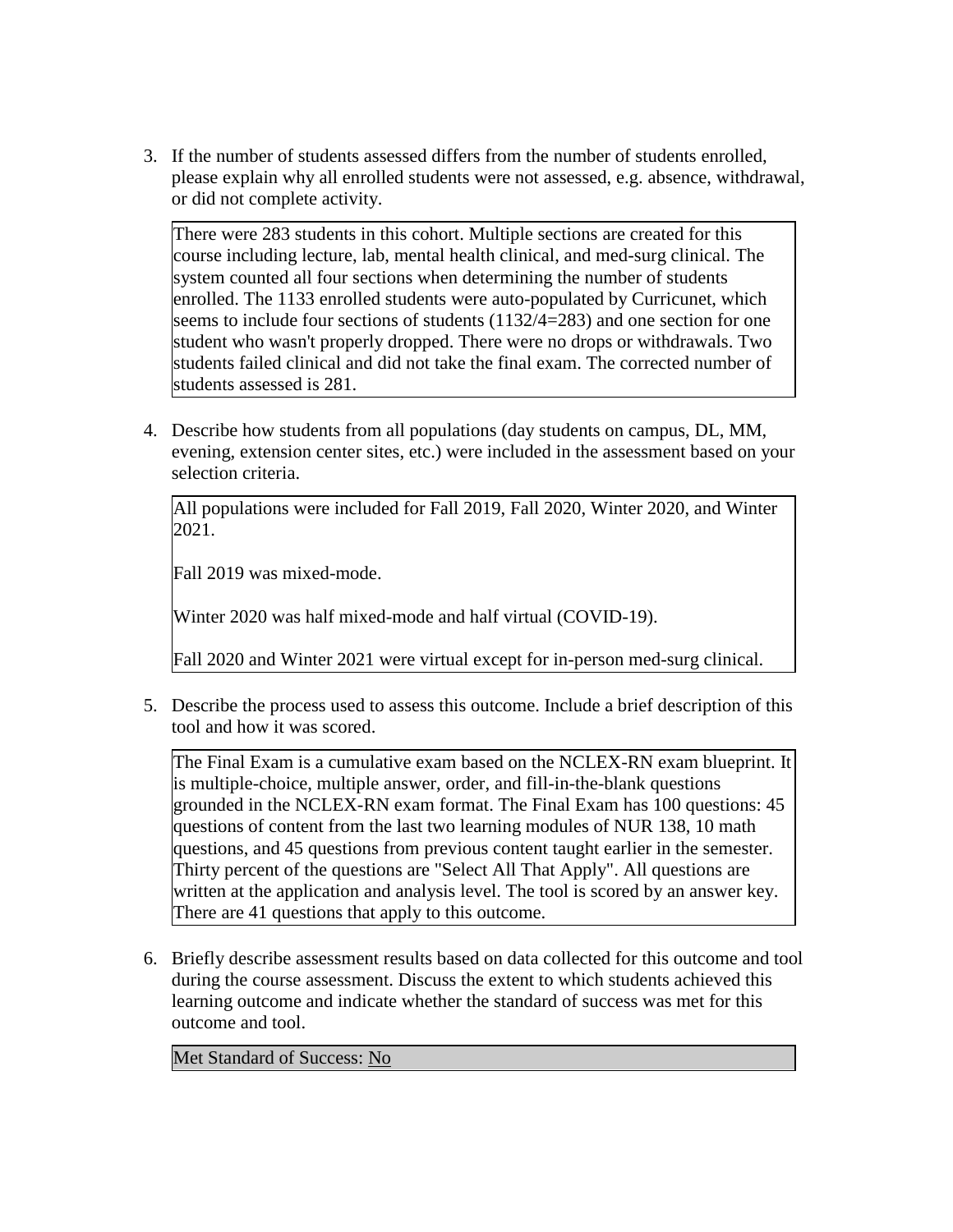71.18% of students (200/281) passed the outcome-related questions with a 78% or higher. The standard was not met. Per the nursing testing policy, the exams gradually have application and analysis level questions, and no partial credit given for select all that apply questions.

Fall 2019 - 76.47% passed with 78% or higher

Win 2020 - 53.85% passed with 78% or higher

Fall 2020 - 79.1% passed with 78% or higher

Win 2021 - 75.31% passed with 78% or higher

7. Based on your interpretation of the assessment results, describe the areas of strength in student achievement of this learning outcome.

Students are improving in the clinical judgment required to prioritizing safe, quality care for patients.

100% of students passed clinical and skills each semester except for Winter 2021. In Winter 2021, two students failed clinical.

8. Based on your analysis of student performance, discuss the areas in which student achievement of this learning outcome could be improved. If student met standard of success, you may wish to identify your plans for continuous improvement.

Moving to the online format and having a larger class size negatively impacted the last two semesters.

In the interest of continuous improvement, more opportunities will be provided in lab, clinical, and simulation to practice in these areas to provide foundational examples for students to build their practice and improve clinical judgment.

A new rubric will be added to Blackboard for clinical evaluation; formerly it was a paper copy only. This will provide formative and summative feedback to students.

Standardized rubrics were also developed for skill checkoff and simulation.

All rubrics are available in Blackboard.

Outcome 1: Apply clinical judgment to prioritize safe, quality care for patients with complex physical and mental health problems across the lifespan.

Assessment Plan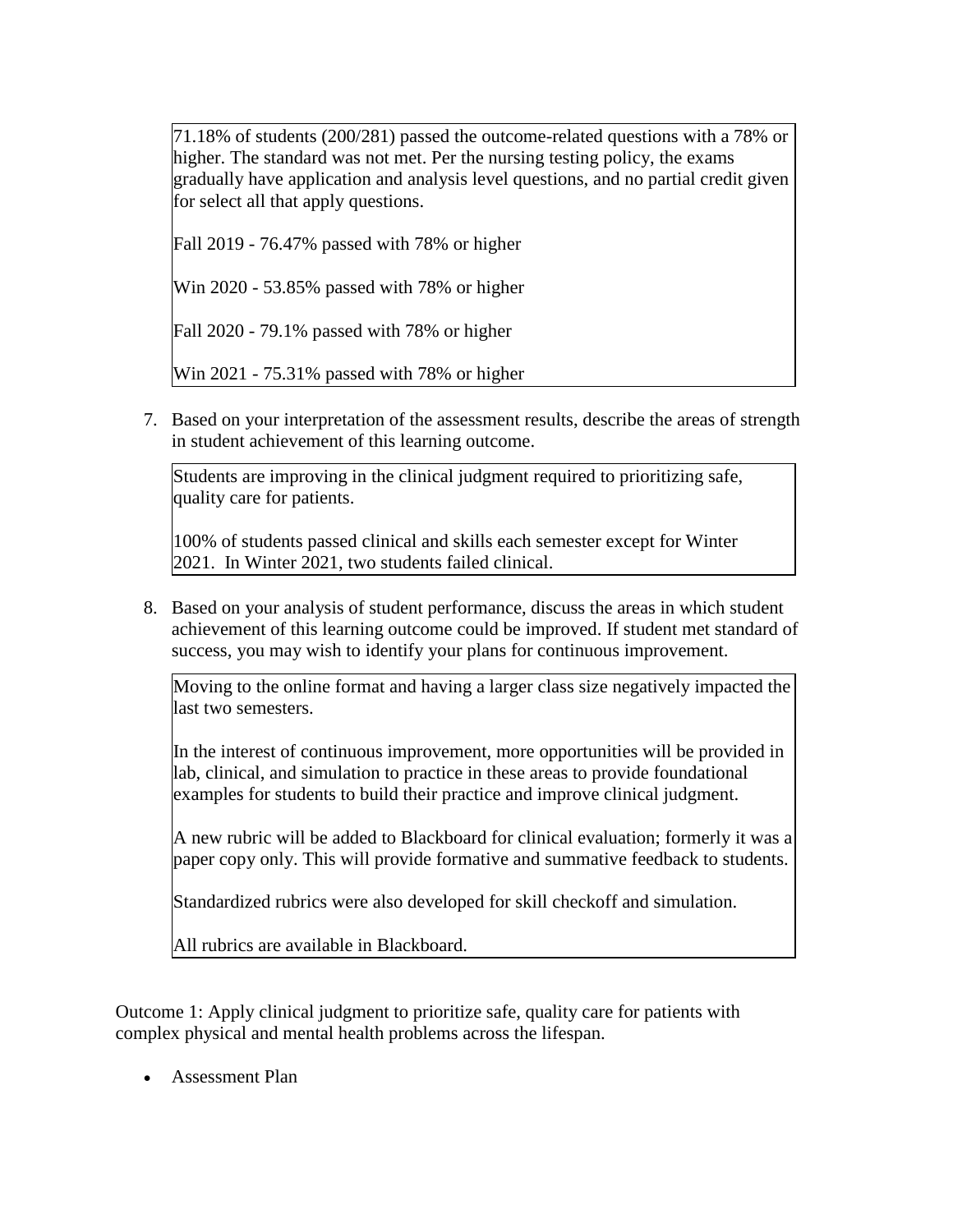- o Assessment Tool: Simulation/lab skills checklist
- o Assessment Date: Fall 2021
- o Course section(s)/other population: All sections
- o Number students to be assessed: All
- o How the assessment will be scored: Departmentally-developed rubric
- o Standard of success to be used for this assessment: 80% of students will pass all skills on their first attempt
- o Who will score and analyze the data: Course coordinators will analyze the data
- 1. Indicate the Semester(s) and year(s) assessment data were collected for this report.

| Fall (indicate years below) below) | Winter (indicate years) | SP/SU (indicate years)<br>below) |
|------------------------------------|-------------------------|----------------------------------|
| 2020, 2019                         | 2021, 2020              |                                  |

2. Provide assessment sample size data in the table below.

| # of students enrolled | # of students assessed |
|------------------------|------------------------|
| 1133                   | 283                    |

3. If the number of students assessed differs from the number of students enrolled, please explain why all enrolled students were not assessed, e.g. absence, withdrawal, or did not complete activity.

There were 283 students in this cohort. Multiple sections are created for this course including lecture, lab, mental health clinical, and med-surg clinical. The system counts all four sections when determining the number of students enrolled. The 1133 enrolled students were auto-populated by Curricunet, which seems to include four sections of students (1132/4=283) and one section for one student who wasn't properly dropped. There were no drops or withdrawals.

4. Describe how students from all populations (day students on campus, DL, MM, evening, extension center sites, etc.) were included in the assessment based on your selection criteria.

All populations were included for Fall 2019, Fall 2020, Winter 2020, and Winter 2021.

Fall 2019 was mixed-mode.

Winter 2020 was half mixed-mode and half virtual (COVID-19).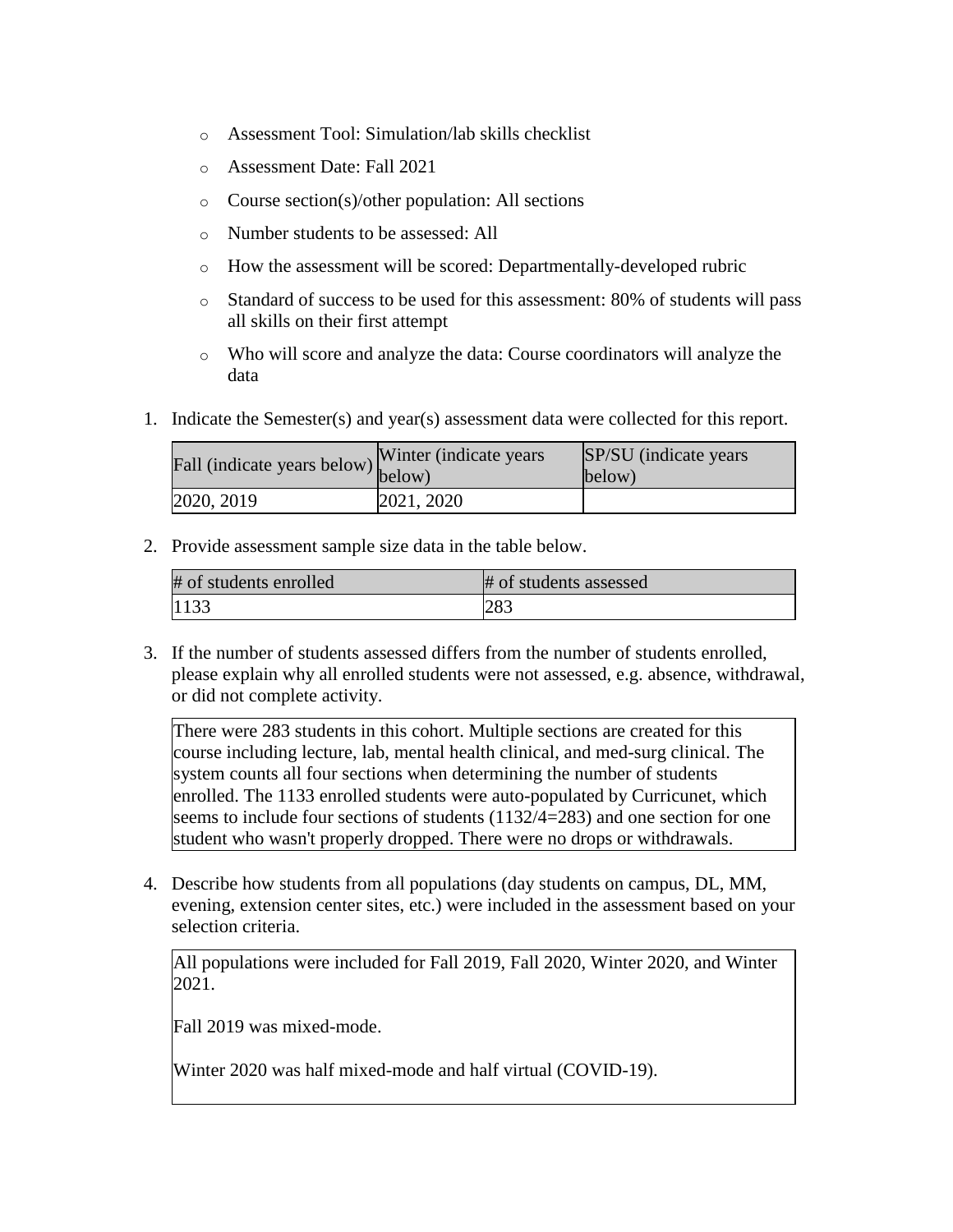Fall 2020 and Winter 2021 were virtual except for in-person med-surg clinical.

5. Describe the process used to assess this outcome. Include a brief description of this tool and how it was scored.

The tool used to assess this outcome was a skills-based checklist. A rubric was designed to score each skill on the checklist and included the steps in the process for students to complete each skill. Each step was scored as satisfactory or not satisfactory. This rubric contained evidence-based practice for each required nursing skill that described each step in the checklist for a student to perform. The skills were selected as part of the concept-based curriculum for Nursing and were assigned to this course to be aligned with the concepts and exemplars taught in NUR 138.

6. Briefly describe assessment results based on data collected for this outcome and tool during the course assessment. Discuss the extent to which students achieved this learning outcome and indicate whether the standard of success was met for this outcome and tool.

Met Standard of Success: Yes

100% of the students passed each skill on the first attempt. The standard of success was met.

7. Based on your interpretation of the assessment results, describe the areas of strength in student achievement of this learning outcome.

Students are improving in the clinical judgment required to prioritizing safe, quality care for patients.

100% of students passed clinical and skills each semester except for Winter 2021. In Winter 2021, two students failed clinical.

8. Based on your analysis of student performance, discuss the areas in which student achievement of this learning outcome could be improved. If student met standard of success, you may wish to identify your plans for continuous improvement.

Moving to the online format and having a larger class size negatively impacted the last two semesters.

In the interest of continuous improvement, more opportunities will be provided in lab, clinical, and simulation to practice in these areas to provide foundational examples for students to build their practice and improve clinical judgment.

A new rubric will be added to Blackboard for clinical evaluation; formerly it was a paper copy only. This will provide formative and summative feedback to students.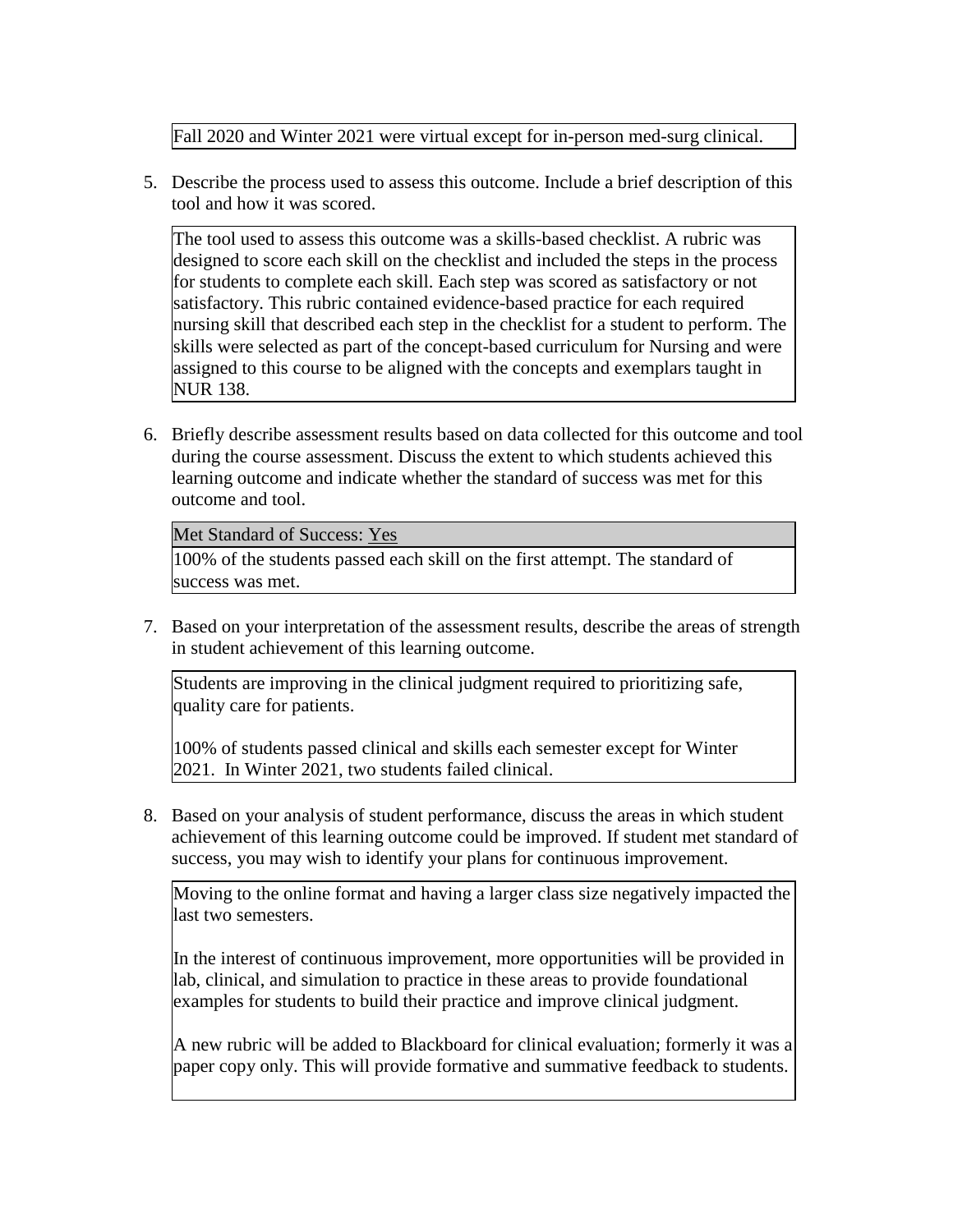Standardized rubrics were also developed for skill checkoff and simulation.

All rubrics are available in Blackboard.

Outcome 1: Apply clinical judgment to prioritize safe, quality care for patients with complex physical and mental health problems across the lifespan.

- Assessment Plan
	- o Assessment Tool: Final clinical evaluation
	- o Assessment Date: Fall 2021
	- o Course section(s)/other population: All sections
	- o Number students to be assessed: All
	- o How the assessment will be scored: Departmentally-developed rubric
	- o Standard of success to be used for this assessment: 80% of students will pass on their final clinical evaluation
	- o Who will score and analyze the data: Course coordinators will analyze the data
- 1. Indicate the Semester(s) and year(s) assessment data were collected for this report.

| Fall (indicate years below) below) | Winter (indicate years) | SP/SU (indicate years)<br>below) |
|------------------------------------|-------------------------|----------------------------------|
| 2020, 2019                         | 2021, 2020              |                                  |

2. Provide assessment sample size data in the table below.

| # of students enrolled | # of students assessed |
|------------------------|------------------------|
| 1133                   | 283                    |

3. If the number of students assessed differs from the number of students enrolled, please explain why all enrolled students were not assessed, e.g. absence, withdrawal, or did not complete activity.

There were 283 students in this cohort. Multiple sections are created for this course including lecture, lab, mental health clinical, and med-surg clinical. The system counts all four sections when determining the number of students enrolled. The 1133 enrolled students were auto-populated by Curricunet, which seems to include four sections of students (1132/4=283) and one section for one student who wasn't properly dropped. There were no drops or withdrawals.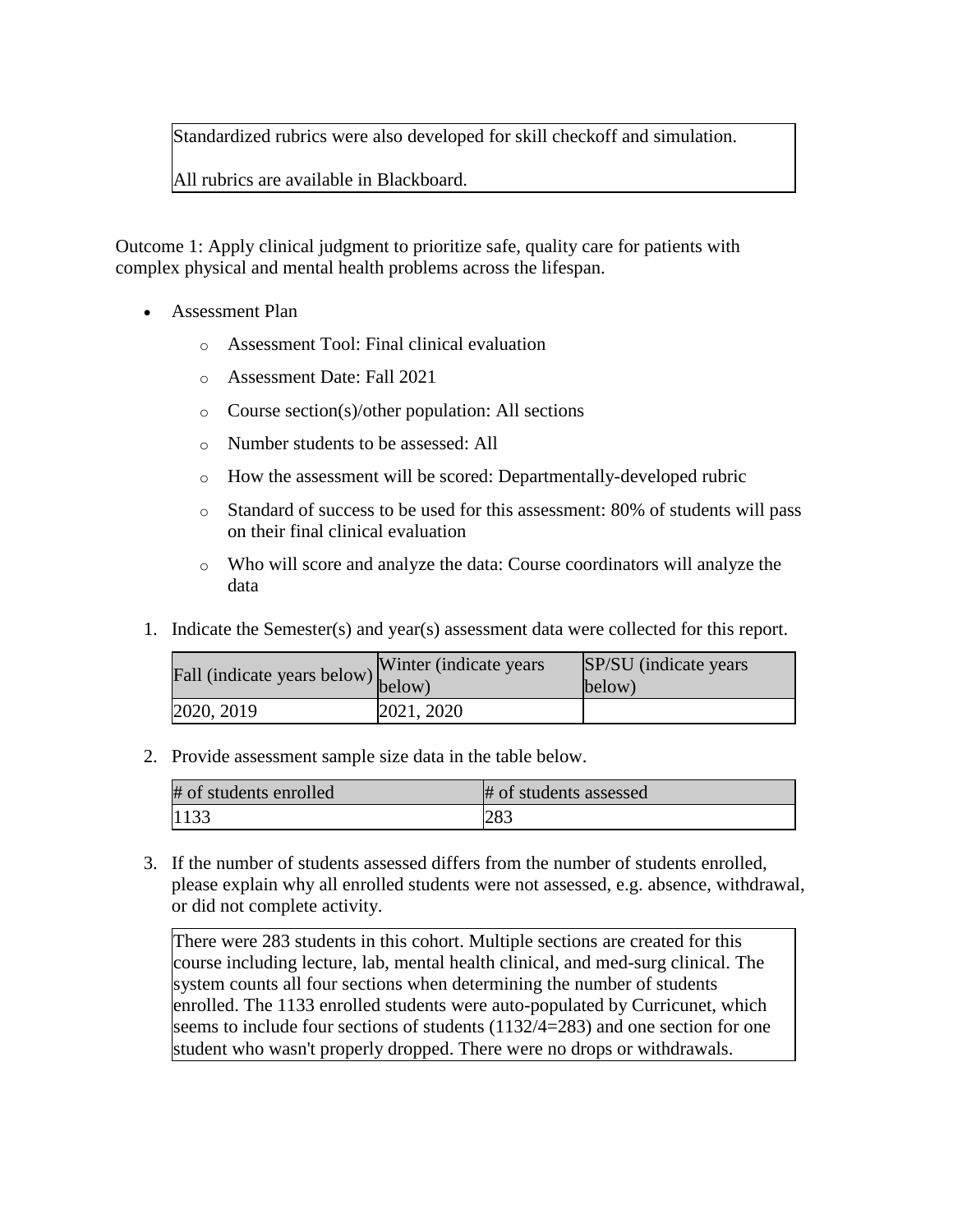4. Describe how students from all populations (day students on campus, DL, MM, evening, extension center sites, etc.) were included in the assessment based on your selection criteria.

All populations were included for Fall 2019, Fall 2020, Winter 2020, and Winter 2021.

Fall 2019 was mixed-mode.

Winter 2020 was half mixed-mode and half virtual (COVID-19).

Fall 2020 and Winter 2021 were virtual except for in-person med-surg clinical.

5. Describe the process used to assess this outcome. Include a brief description of this tool and how it was scored.

The clinical evaluation is based on the nursing program objectives. Each objective is evaluated weekly based on student performance in the clinical setting. Each objective is based on the end-of-program outcomes for a nursing student with advancing nursing skills for the population across the lifespan in the medicalsurgical and mental health settings. Each objective is pass or no pass.

6. Briefly describe assessment results based on data collected for this outcome and tool during the course assessment. Discuss the extent to which students achieved this learning outcome and indicate whether the standard of success was met for this outcome and tool.

### Met Standard of Success: Yes

99.3% of the students (281/283) passed the nursing clinical evaluation in medicalsurgical, mental health settings.

Fall 2019 - 100% of the students passed the nursing clinical evaluation in medicalsurgical, mental health settings

Winter 2020 - 100% of the students passed the nursing clinical evaluation in medical-surgical, mental health settings

Fall 2020 - 100% of the students passed the nursing clinical evaluation in medicalsurgical, mental health settings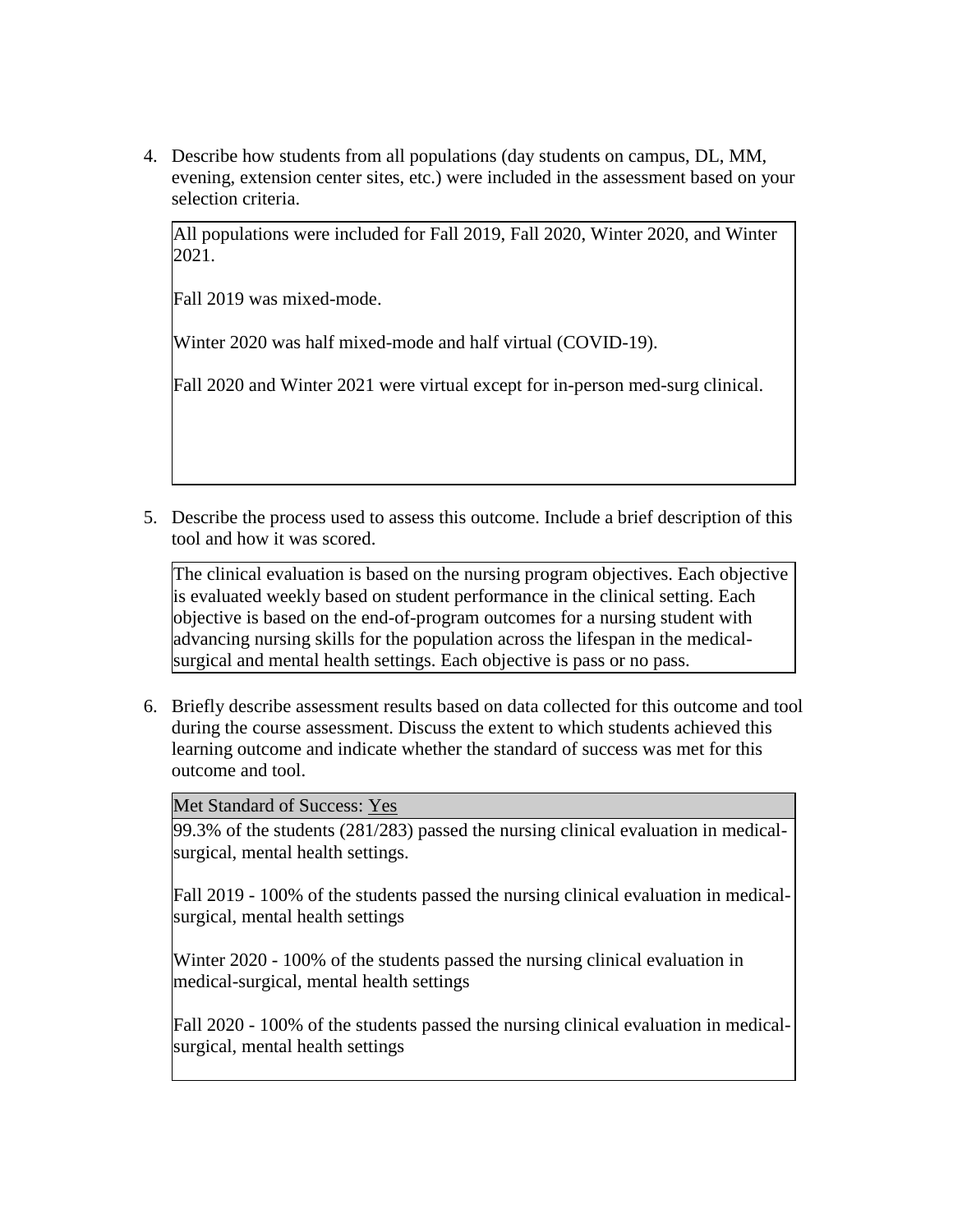Winter 2021 - 97.59% of the students passed the nursing clinical evaluation in medical-surgical, mental health settings

7. Based on your interpretation of the assessment results, describe the areas of strength in student achievement of this learning outcome.

Students are improving in the clinical judgment required to prioritizing safe, quality care for patients.

100% of students passed clinical and skills each semester except for Winter 2021. In Winter 2021, two students failed clinical.

8. Based on your analysis of student performance, discuss the areas in which student achievement of this learning outcome could be improved. If student met standard of success, you may wish to identify your plans for continuous improvement.

Moving to the online format and having a larger class size negatively impacted the last two semesters.

In the interest of continuous improvement, more opportunities will be provided in lab, clinical, and simulation to practice in these areas to provide foundational examples for students to build their practice and improve clinical judgment.

A new rubric will be added to Blackboard for clinical evaluation; formerly it was a paper copy only. This will provide formative and summative feedback to students.

Standardized rubrics were also developed for skill checkoff and simulation.

All rubrics are available in Blackboard.

Outcome 2: Demonstrate the theoretical concepts of leadership, management, and prioritization of patient care and apply this knowledge to the delivery of complex nursing care across a variety of health care settings, labs, and simulations.

- Assessment Plan
	- o Assessment Tool: Cumulative final exam
	- o Assessment Date: Fall 2021
	- o Course section(s)/other population: All sections
	- o Number students to be assessed: All
	- o How the assessment will be scored: Answer key and/or rubric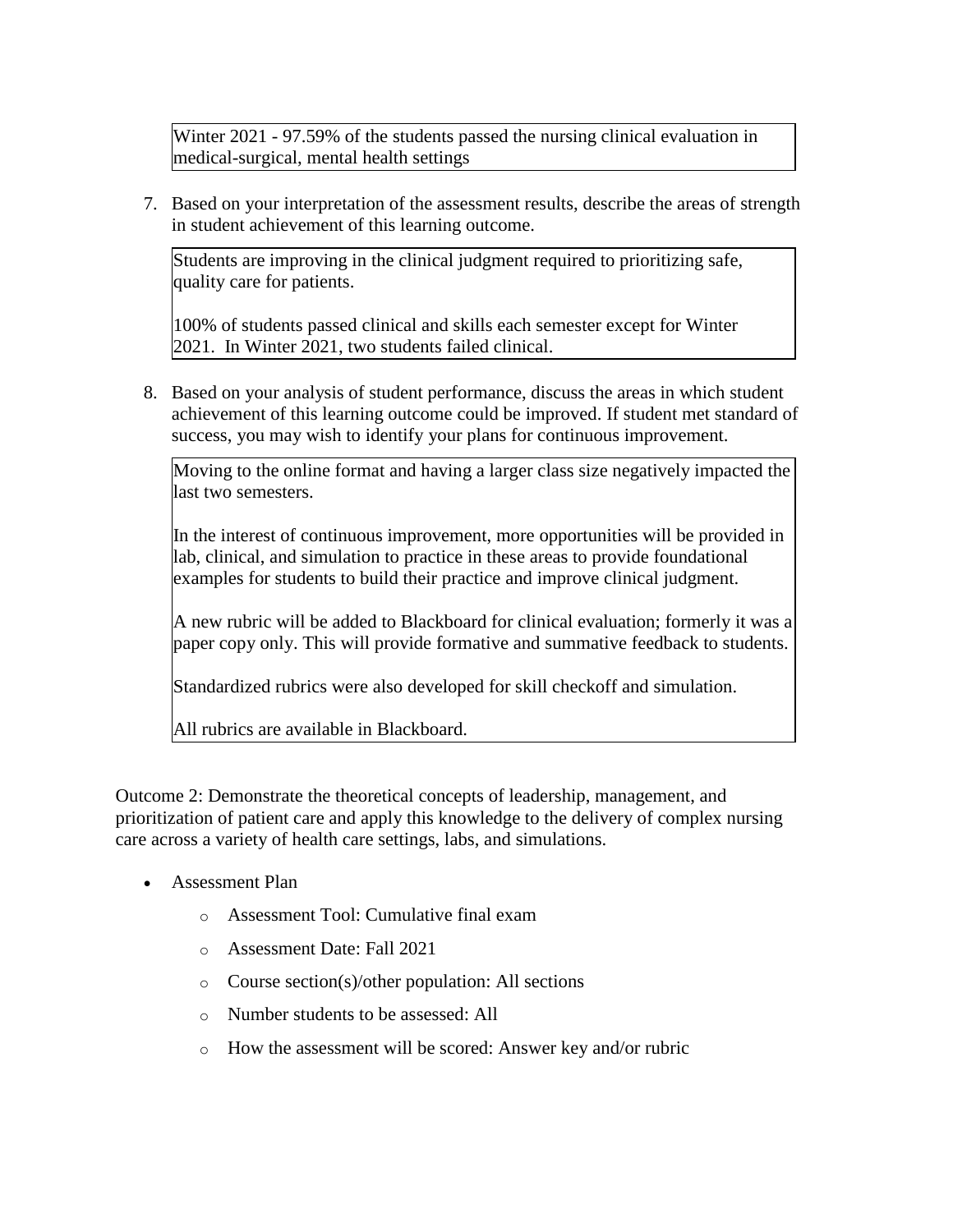- o Standard of success to be used for this assessment: 80% of students will score 78% or higher
- o Who will score and analyze the data: Course coordinators will analyze the cumulative final reports each semester
- 1. Indicate the Semester(s) and year(s) assessment data were collected for this report.

| rall (indicate years below) below) | Winter (indicate years) | SP/SU (indicate years)<br>below) |
|------------------------------------|-------------------------|----------------------------------|
| 2020, 2019                         | 2021, 2020              |                                  |

### 2. Provide assessment sample size data in the table below.

| # of students enrolled | # of students assessed |
|------------------------|------------------------|
| 1133                   | 281                    |

3. If the number of students assessed differs from the number of students enrolled, please explain why all enrolled students were not assessed, e.g. absence, withdrawal, or did not complete activity.

There were 283 students in this cohort. Multiple sections are created for this course including lecture, lab, mental health clinical, and med-surg clinical. The system counted all four sections when determining the number of students enrolled. The 1133 enrolled students were auto-populated by Curricunet, which seems to include four sections of students (1132/4=283) and one section for one student who wasn't properly dropped. There were no drops or withdrawals. Two students failed clinical and did not take the final exam. The corrected number of students assessed is 281.

4. Describe how students from all populations (day students on campus, DL, MM, evening, extension center sites, etc.) were included in the assessment based on your selection criteria.

All populations were included for Fall 2019, Fall 2020, Winter 2020, and Winter 2021.

Fall 2019 was mixed-mode.

Winter 2020 was half mixed-mode and half virtual (COVID-19).

Fall 2020 and Winter 2021 were virtual except for in-person med-surg clinical.

5. Describe the process used to assess this outcome. Include a brief description of this tool and how it was scored.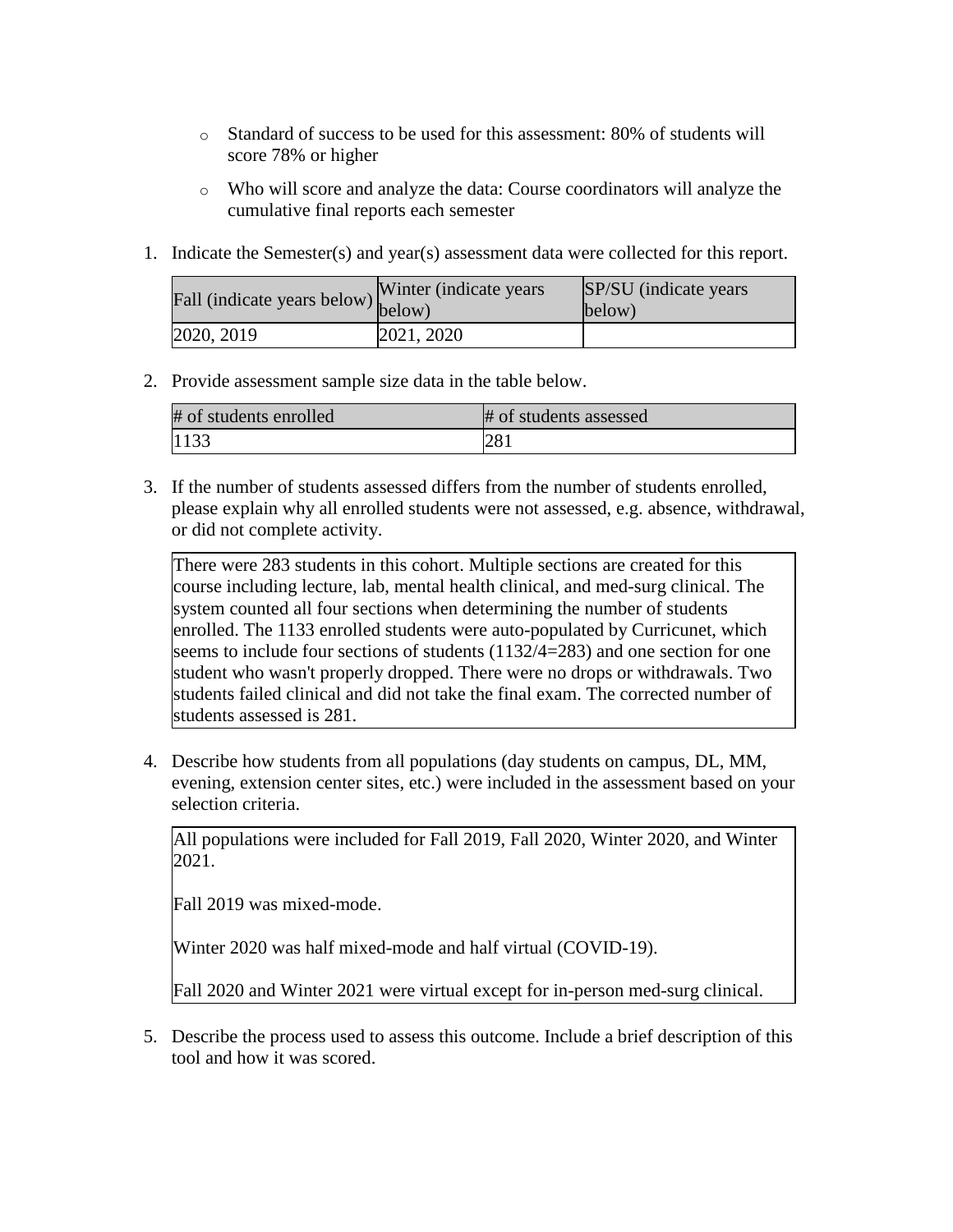The Final Exam is a cumulative exam based on the NCLEX-RN exam blueprint. It is multiple-choice, multiple answer, order, and fill-in-the-blank questions grounded in the NCLEX-RN exam format. The Final Exam has 100 questions: 45 questions of content from the last two learning modules of NUR 138, 10 math questions, and 45 questions from previous content taught earlier in the semester. Thirty percent of the questions are "Select All That Apply". All questions are written at the application and analysis level. The tool is scored by an answer key. There are 41 questions that apply to this outcome.

6. Briefly describe assessment results based on data collected for this outcome and tool during the course assessment. Discuss the extent to which students achieved this learning outcome and indicate whether the standard of success was met for this outcome and tool.

Met Standard of Success: Yes

85.41% of students (240/281) passed the outcome related questions with a 78% or higher. The standard was met. Per the nursing testing policy, the exams gradually have application and analysis level questions, and no partial credit given for select all that apply questions.

Fall 2019 - 95.59% passed the final with a 78% or higher

Win 2020 - 80% passed the final with a 78% or higher

Fall 2020 - 85.07% passed the final with a 78% or higher

Win 2021 - 81.48% passed the final with a 78% or higher

7. Based on your interpretation of the assessment results, describe the areas of strength in student achievement of this learning outcome.

Students are improving in the analytical and critical thinking required to apply in individual functioning in leadership, management, and prioritization.

100% of students passed clinical and skills each semester except for Winter 2021. In Winter 2021, two students failed clinical.

8. Based on your analysis of student performance, discuss the areas in which student achievement of this learning outcome could be improved. If student met standard of success, you may wish to identify your plans for continuous improvement.

In the interest of continuous improvement, more opportunities will be provided in lab, clinical, and simulation to practice in these areas to provide examples for students to build their practice.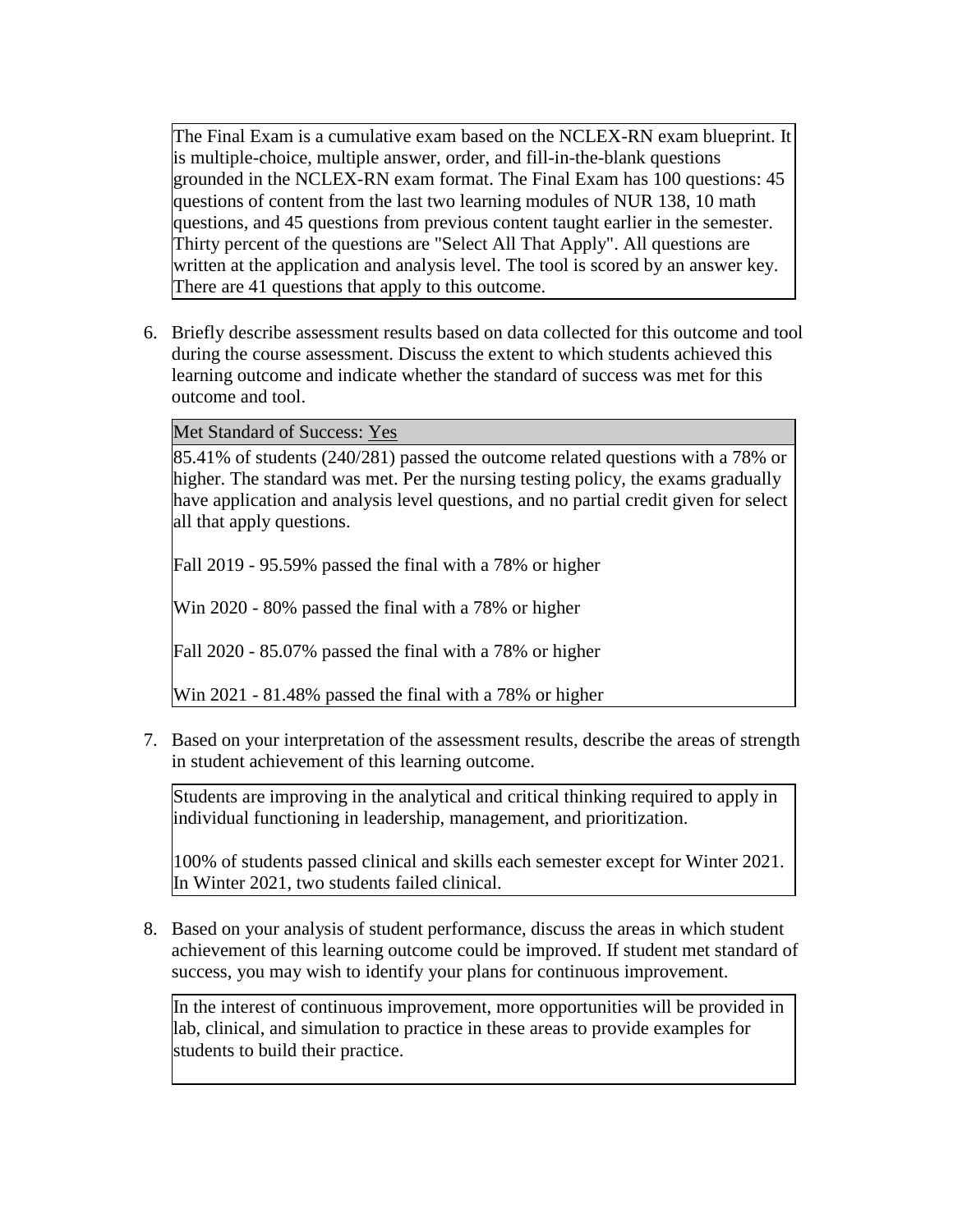A new rubric will be added to Blackboard for clinical evaluation; formerly it was a paper copy only. This will provide formative and summative feedback to students.

Standardized rubrics were also developed for skill checkoff and simulation.

All rubrics are available in Blackboard.

Outcome 2: Demonstrate the theoretical concepts of leadership, management, and prioritization of patient care and apply this knowledge to the delivery of complex nursing care across a variety of health care settings, labs, and simulations.

- Assessment Plan
	- o Assessment Tool: Simulation/lab skills checklist
	- o Assessment Date: Fall 2021
	- o Course section(s)/other population: All sections
	- o Number students to be assessed: All
	- o How the assessment will be scored: Departmentally-developed rubric
	- o Standard of success to be used for this assessment: 80% of students will pass all skills on their first attempt
	- o Who will score and analyze the data: Course coordinators will analyze the data
- 1. Indicate the Semester(s) and year(s) assessment data were collected for this report.

| Fall (indicate years below) below) | Winter (indicate years) | SP/SU (indicate years)<br>below) |
|------------------------------------|-------------------------|----------------------------------|
| 2020, 2019                         | 2021, 2020              |                                  |

2. Provide assessment sample size data in the table below.

| # of students enrolled | # of students assessed |
|------------------------|------------------------|
| 1133                   | 283                    |

3. If the number of students assessed differs from the number of students enrolled, please explain why all enrolled students were not assessed, e.g. absence, withdrawal, or did not complete activity.

There were 283 students in this cohort. Multiple sections are created for this course including lecture, lab, mental health clinical, and med-surg clinical. The system counts all four sections when determining the number of students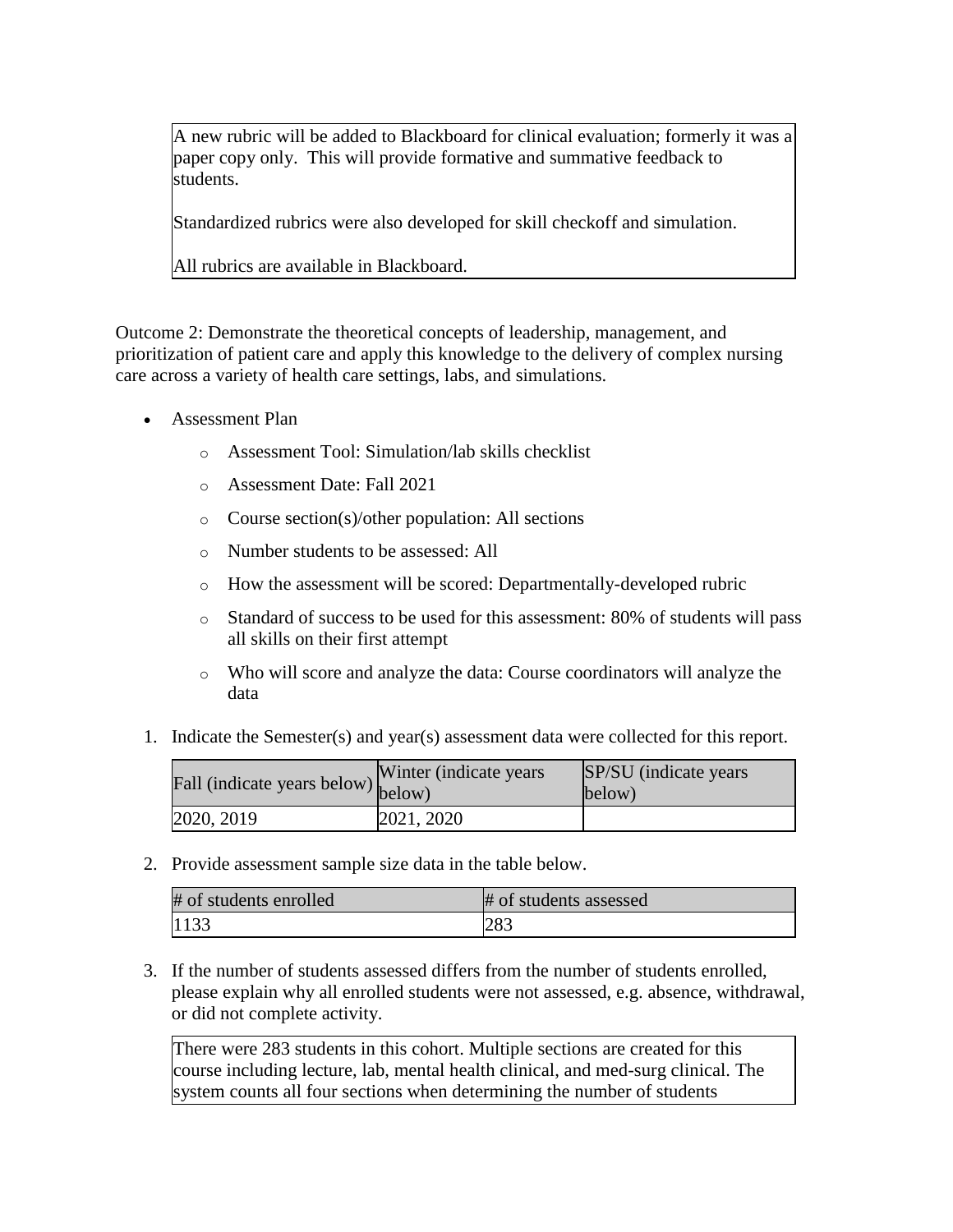enrolled. The 1133 enrolled students were auto-populated by Curricunet, which seems to include four sections of students (1132/4=283) and one section for one student who wasn't properly dropped. There were no drops or withdrawals.

4. Describe how students from all populations (day students on campus, DL, MM, evening, extension center sites, etc.) were included in the assessment based on your selection criteria.

All populations were included for Fall 2019, Fall 2020, Winter 2020, and Winter 2021.

Fall 2019 was mixed-mode.

Winter 2020 was half mixed-mode and half virtual (COVID-19).

Fall 2020 and Winter 2021 were virtual except for in-person med-surg clinical.

5. Describe the process used to assess this outcome. Include a brief description of this tool and how it was scored.

The tool used to assess this outcome is a skills-based checklist. A rubric was designed to score each skill on the checklist and included the steps in the process for students to complete each skill. Each step was scored as satisfactory or not satisfactory. This rubric contained evidence-based practice for each required nursing skill that describes each step in the checklist for a student to perform. The skills were selected as part of the concept-based curriculum for Nursing and were assigned to this course to be aligned with the concepts and exemplars taught in NUR 138.

6. Briefly describe assessment results based on data collected for this outcome and tool during the course assessment. Discuss the extent to which students achieved this learning outcome and indicate whether the standard of success was met for this outcome and tool.

Met Standard of Success: Yes

100% of the students passed each skill on the first attempt. The standard of success was met.

7. Based on your interpretation of the assessment results, describe the areas of strength in student achievement of this learning outcome.

Students are improving in the analytical and critical thinking required to apply in individual functioning in leadership, management, and prioritization.

100% of students passed clinical and skills each semester except for Winter 2021. In Winter 2021, two students failed clinical.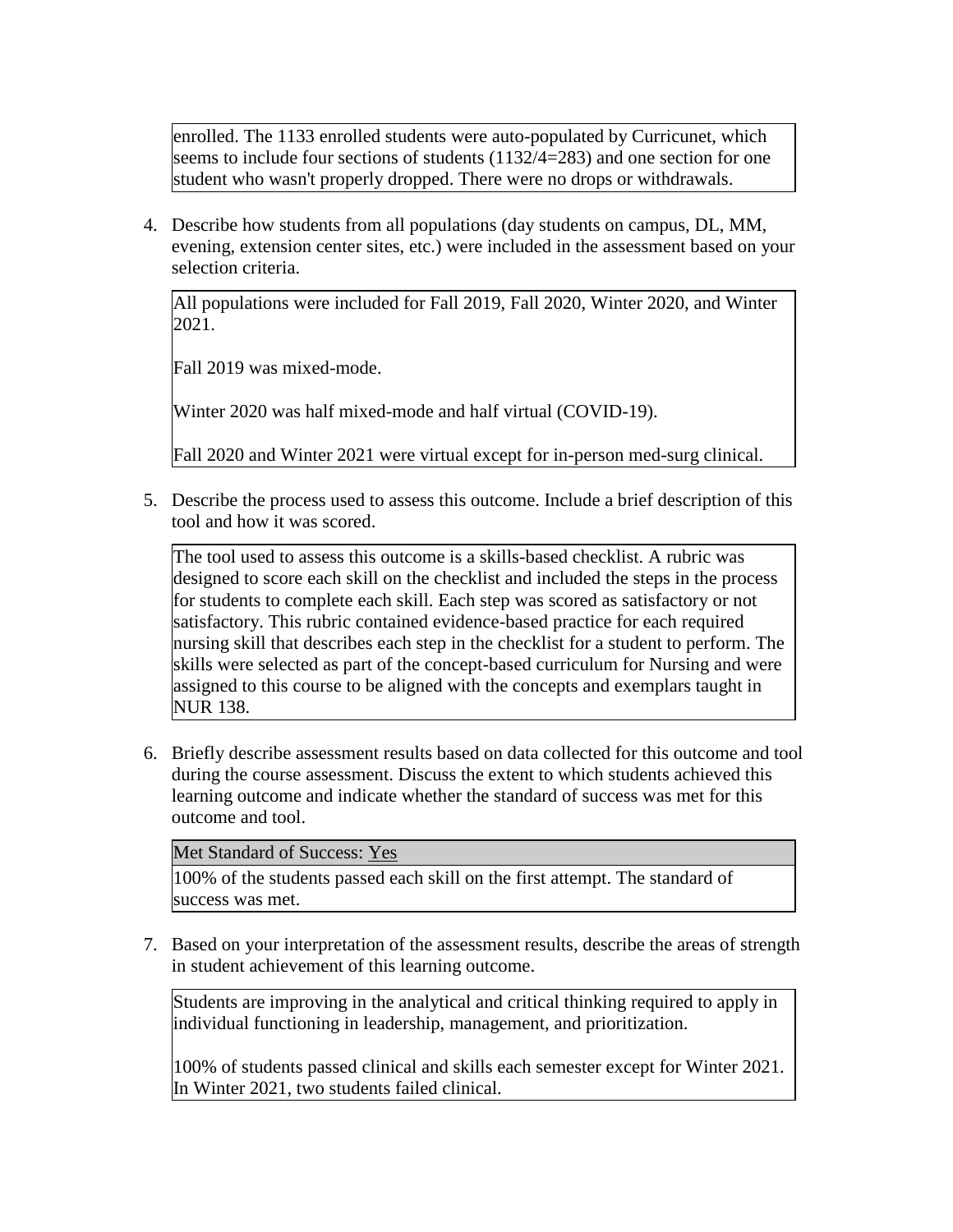8. Based on your analysis of student performance, discuss the areas in which student achievement of this learning outcome could be improved. If student met standard of success, you may wish to identify your plans for continuous improvement.

In the interest of continuous improvement, more opportunities will be provided in lab, clinical, and simulation to practice in these areas to provide examples for students to build their practice.

A new rubric will be added to Blackboard for clinical evaluation; formerly it was a paper copy only. This will provide formative and summative feedback to students.

Standardized rubrics were also developed for skill checkoff and simulation.

All rubrics are available in Blackboard.

Outcome 2: Demonstrate the theoretical concepts of leadership, management, and prioritization of patient care and apply this knowledge to the delivery of complex nursing care across a variety of health care settings, labs, and simulations.

- Assessment Plan
	- o Assessment Tool: Final clinical evaluation
	- o Assessment Date: Fall 2021
	- o Course section(s)/other population: All sections
	- o Number students to be assessed: All
	- o How the assessment will be scored: Departmentally-developed rubric
	- o Standard of success to be used for this assessment: 80% of students will pass on their final clinical evaluation
	- o Who will score and analyze the data: Course coordinators will analyze the data
- 1. Indicate the Semester(s) and year(s) assessment data were collected for this report.

| rall (indicate years below) below) | Winter (indicate years) | SP/SU (indicate years)<br>below) |
|------------------------------------|-------------------------|----------------------------------|
| 2020, 2019                         | 2021, 2020              |                                  |

2. Provide assessment sample size data in the table below.

| # of students enrolled | # of students assessed |
|------------------------|------------------------|
|------------------------|------------------------|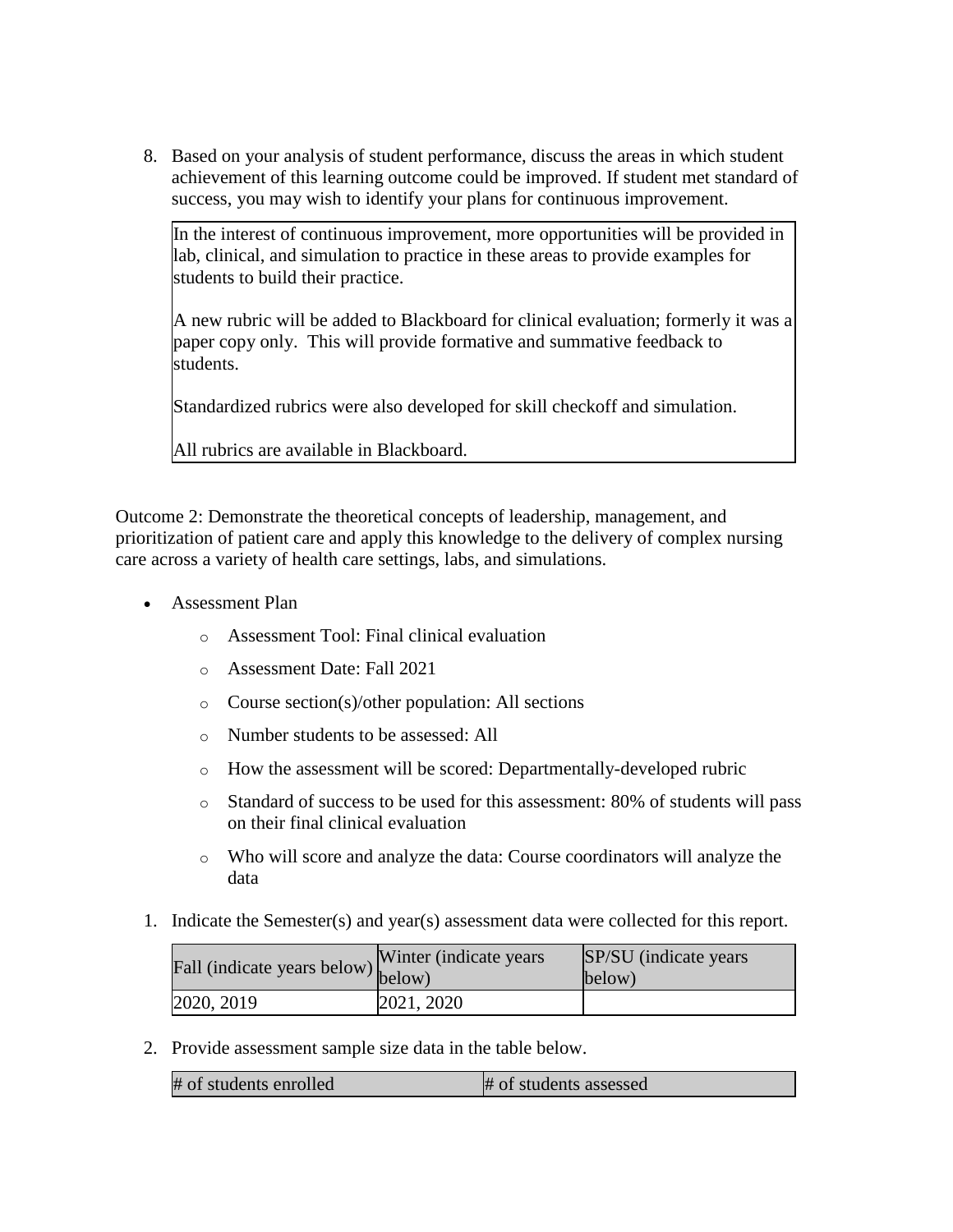| l 4<br>11 T | -00 |
|-------------|-----|
|-------------|-----|

3. If the number of students assessed differs from the number of students enrolled, please explain why all enrolled students were not assessed, e.g. absence, withdrawal, or did not complete activity.

There were 283 students in this cohort. Multiple sections are created for this course including lecture, lab, mental health clinical, and med-surg clinical. The system counts all four sections when determining the number of students enrolled. The 1133 enrolled students were auto-populated by Curricunet, which seems to include four sections of students (1132/4=283) and one section for one student who wasn't properly dropped. There were no drops or withdrawals.

4. Describe how students from all populations (day students on campus, DL, MM, evening, extension center sites, etc.) were included in the assessment based on your selection criteria.

All populations were included for Fall 2019, Fall 2020, Winter 2020, and Winter 2021.

Fall 2019 was mixed-mode.

Winter 2020 was half mixed-mode and half virtual (COVID-19).

Fall 2020 and Winter 2021 were virtual except for in-person med-surg clinical.

5. Describe the process used to assess this outcome. Include a brief description of this tool and how it was scored.

The clinical evaluation is based on the nursing program objectives. Each objective is evaluated weekly based on student performance in the clinical setting. Each objective is based on the end of program outcomes leveled though for a nursing student with advancing nursing skills for the population across the lifespan in the medical-surgical and mental health settings. Each objective is pass or no pass.

6. Briefly describe assessment results based on data collected for this outcome and tool during the course assessment. Discuss the extent to which students achieved this learning outcome and indicate whether the standard of success was met for this outcome and tool.

### Met Standard of Success: Yes

99.3% of the students (281/283) passed the nursing clinical evaluation in medicalsurgical, mental health settings.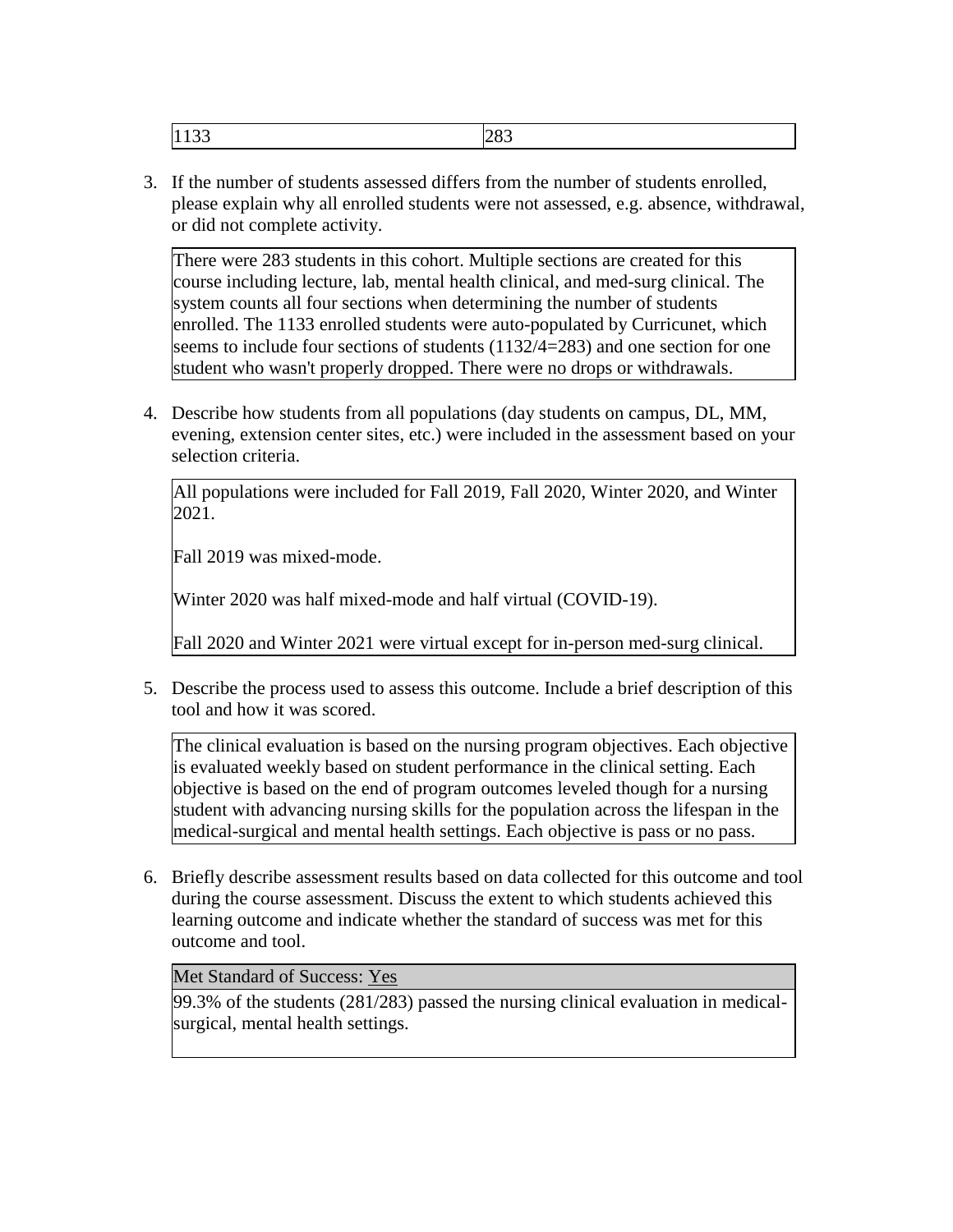Fall 2019 - 100% of the students passed the nursing clinical evaluation in medicalsurgical, mental health settings

Winter 2020 - 100% of the students passed the nursing clinical evaluation in medical-surgical, mental health settings

Fall 2020 - 100% of the students passed the nursing clinical evaluation in medicalsurgical, mental health settings

Winter 2021 - 97.59% of the students passed the nursing clinical evaluation in medical-surgical, mental health settings

7. Based on your interpretation of the assessment results, describe the areas of strength in student achievement of this learning outcome.

Students are improving in the analytical and critical thinking required to apply in individual functioning in leadership, management, and prioritization.

100% of students passed clinical and skills each semester except for Winter 2021. In Winter 2021, two students failed clinical.

8. Based on your analysis of student performance, discuss the areas in which student achievement of this learning outcome could be improved. If student met standard of success, you may wish to identify your plans for continuous improvement.

In the interest of continuous improvement, more opportunities will be provided in lab, clinical, and simulation to practice in these areas to provide examples for students to build their practice.

A new rubric will be added to Blackboard for clinical evaluation; formerly it was a paper copy only. This will provide formative and summative feedback to students.

Standardized rubrics were also developed for skill checkoff and simulation.

All rubrics are available in Blackboard.

Outcome 3: Demonstrate professional conduct within current legal and ethical standards of practice.

- Assessment Plan
	- o Assessment Tool: Cumulative final exam
	- o Assessment Date: Winter 2021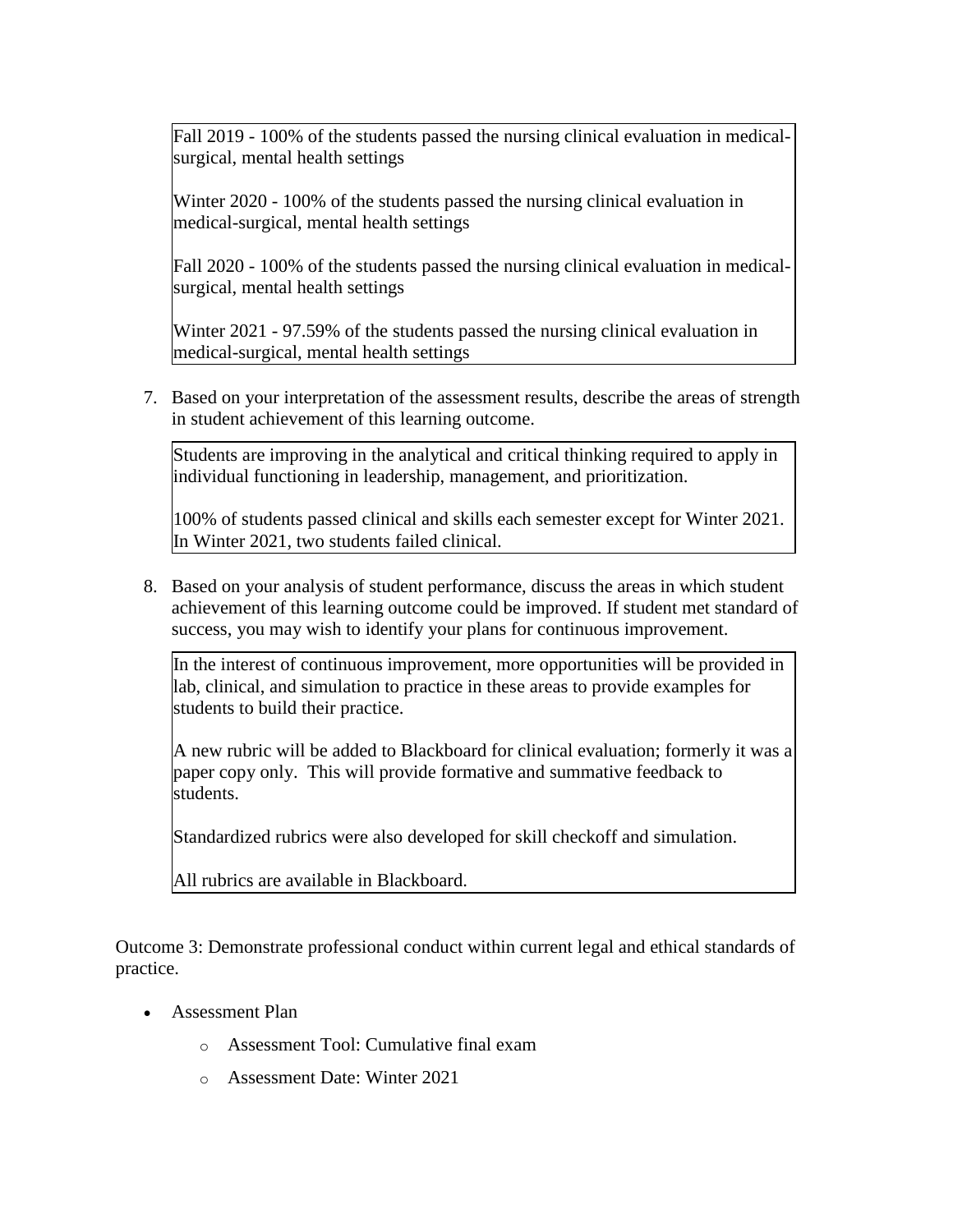- o Course section(s)/other population: All sections
- o Number students to be assessed: All
- o How the assessment will be scored: Answer key and/or rubric
- o Standard of success to be used for this assessment: 80% of students will score 78% or higher
- o Who will score and analyze the data: Course coordinators will analyze the data
- 1. Indicate the Semester(s) and year(s) assessment data were collected for this report.

| Fall (indicate years below) below) | Winter (indicate years) | SP/SU (indicate years)<br>below) |
|------------------------------------|-------------------------|----------------------------------|
| 2020, 2019                         | 2021, 2020              |                                  |

2. Provide assessment sample size data in the table below.

| # of students enrolled | # of students assessed |
|------------------------|------------------------|
| 1133                   |                        |

3. If the number of students assessed differs from the number of students enrolled, please explain why all enrolled students were not assessed, e.g. absence, withdrawal, or did not complete activity.

There were 283 students in this cohort. Multiple sections are created for this course including lecture, lab, mental health clinical, and med-surg clinical. The system counted all four sections when determining the number of students enrolled. The 1133 enrolled students were auto-populated by Curricunet, which seems to include four sections of students (1132/4=283) and one section for one student who wasn't properly dropped. There were no drops or withdrawals. Two students failed clinical and did not take the final exam. The corrected number of students assessed is 281.

4. Describe how students from all populations (day students on campus, DL, MM, evening, extension center sites, etc.) were included in the assessment based on your selection criteria.

All populations were included for Fall 2019, Fall 2020, Winter 2020, and Winter 2021.

Fall 2019 was mixed-mode.

Winter 2020 was half mixed-mode and half virtual (COVID-19).

Fall 2020 and Winter 2021 were virtual except for in-person med-surg clinical.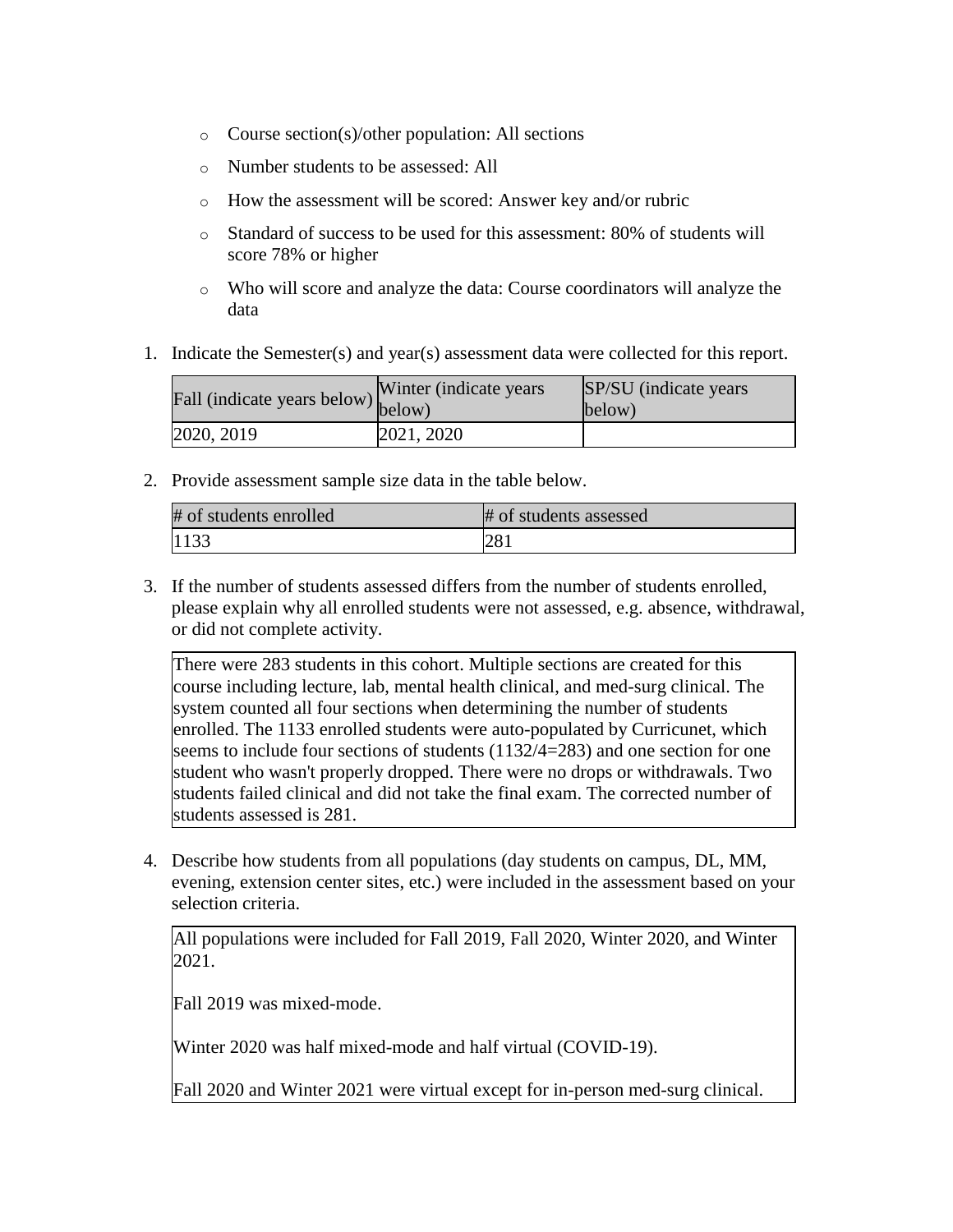5. Describe the process used to assess this outcome. Include a brief description of this tool and how it was scored.

The Final Exam is a cumulative exam based on the NCLEX-RN exam blueprint. It is multiple-choice, multiple answer, order, and fill-in-the-blank questions grounded in the NCLEX-RN exam format. The Final Exam has 100 questions: 45 questions of content from the last two learning modules of NUR 138, 10 math questions, and 45 questions from previous content taught earlier in the semester. Thirty percent of the questions are "Select All That Apply". All questions are written at the application and analysis level. The tool is scored by an answer key. There are 18 questions that apply to this outcome.

6. Briefly describe assessment results based on data collected for this outcome and tool during the course assessment. Discuss the extent to which students achieved this learning outcome and indicate whether the standard of success was met for this outcome and tool.

Met Standard of Success: No

65.83% of students (185/281) passed the outcome related questions with a 78% or higher. The standard was not met. Per the nursing testing policy, the exams gradually have application and analysis level questions, and no partial credit given for select all that apply questions.

Fall 2019 - 86.76% passed with 78% or higher

Win 2020 - 56.92% passed with 78% or higher

Fall 2020 - 70.15% passed with 78% or higher

Win 2021 - 51.85% passed with 78% or higher

7. Based on your interpretation of the assessment results, describe the areas of strength in student achievement of this learning outcome.

Students are improving in this area.

100% of students passed clinical and skills each semester except for Winter 2021. In Winter 2021, two students failed clinical.

8. Based on your analysis of student performance, discuss the areas in which student achievement of this learning outcome could be improved. If student met standard of success, you may wish to identify your plans for continuous improvement.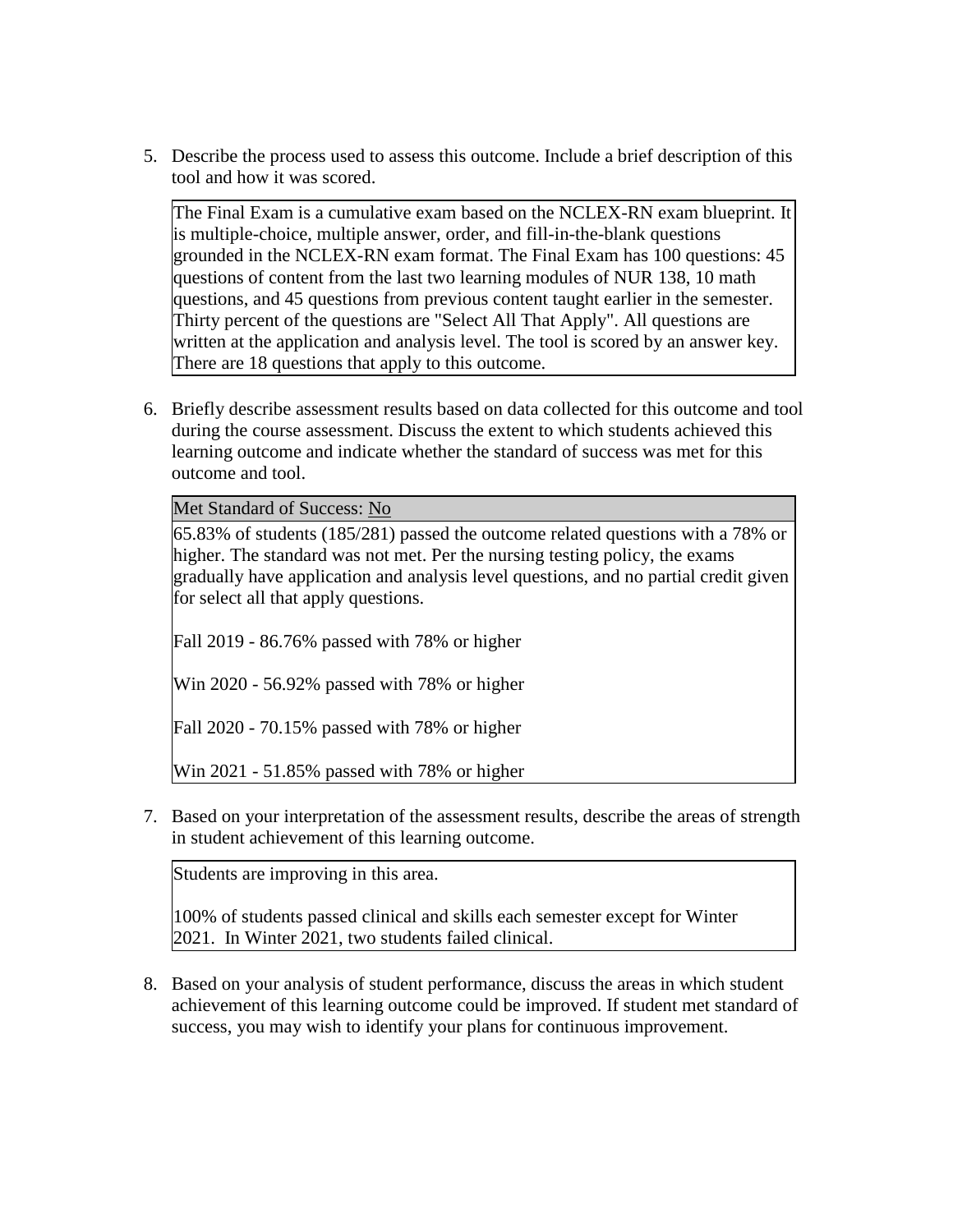Moving to the online format and having a larger class size negatively impacted the last two semesters.

In the interest of continuous improvement, students will be provided with additional opportunities in lab, simulation, and clinical to demonstrate professional conduct.

Ensure opportunities for review and discussion of clinical experiences that emphasize professional conduct, legal and ethical decision-making.

A new rubric will be added to Blackboard for clinical evaluation; formerly it was a paper copy only. This will provide formative and summative feedback to students.

Standardized rubrics were also developed for skill checkoff and simulation.

All rubrics are available in Blackboard.

Outcome 3: Demonstrate professional conduct within current legal and ethical standards of practice.

- Assessment Plan
	- o Assessment Tool: Simulation/lab skills checklist
	- o Assessment Date: Winter 2021
	- o Course section(s)/other population: All sections
	- o Number students to be assessed: All
	- o How the assessment will be scored: Departmentally-developed rubric
	- o Standard of success to be used for this assessment: 80% of students will pass all skills on their first attempt
	- o Who will score and analyze the data: Course coordinators will analyze the data
- 1. Indicate the Semester(s) and year(s) assessment data were collected for this report.

| rall (indicate years below) below) | Winter (indicate years | SP/SU (indicate years)<br>below) |
|------------------------------------|------------------------|----------------------------------|
| 2020, 2019                         | 2021, 2020             |                                  |

2. Provide assessment sample size data in the table below.

| # of students enrolled | # of students assessed |
|------------------------|------------------------|
| 1133                   | 283                    |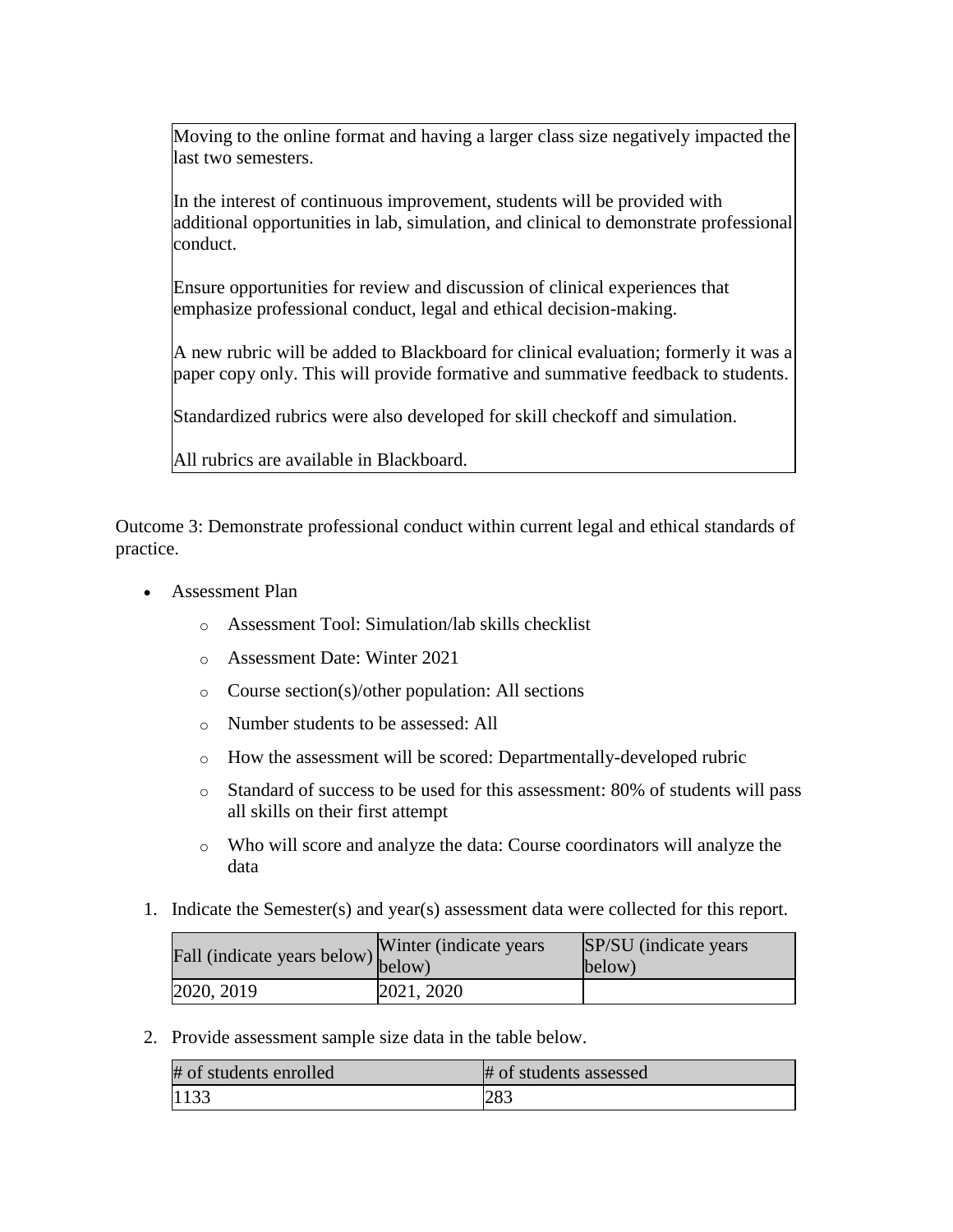3. If the number of students assessed differs from the number of students enrolled, please explain why all enrolled students were not assessed, e.g. absence, withdrawal, or did not complete activity.

There were 283 students in this cohort. Multiple sections are created for this course including lecture, lab, mental health clinical, and med-surg clinical. The system counts all four sections when determining the number of students enrolled. The 1133 enrolled students were auto-populated by Curricunet, which seems to have counted the students four times (1133/4=283). There were no drops or withdrawals.

4. Describe how students from all populations (day students on campus, DL, MM, evening, extension center sites, etc.) were included in the assessment based on your selection criteria.

All populations were included for Fall 2019, Fall 2020, Winter 2020, and Winter 2021.

Fall 2019 was mixed-mode.

Winter 2020 was half mixed-mode and half virtual (COVID-19).

Fall 2020 and Winter 2021 were virtual except for in-person med-surg clinical.

5. Describe the process used to assess this outcome. Include a brief description of this tool and how it was scored.

The tool used to assess this outcome is a skills based checklist. A rubric tool is designed to score each skill on the checklist and the steps included in the process for students to complete each skill. Each step is scored as satisfactory or not satisfactory. This rubric contains evidence-based practice for each required nursing skill that describes each step in the checklist for a student to perform. The skills were selected as part of the concept-based curriculum for Nursing and were assigned to this course to be aligned with the concepts and exemplars taught in NUR 138.

6. Briefly describe assessment results based on data collected for this outcome and tool during the course assessment. Discuss the extent to which students achieved this learning outcome and indicate whether the standard of success was met for this outcome and tool.

# Met Standard of Success: Yes

100% of the students passed each skill on the first attempt. The standard of success was met.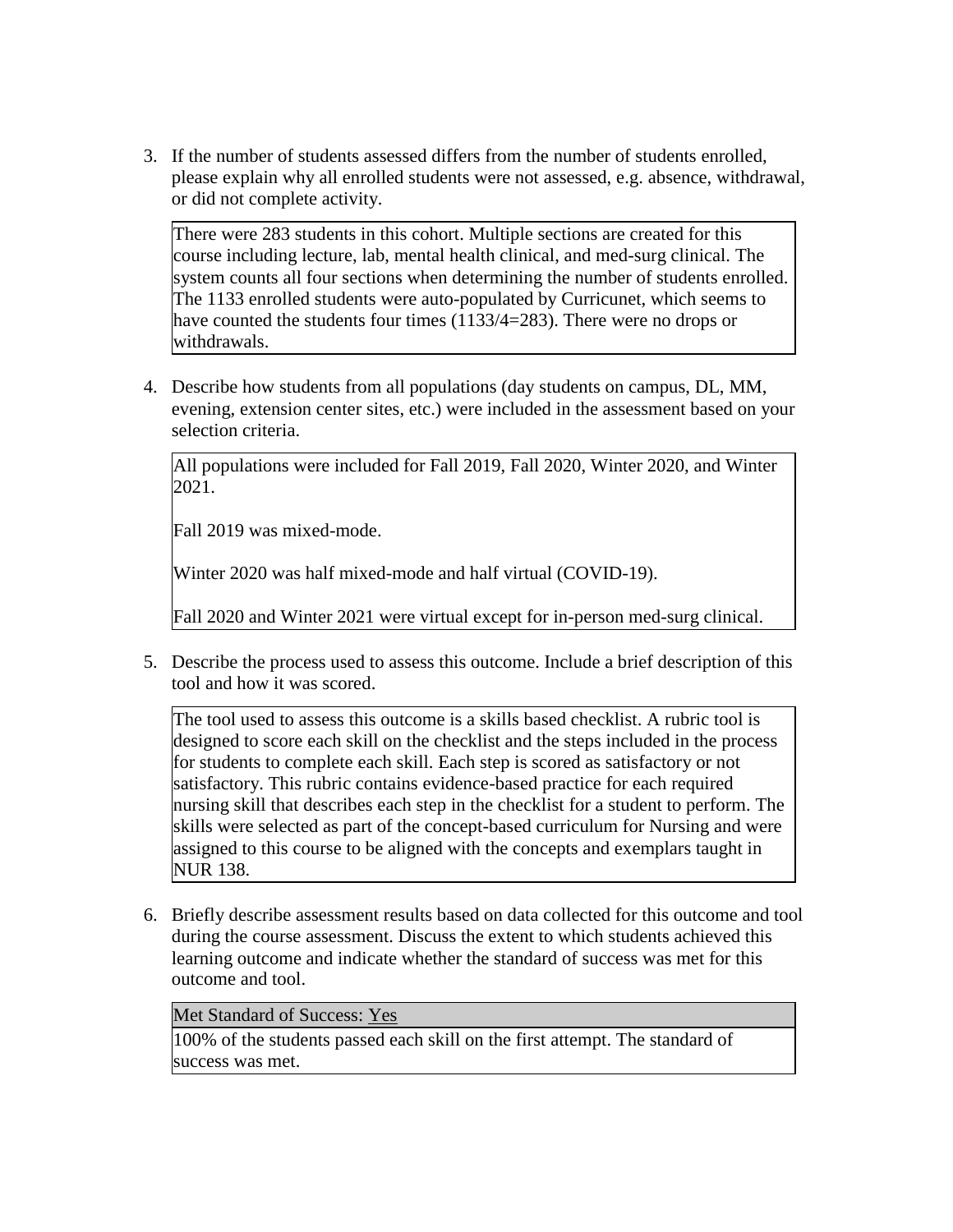7. Based on your interpretation of the assessment results, describe the areas of strength in student achievement of this learning outcome.

Students are improving in this area.

100% of students passed clinical and skills each semester except for Winter 2021. In Winter 2021, two students failed clinical.

8. Based on your analysis of student performance, discuss the areas in which student achievement of this learning outcome could be improved. If student met standard of success, you may wish to identify your plans for continuous improvement.

Moving to the online format and having a larger class size negatively impacted the last two semesters.

In the interest of continuous improvement, students will be provided with additional opportunities in lab, simulation, and clinical to demonstrate professional conduct.

Ensure opportunities for review and discussion of clinical experiences that emphasize professional conduct, legal and ethical decision-making.

A new rubric will be added to Blackboard for clinical evaluation; formerly it was a paper copy only. This will provide formative and summative feedback to students.

Standardized rubrics were also developed for skill checkoff and simulation.

All rubrics are available in Blackboard.

Outcome 3: Demonstrate professional conduct within current legal and ethical standards of practice.

- Assessment Plan
	- o Assessment Tool: Final clinical evaluation
	- o Assessment Date: Winter 2021
	- o Course section(s)/other population: All sections
	- o Number students to be assessed: All
	- o How the assessment will be scored: Departmentally-developed rubric
	- o Standard of success to be used for this assessment: 80% of students will pass on their final clinical evaluation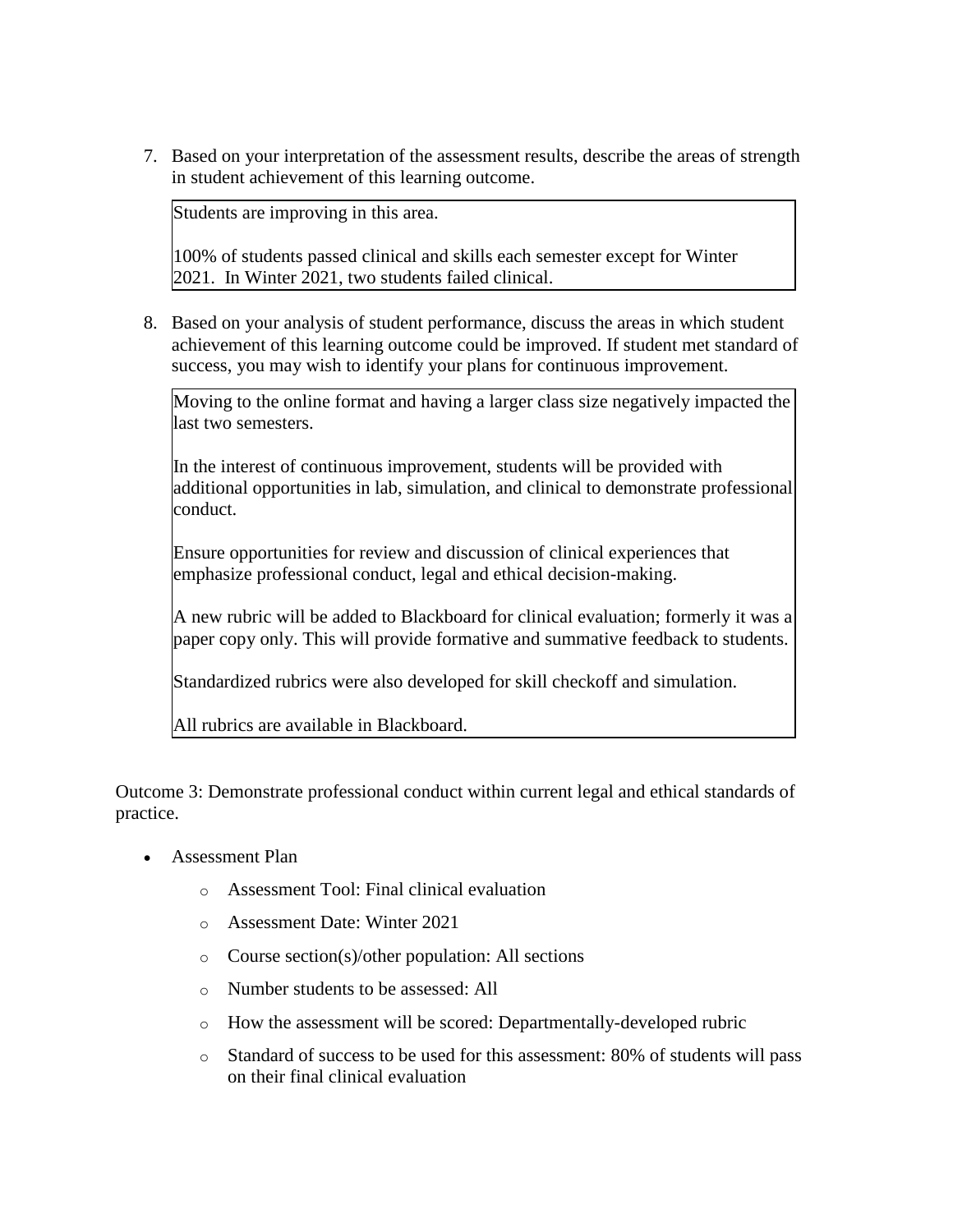- o Who will score and analyze the data: Course coordinators will analyze the data
- 1. Indicate the Semester(s) and year(s) assessment data were collected for this report.

| $\angle$ $\angle$ all (indicate years below) below) | Winter (indicate years) | SP/SU (indicate years)<br>below) |
|-----------------------------------------------------|-------------------------|----------------------------------|
| 2020, 2019                                          | 2021, 2020              |                                  |

2. Provide assessment sample size data in the table below.

| # of students enrolled | # of students assessed |
|------------------------|------------------------|
| 1133                   | 283                    |

3. If the number of students assessed differs from the number of students enrolled, please explain why all enrolled students were not assessed, e.g. absence, withdrawal, or did not complete activity.

There were 283 students in this cohort. Multiple sections are created for this course including lecture, lab, mental health clinical, and med-surg clinical. The system counts all four sections when determining the number of students enrolled. The 1133 enrolled students were auto-populated by Curricunet, which seems to include four sections of students (1132/4=283) and one section for one student who wasn't properly dropped. There were no drops or withdrawals.

4. Describe how students from all populations (day students on campus, DL, MM, evening, extension center sites, etc.) were included in the assessment based on your selection criteria.

All populations were included for Fall 2019, Fall 2020, Winter 2020, and Winter 2021.

Fall 2019 was mixed-mode.

Winter 2020 was half mixed-mode and half virtual (COVID-19).

Fall 2020 and Winter 2021 were virtual except for in-person med-surg clinical.

5. Describe the process used to assess this outcome. Include a brief description of this tool and how it was scored.

The clinical evaluation is based on the nursing program objectives. Each objective is evaluated weekly based on student performance in the clinical setting. Each objective is based on the end of program outcomes leveled though for a nursing student with advancing nursing skills for the population across the lifespan in the medical-surgical and mental health settings. Each objective is pass or no pass.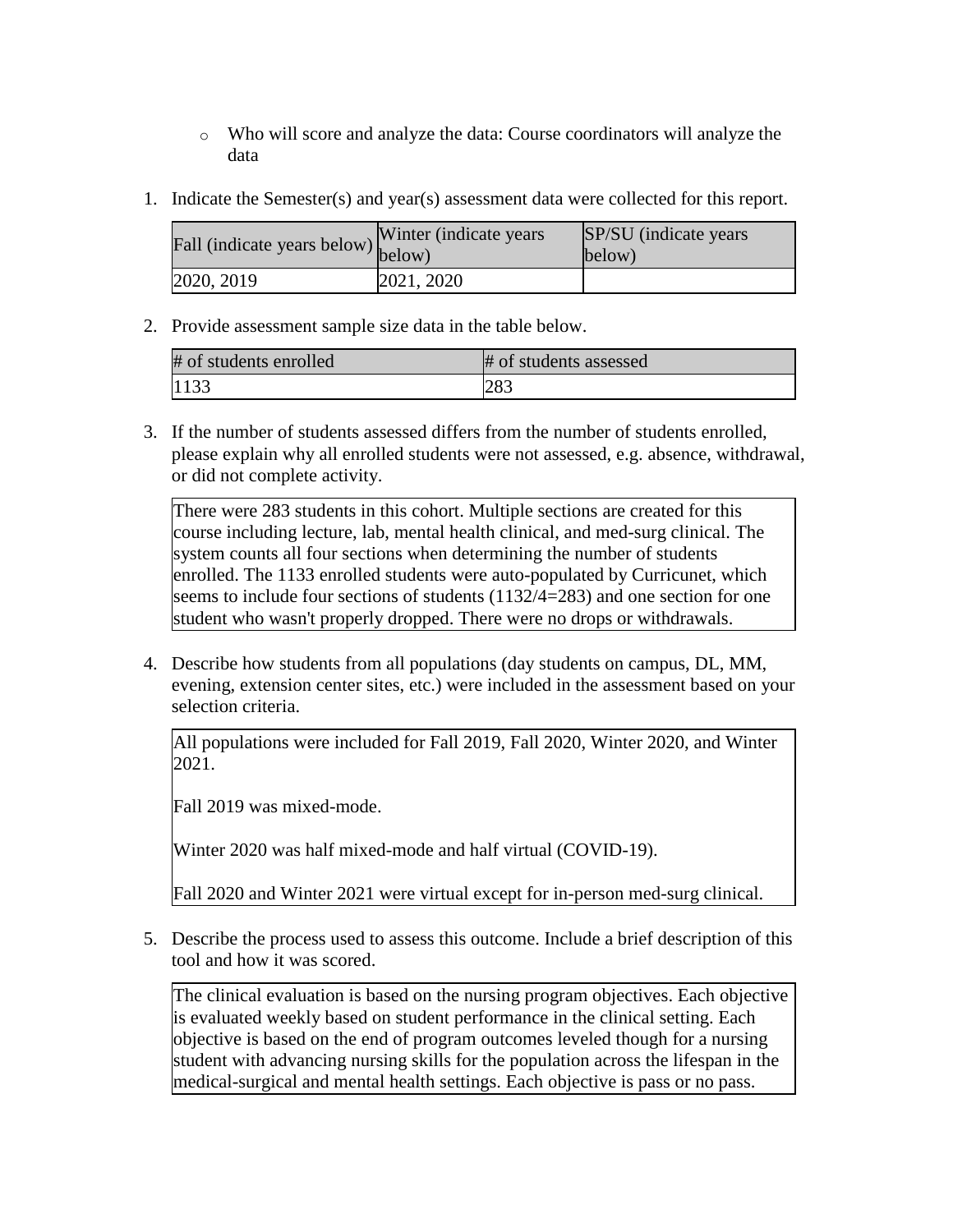6. Briefly describe assessment results based on data collected for this outcome and tool during the course assessment. Discuss the extent to which students achieved this learning outcome and indicate whether the standard of success was met for this outcome and tool.

Met Standard of Success: Yes

99.3% (281/283) of the students passed the nursing clinical evaluation in medicalsurgical, mental health settings.

Fall 2019 - 100% of the students passed the nursing clinical evaluation in medicalsurgical, mental health settings

Winter 2020 - 100% of the students passed the nursing clinical evaluation in medical-surgical, mental health settings

Fall 2020 - 100% of the students passed the nursing clinical evaluation in medicalsurgical, mental health settings

Winter 2021 - 97.59% of the students passed the nursing clinical evaluation in medical-surgical, mental health settings

7. Based on your interpretation of the assessment results, describe the areas of strength in student achievement of this learning outcome.

Students are improving in this area.

100% of students passed clinical and skills each semester except for Winter 2021. In Winter 2021, two students failed clinical.

8. Based on your analysis of student performance, discuss the areas in which student achievement of this learning outcome could be improved. If student met standard of success, you may wish to identify your plans for continuous improvement.

Moving to the online format and having a larger class size negatively impacted the last two semesters.

In the interest of continuous improvement, students will be provided with additional opportunities in lab, simulation, and clinical to demonstrate professional conduct.

Ensure opportunities for review and discussion of clinical experiences that emphasize professional conduct, legal and ethical decision-making.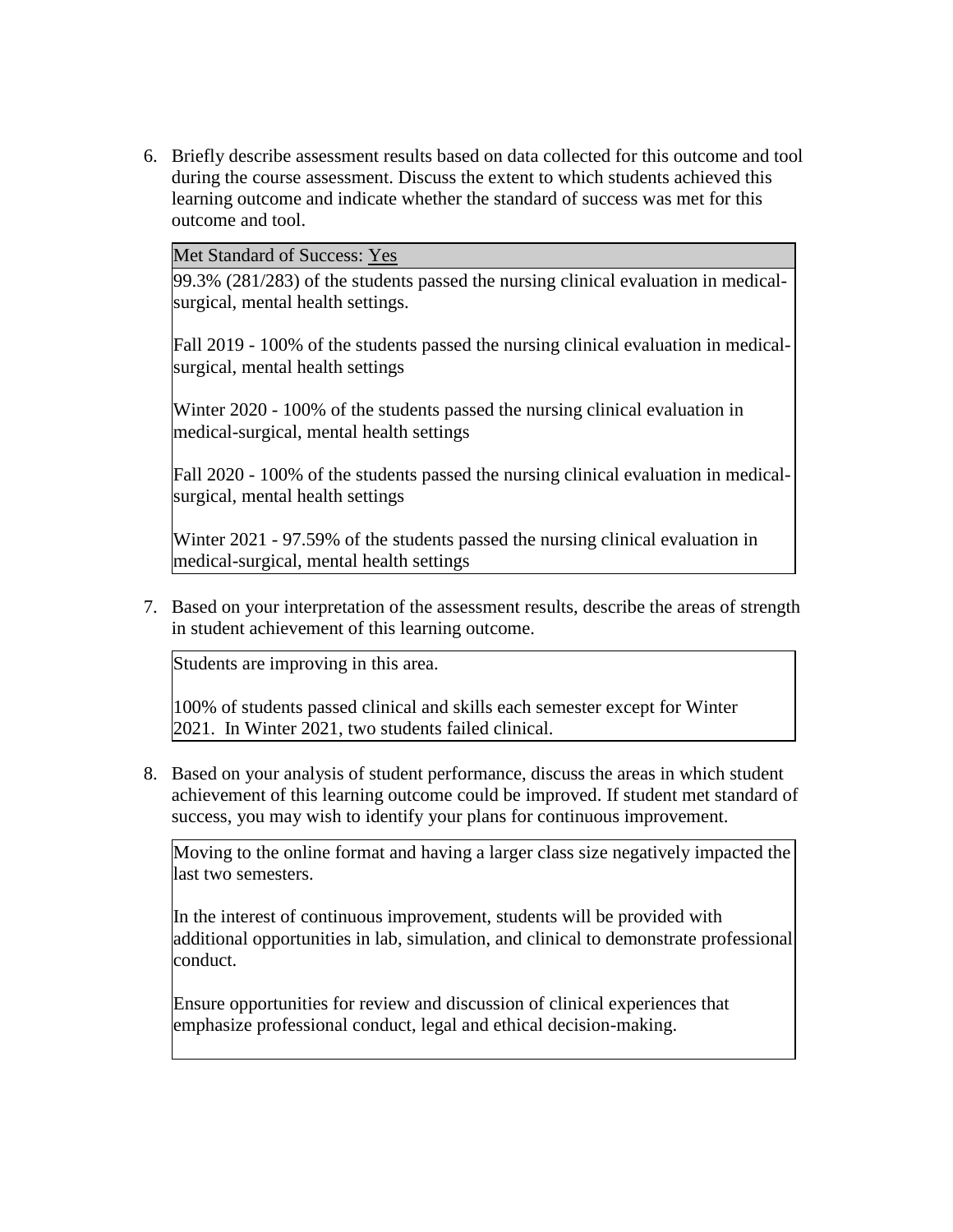A new rubric will be added to Blackboard for clinical evaluation; formerly it was a paper copy only. This will provide formative and summative feedback to students.

Standardized rubrics were also developed for skill checkoff and simulation.

All rubrics are available in Blackboard.

# **III. Course Summary and Intended Changes Based on Assessment Results**

1. Based on the previous report's Intended Change(s) identified in Section I above, please discuss how effective the changes were in improving student learning.

It is difficult to ascertain the effectiveness of the changes indicated in the previous report to improve student learning. Over the four assessment sections the course has been revised each term from 100% mixed-mode; 1/2 virtual and 1/2 mixedmode; virtual-only; and a virtual-only with an increase in the number of students to 83. The past three sections were affected by the limitations in place due to COVID-19 restrictions. Thus, it is challenging to compare results from previous assessments as well as from section to section. This affects the ability to foster meaningful trends based on course consistency.

2. Describe your overall impression of how this course is meeting the needs of students. Did the assessment process bring to light anything about student achievement of learning outcomes that surprised you?

This course is meeting the needs of students in most areas assessed. There are student and environmental factors that may affect student performance. This course has been adjusted each term to meet the needs of the students. These adjustments were grounded in student feedback, COVID-19 pandemic, and faculty observation. Students need "refreshing" of some clinical skills and some theory components. Students continue to show limitations in test-taking strategies; particularly on questions with multiple answers. It is also notable that having a cohort with n=83 in Winter 2021 was not conducive to individualized strategies to foster student achievement of learning outcomes.

3. Describe when and how this information, including the action plan, was or will be shared with Departmental Faculty.

This information will be shared with the department faculty during our scheduled faculty meetings and also at subcommittee meetings for Curriculum and Assessment. The action plan for future cohorts will include aligning simulation and lab with theory content to reinforce knowledge and give real-life application opportunities to improve student competence and confidence in theory assessment and clinical performance.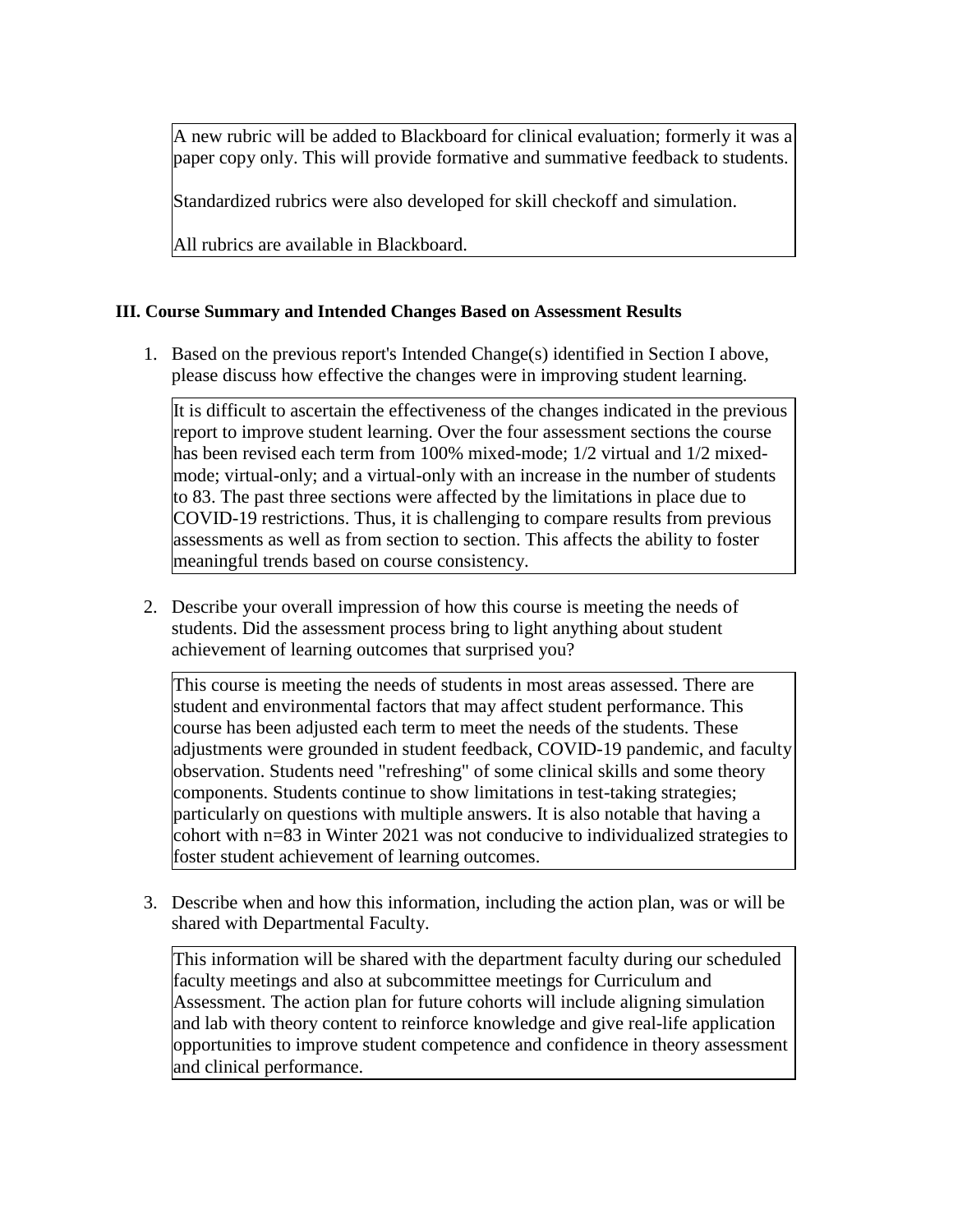# 4.

Intended Change(s)

| <b>Intended Change</b> | Description of the<br>change                                                                                                                                                                                                                                                                                                                                                                                                                                                                                                                                                                                                                                                                                                             | Rationale                                                                                                                                                                                                                                                                                                                                                                                                                                                                       | Implementation<br>Date |
|------------------------|------------------------------------------------------------------------------------------------------------------------------------------------------------------------------------------------------------------------------------------------------------------------------------------------------------------------------------------------------------------------------------------------------------------------------------------------------------------------------------------------------------------------------------------------------------------------------------------------------------------------------------------------------------------------------------------------------------------------------------------|---------------------------------------------------------------------------------------------------------------------------------------------------------------------------------------------------------------------------------------------------------------------------------------------------------------------------------------------------------------------------------------------------------------------------------------------------------------------------------|------------------------|
| <b>Assessment Tool</b> | <b>Rubrics</b> were<br>developed to<br>evaluate the steps<br>used during skills<br>and the simulation<br>activities used to<br>assess the learning<br>outcomes. These<br>are electronic<br>copies that will be<br>housed in Bb<br>instead of paper<br>copies that are<br>difficult to<br>document and keep assessments. These<br>track of.<br>The clinical<br>evaluation form<br>used to evaluate<br>student<br>performance in<br>each clinical<br>setting will be<br>moved to an<br>will be housed in<br>Bb. This has<br>previously been a<br>paper copy that is<br>difficult to keep<br>track of.<br><b>Weekly Updates</b><br>will be provided<br>and weekly check-<br>ins will be<br>accomplished<br>during each week<br>of clinical. | The electronic rubrics<br>and clinical evaluation<br>forms will be easier to<br>track and reference<br>for future course<br>will also aid in<br>keeping accurate<br>records moving<br>forward.<br>Weekly updates and<br>weekly check-ins with<br>clinical instructors<br>will aid in ensuring<br>the students remain on<br>electronic copy that track and the clinical<br>instructors are<br>documenting in the<br>expected ways (using<br>rubrics and forms<br>appropriately). | 2021                   |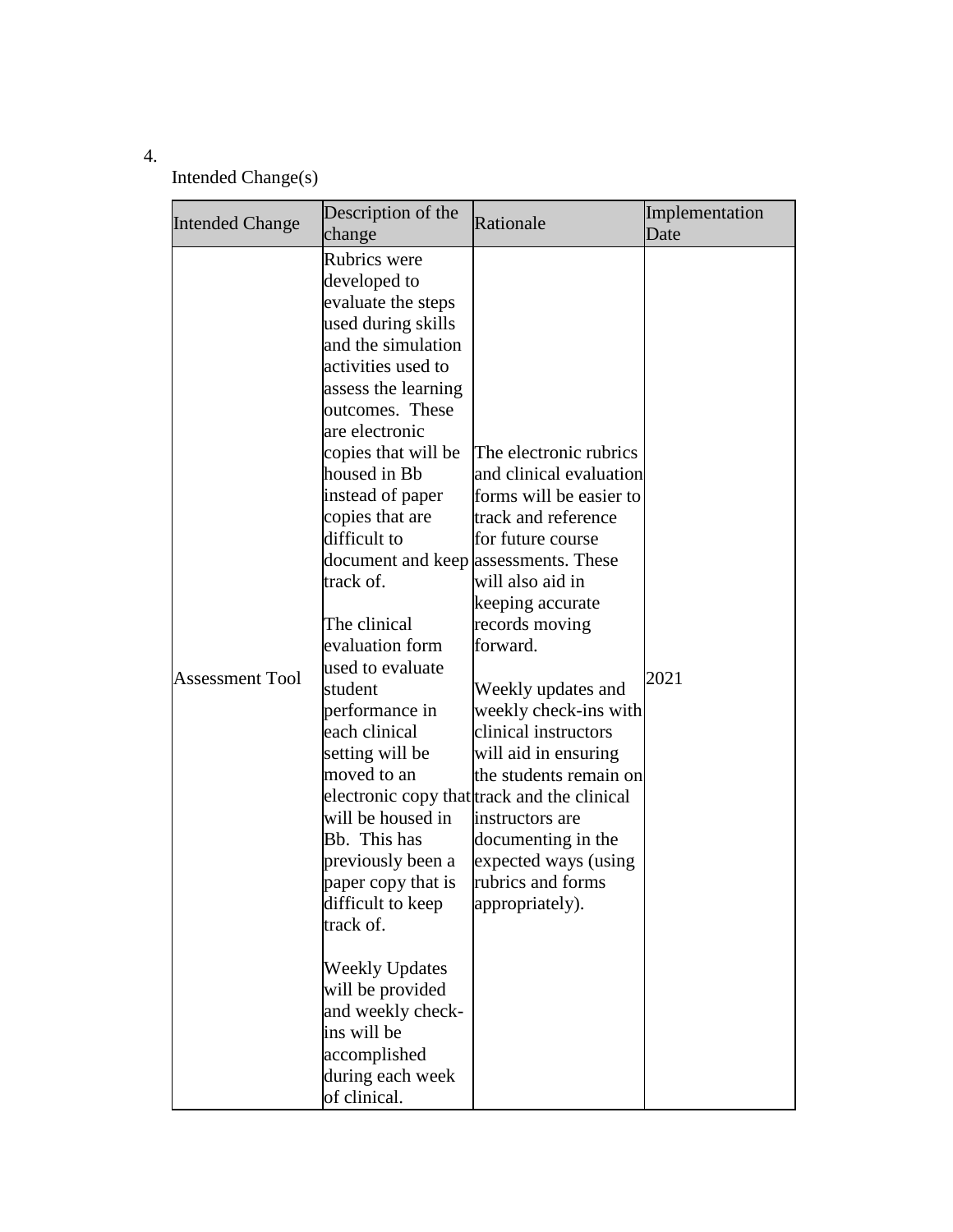| Course<br>Assignments                                                              | Course<br>assignments that<br>promote critical<br>thinking and the<br>application of<br>theory to practice<br>will be refined.<br>Course<br>assignments are<br>looked at prior to<br>each semester to<br>ensure that the<br>assignments aid in<br>student learning<br>outcomes being<br>met.                                                                                                                                                                                                                                                                         | The NUR 138 exam<br>questions increase in<br>complexity<br>throughout the<br>semester. The Final<br>Exam has the highest<br>percentage of analysis<br>and multiple-answer<br>style questions, per<br>the nursing<br>department testing<br>policy. To better<br>prepare students for<br>more complex<br>questions, the course<br>assignments need to<br>evolve as well.                                                 | 2021 |
|------------------------------------------------------------------------------------|----------------------------------------------------------------------------------------------------------------------------------------------------------------------------------------------------------------------------------------------------------------------------------------------------------------------------------------------------------------------------------------------------------------------------------------------------------------------------------------------------------------------------------------------------------------------|------------------------------------------------------------------------------------------------------------------------------------------------------------------------------------------------------------------------------------------------------------------------------------------------------------------------------------------------------------------------------------------------------------------------|------|
| Course Materials<br>$(e.g. \text{textbooks},$<br>handouts, on-line<br>ancillaries) | Assessment<br>Technologies<br>Institute (ATI)<br><b>Nursing Education</b><br>program was added<br>to all NUR courses<br>in Fall 2020. The<br>use of this program<br>has been adjusted<br>from semester to<br>semester. Now that<br>we are entering the<br>third semester of<br>use, it is clearer to<br>identify the<br>portions of the<br>program that aid in<br>each subsequent<br>semester. The<br>products aid in<br>assessment,<br>building critical<br>thinking skills,<br>answering<br>application-based<br>and analysis<br>questions, just to<br>name a few. | ATI offers an<br>$\circ$<br>assessment-<br>driven review<br>program<br>designed to<br>enhance<br>student<br><b>NCLEX-RN</b><br>success.<br>The<br>$\circ$<br>comprehensive<br>program offers<br>multiple<br>assessment<br>and<br>remediation<br>activities.<br>These ATI<br>tools, in<br>combination<br>with the<br>nursing<br>program<br>content, assist<br>students to<br>prepare more<br>efficiently, as<br>well as | 2021 |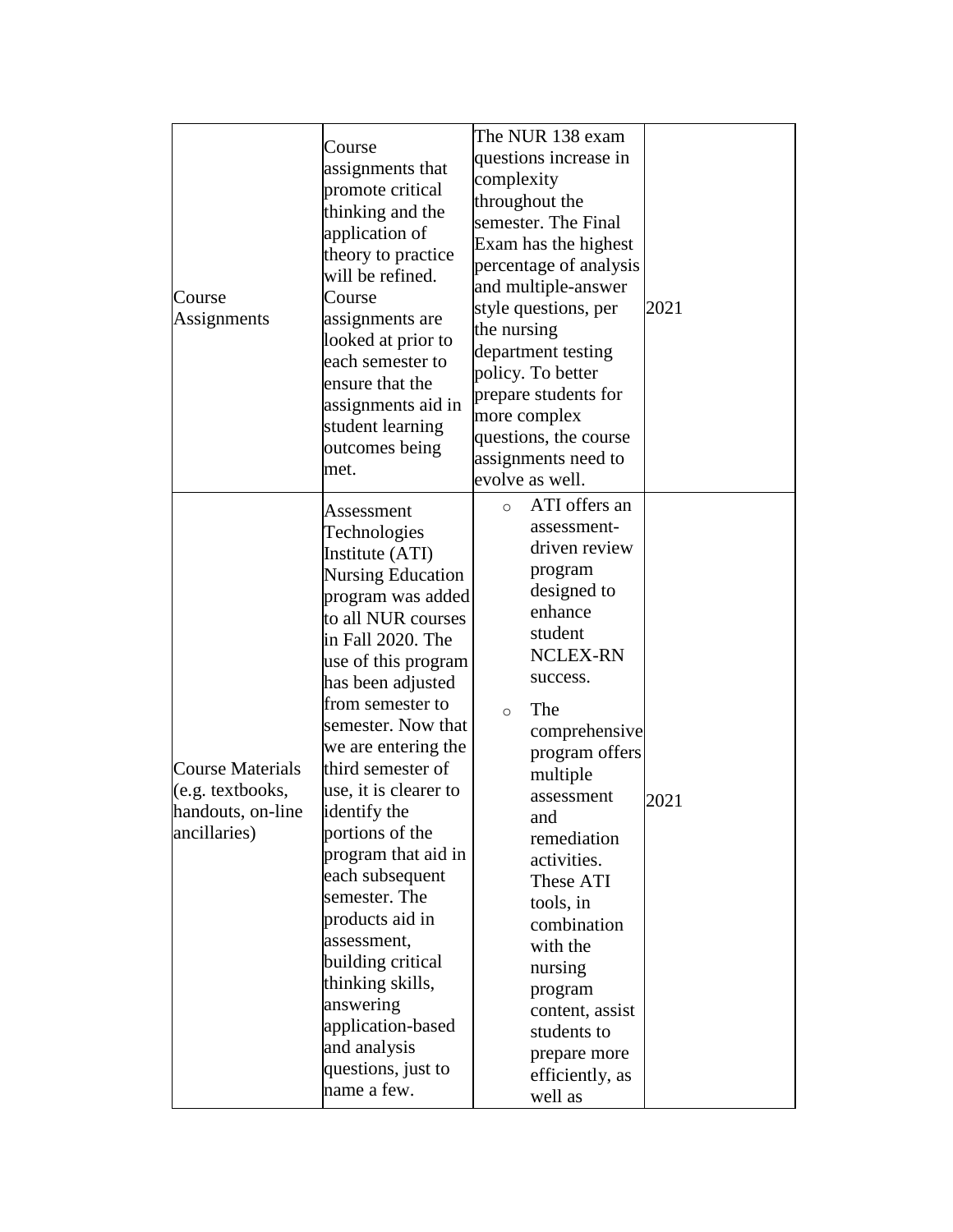|                                             |                                                                                                                                                                                                                                                             | increase<br>confidence<br>and familiarity<br>with nursing<br>content.                                                                                                                                                                                                                        |      |
|---------------------------------------------|-------------------------------------------------------------------------------------------------------------------------------------------------------------------------------------------------------------------------------------------------------------|----------------------------------------------------------------------------------------------------------------------------------------------------------------------------------------------------------------------------------------------------------------------------------------------|------|
|                                             |                                                                                                                                                                                                                                                             | Data from<br>$\circ$<br>student testing<br>and<br>remediation<br>can be used<br>for the<br>program's<br>quality<br>improvement<br>and outcome<br>evaluation.                                                                                                                                 |      |
| Other: Lab<br>Activities and<br>Simulations | Increase analytical<br>and critical<br>thinking in<br>simulation and lab.<br>Pre-simulation<br>review and skills<br>that align with<br>simulation will be<br>added. Lifespan<br>application and<br>medication minutes increase in content<br>will be added. | Connecting theory to<br>practice is important<br>to increasing the<br>critical thinking skills<br>and analytical<br>processes of the<br>student. This course<br>addresses care across<br>the lifespan, and<br>students will be better<br>served to have an<br>that builds this<br>knowledge. | 2021 |

5. Is there anything that you would like to mention that was not already captured?

Course Goal Performance reports for each outcome for F2019, W2020, F2020, and W2021 semesters are attached to this report as well as a summary data sheet.

# **III. Attached Files**

[Summary Report -](documents/Course%20Assessment%20Summary%20-%20NUR%20138%20-%20June%202021.xlsx) Summary Report [Goal Performance-Outcome 1-](documents/Goal%20Performance-Outcome%201-%20F2020.pdf) F2020 [Goal Performance-Outcome 1-](documents/Goal%20Performance-Outcome%201-%20F2019.pdf) F2019 [Goal Performance-Outcome 1-](documents/Goal%20Performance-Outcome%201-%20W2020.pdf) W2020 [Goal Performance-Outcome 1-](documents/Goal%20Performance-Outcome%201-%20W2021.pdf) W2021 [Goal Performance-Outcome 2-](documents/Goal%20Performance-Outcome%202-%20F2019.pdf) F2019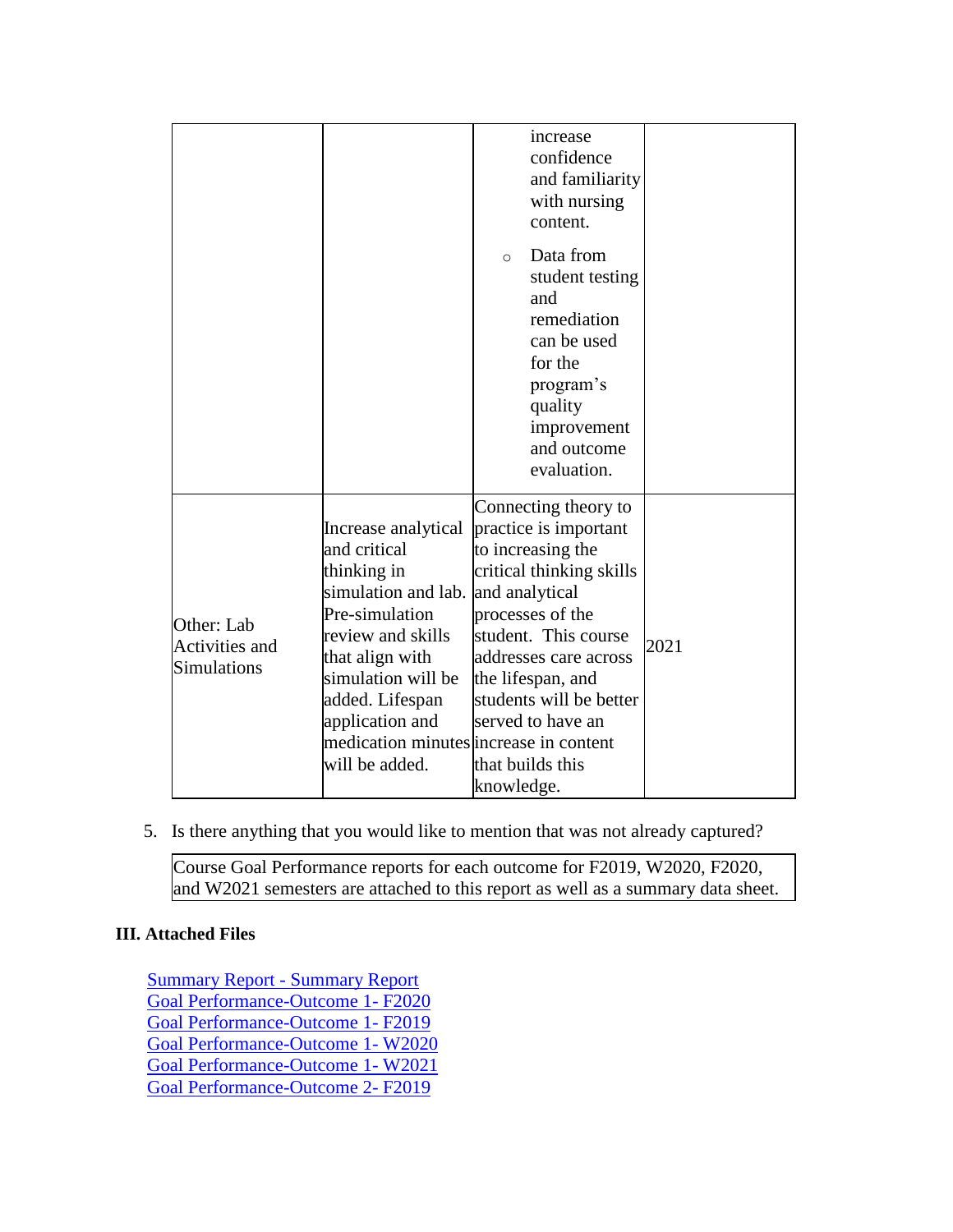| Goal Performance-Outcome 2- F2020 |
|-----------------------------------|
| Goal Performance-Outcome 2- W2020 |
| Goal Performance-Outcome 2- W2021 |
| Goal Performance-Outcome 3- F2019 |
| Goal Performance-Outcome 3- F2020 |
| Goal Performance-Outcome 3- W2020 |
| Goal Performance-Outcome 3- W2021 |

| <b>Faculty/Preparer:</b>                                        | Marva Brooks Date: 07/01/2021    |  |
|-----------------------------------------------------------------|----------------------------------|--|
| <b>Department Chair:</b>                                        | Theresa Bucy Date: $07/06/2021$  |  |
| Dean:                                                           | Valerie Greaves Date: 07/08/2021 |  |
| <b>Assessment Committee Chair: Shawn Deron Date: 10/01/2021</b> |                                  |  |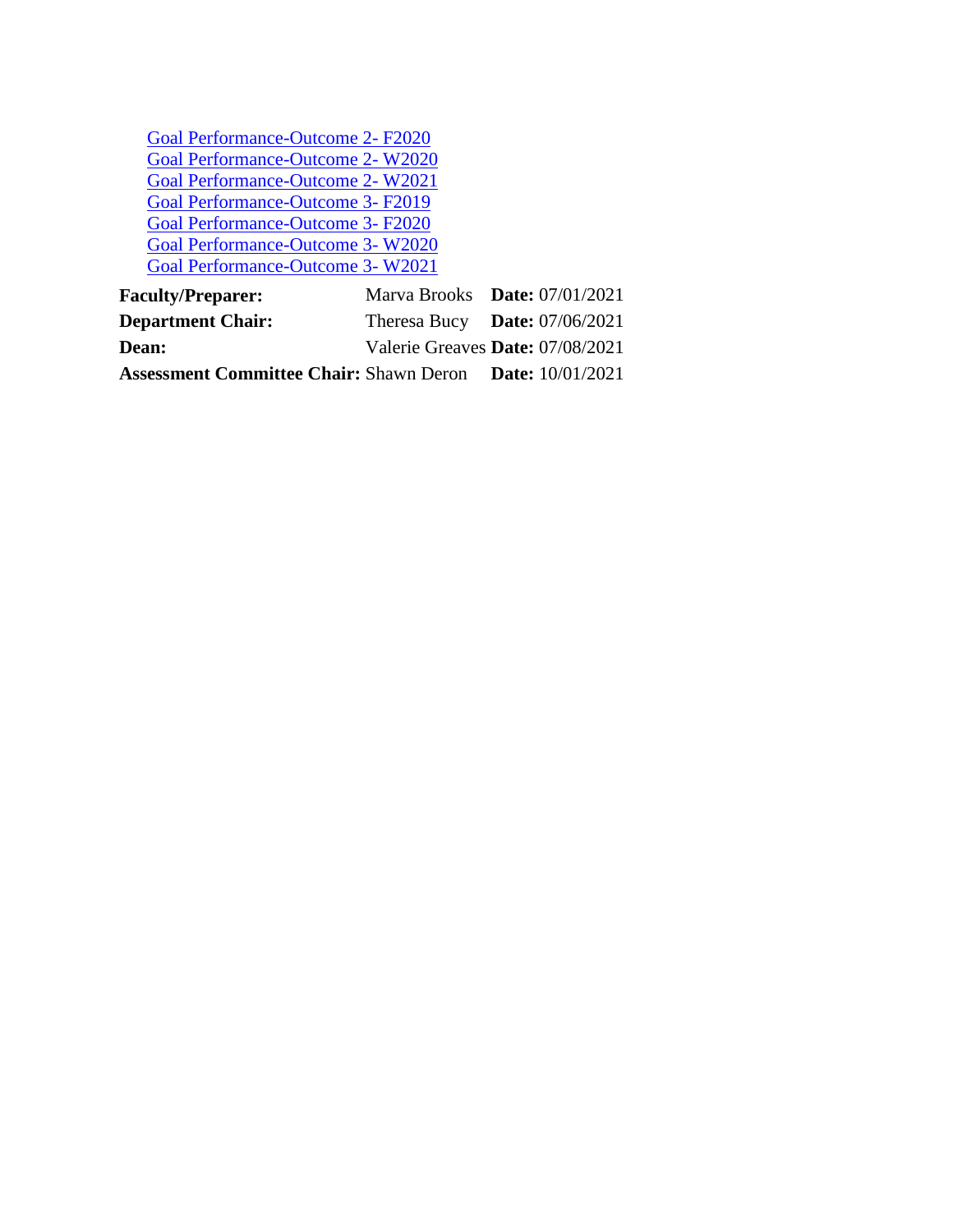**Course Assessment Report Washtenaw Community College**

| Discipline                           | Course Number | Title                                              |
|--------------------------------------|---------------|----------------------------------------------------|
| Nursing                              | 138           | NUR 138 05/17/2019-<br><b>Nursing Concepts III</b> |
| Division                             | Department    | <b>Faculty Preparer</b>                            |
| <b>Health Sciences</b>               | Nursing       | Marva Brooks                                       |
| Date of Last Filed Assessment Report |               |                                                    |

**I. Review previous assessment reports submitted for this course and provide the following information.**

1. Was this course previously assessed and if so, when?

| ۰.<br>٠<br>v |  |
|--------------|--|
|--------------|--|

2. Briefly describe the results of previous assessment report(s).

- 4. Briefly describe the Action Plan/Intended Changes from the previous report(s), when and how changes were implemented.
	- 5.

#### **II. Assessment Results per Student Learning Outcome**

Outcome 1: Apply clinical judgment to prioritize safe, quality care for patients with complex physical and mental health problems across the lifespan.

- Assessment Plan
	- o Assessment Tool: Cumulative final exam
	- o Assessment Date: Winter 2021
	- o Course section(s)/other population: All sections
	- o Number students to be assessed: All
	- o How the assessment will be scored: Answer key and/or rubric
	- o Standard of success to be used for this assessment: 80% of students will score 78% or higher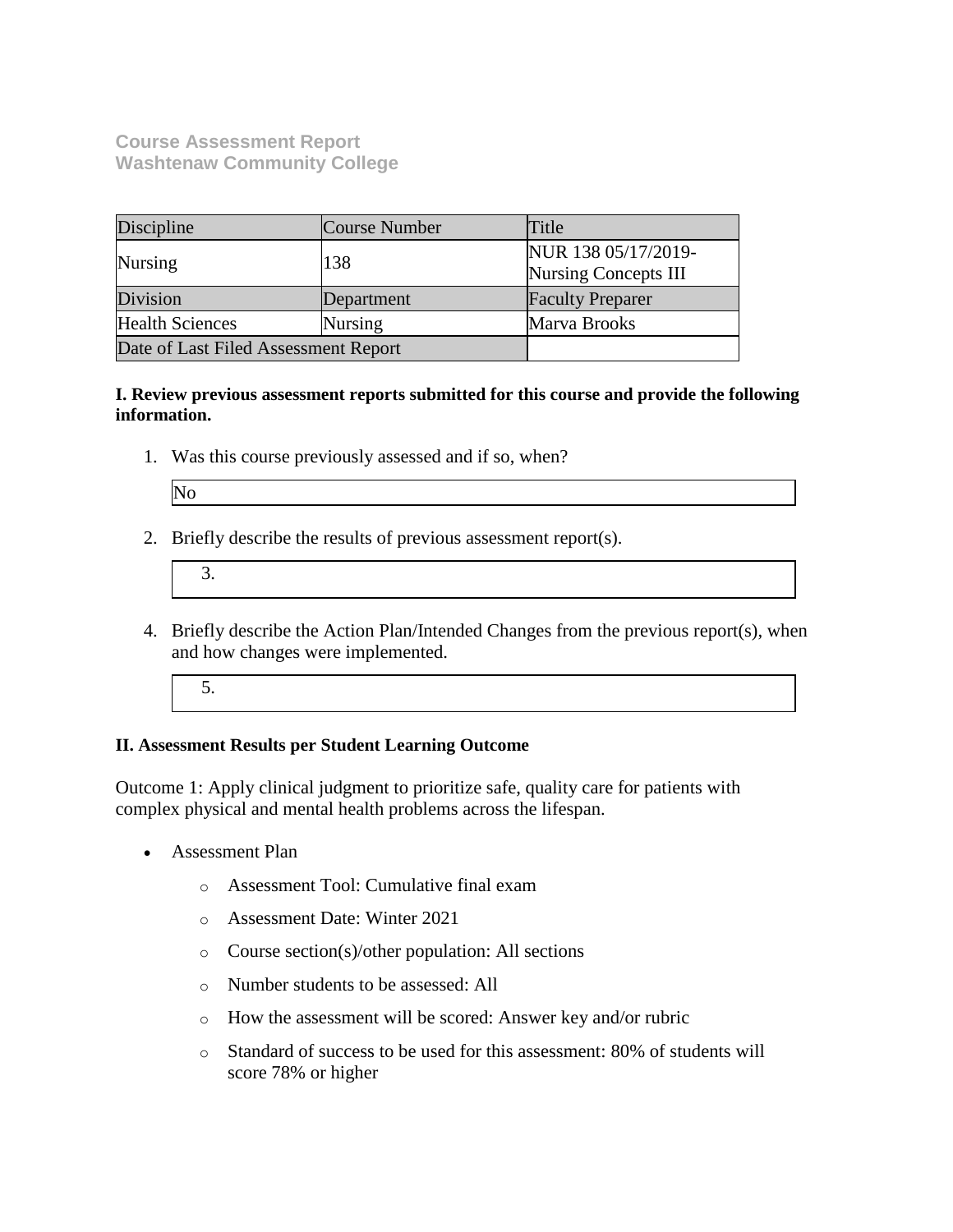- o Who will score and analyze the data: Course coordinators will analyze the cumulative final reports each semester
- 1. Indicate the Semester(s) and year(s) assessment data were collected for this report.

| Fall (indicate years below) below) | Winter (indicate years) | SP/SU (indicate years)<br>below) |
|------------------------------------|-------------------------|----------------------------------|
|                                    | 2019                    |                                  |

2. Provide assessment sample size data in the table below.

| # of students enrolled | # of students assessed |
|------------------------|------------------------|
| 284                    |                        |

3. If the number of students assessed differs from the number of students enrolled, please explain why all enrolled students were not assessed, e.g. absence, withdrawal, or did not complete activity.

There were 57 students in this cohort. Multiple sections are created for this course including lecture, lab and clinical. The system counts all three sections when determining the number of students enrolled. The 284 enrolled students was autopopulated by Curricunet, which seems to have counted the students four times (284/4=57). There were no drops or withdrawals, and all students took the final exam.

4. Describe how students from all populations (day students on campus, DL, MM, evening, extension center sites, etc.) were included in the assessment based on your selection criteria.

All populations were included for Winter 2019. All students were MM.

5. Describe the process used to assess this outcome. Include a brief description of this tool and how it was scored.

The Final Exam is a cumulative exam based on the NCLEX-RN exam blueprint. It is multiple choice, multiple answer, order, and fill-in-the-blank grounded in the NCLEX-RN exam format. The Final Exam has 100 questions: 40 questions of content from last two learning modules of NUR 138, 10 math questions, and 50 questions from previous content taught earlier in the semester. Thirty percent of the questions are "Select All That Apply". All questions are written at the application and analysis level. The tool is scored by an answer key. There are 52 traditional questions that apply to this outcome and 10 math questions that apply to this outcome.

6. Briefly describe assessment results based on data collected for this outcome and tool during the course assessment. Discuss the extent to which students achieved this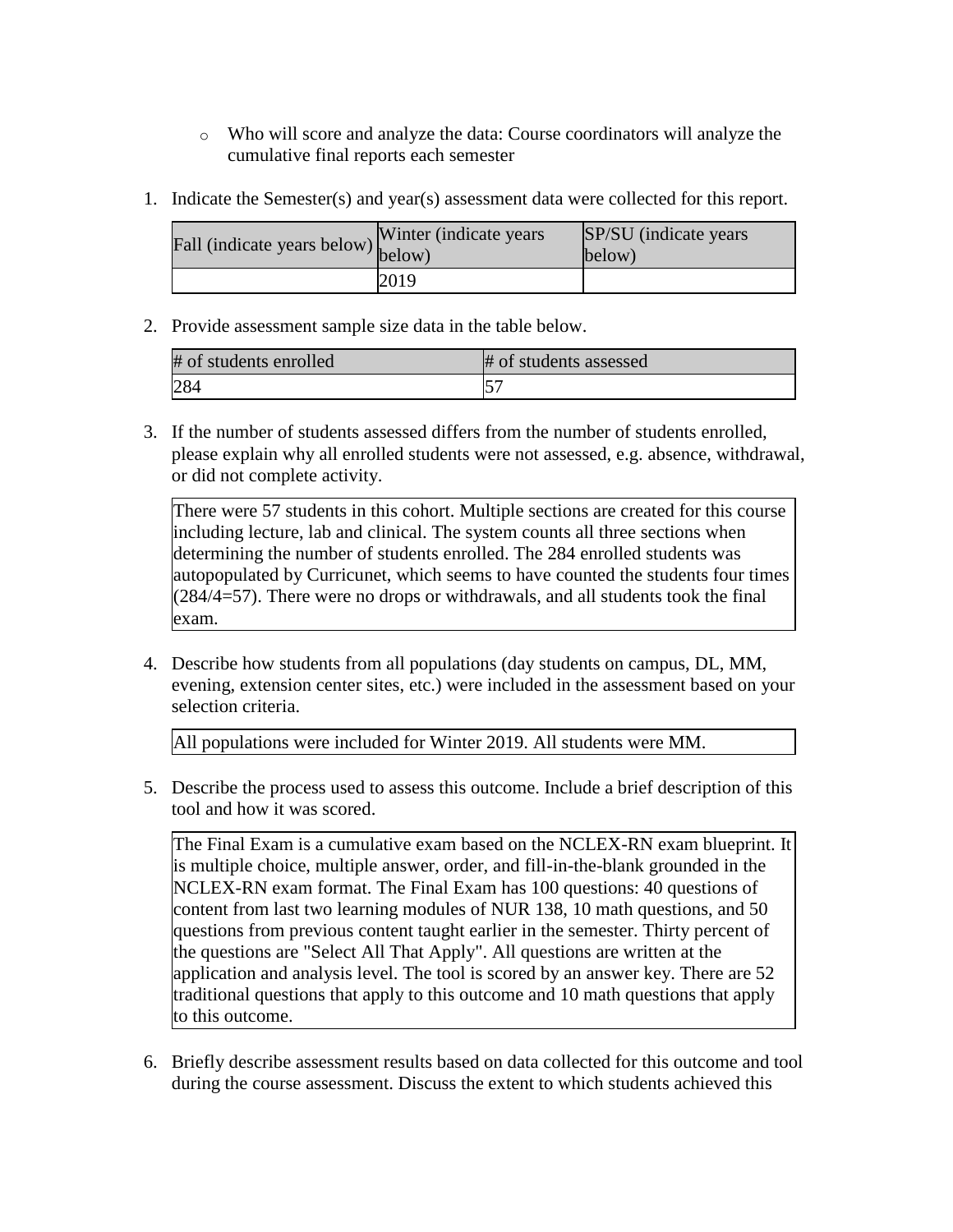learning outcome and indicate whether the standard of success was met for this outcome and tool.

Met Standard of Success: Yes

80.70% of students passed the final with a 78% or higher. The standard was met. Per the nursing testing policy, the exams gradually have application and analysis level questions, and no partial credit given for select all that apply questions.

7. Based on your interpretation of the assessment results, describe the areas of strength in student achievement of this learning outcome.

Students are continuing to grow in the area of critical thinking and answering application and analysis level questions and transferring this knowledge to the lab and clinical setting.

8. Based on your analysis of student performance, discuss the areas in which student achievement of this learning outcome could be improved. If student met standard of success, you may wish to identify your plans for continuous improvement.

Students need more reinforcement of the online material. Opportunities for learning during lab and clinical were strengthened to better align with areas of student limitations. The weekly simulations, case studies, skills, and lab group work were re-designed to focus more on applying the content to situations so that students are more prepared for higher-level functioning as a nursing student and also to improve exam performance.

Outcome 2: Demonstrate the theoretical concepts of leadership, management, and prioritization of patient care and apply this knowledge to the delivery of complex nursing care across a variety of health care settings, labs, and simulations.

- Assessment Plan
	- o Assessment Tool: Cumulative final exam
	- o Assessment Date: Fall 2021
	- o Course section(s)/other population: All sections
	- o Number students to be assessed: All
	- o How the assessment will be scored: Answer key and/or rubric
	- o Standard of success to be used for this assessment: 80% of students will score 78% or higher
	- o Who will score and analyze the data: Course coordinators will analyze the cumulative final reports each semester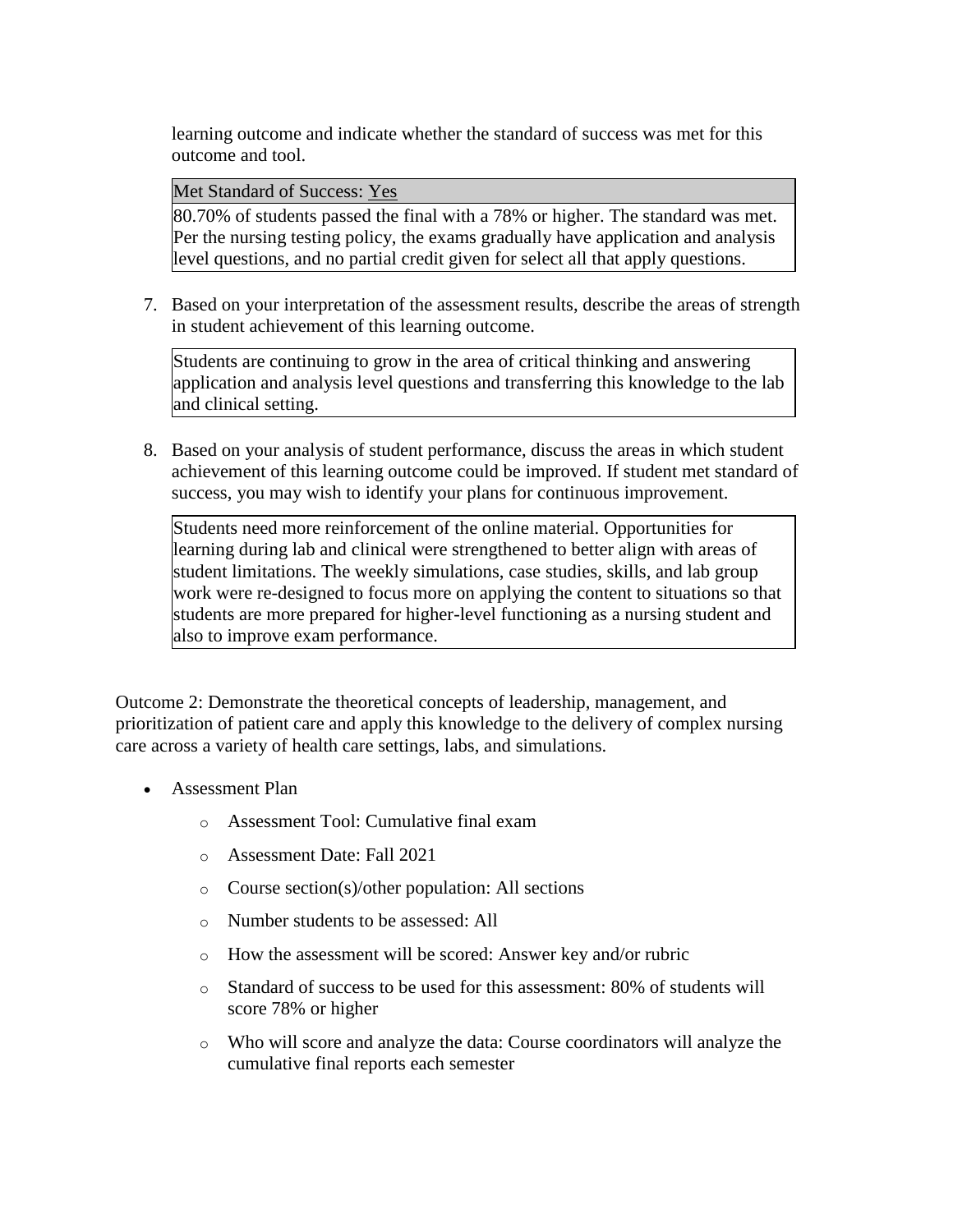1. Indicate the Semester(s) and year(s) assessment data were collected for this report.

| Fall (indicate years below) v mea (material) | Winter (indicate years) | SP/SU (indicate years)<br>below) |
|----------------------------------------------|-------------------------|----------------------------------|
|                                              | 2019                    |                                  |

2. Provide assessment sample size data in the table below.

| # of students enrolled | # of students assessed |
|------------------------|------------------------|
| 284                    |                        |

3. If the number of students assessed differs from the number of students enrolled, please explain why all enrolled students were not assessed, e.g. absence, withdrawal, or did not complete activity.

There were 57 students in this cohort. Multiple sections are created for this course including lecture, lab and clinical. The system counts all three sections when determining the number of students enrolled. The 284 enrolled students was autopopulated by Curricunet, which seems to have counted the students four times  $(284/4=57)$ . There were no drops or withdrawals, and all students took the final exam.

4. Describe how students from all populations (day students on campus, DL, MM, evening, extension center sites, etc.) were included in the assessment based on your selection criteria.

All populations were included for Winter 2019. All students were MM.

5. Describe the process used to assess this outcome. Include a brief description of this tool and how it was scored.

The Final Exam a is cumulative exam based on the NCLEX-RN exam blueprint. It is multiple choice, multiple answer, order, and fill-in-the-blank grounded in the NCLEX-RN exam format. The Final Exam has 100 questions: 40 questions of content from last two learning modules of NUR 138, 10 math questions, and 50 questions from previous content taught earlier in the semester. Thirty percent of the questions are "Select All That Apply". All questions are written at the application and analysis level. The tool is scored by an answer key. There are 37 traditional questions that apply to this outcome.

6. Briefly describe assessment results based on data collected for this outcome and tool during the course assessment. Discuss the extent to which students achieved this learning outcome and indicate whether the standard of success was met for this outcome and tool.

Met Standard of Success: Yes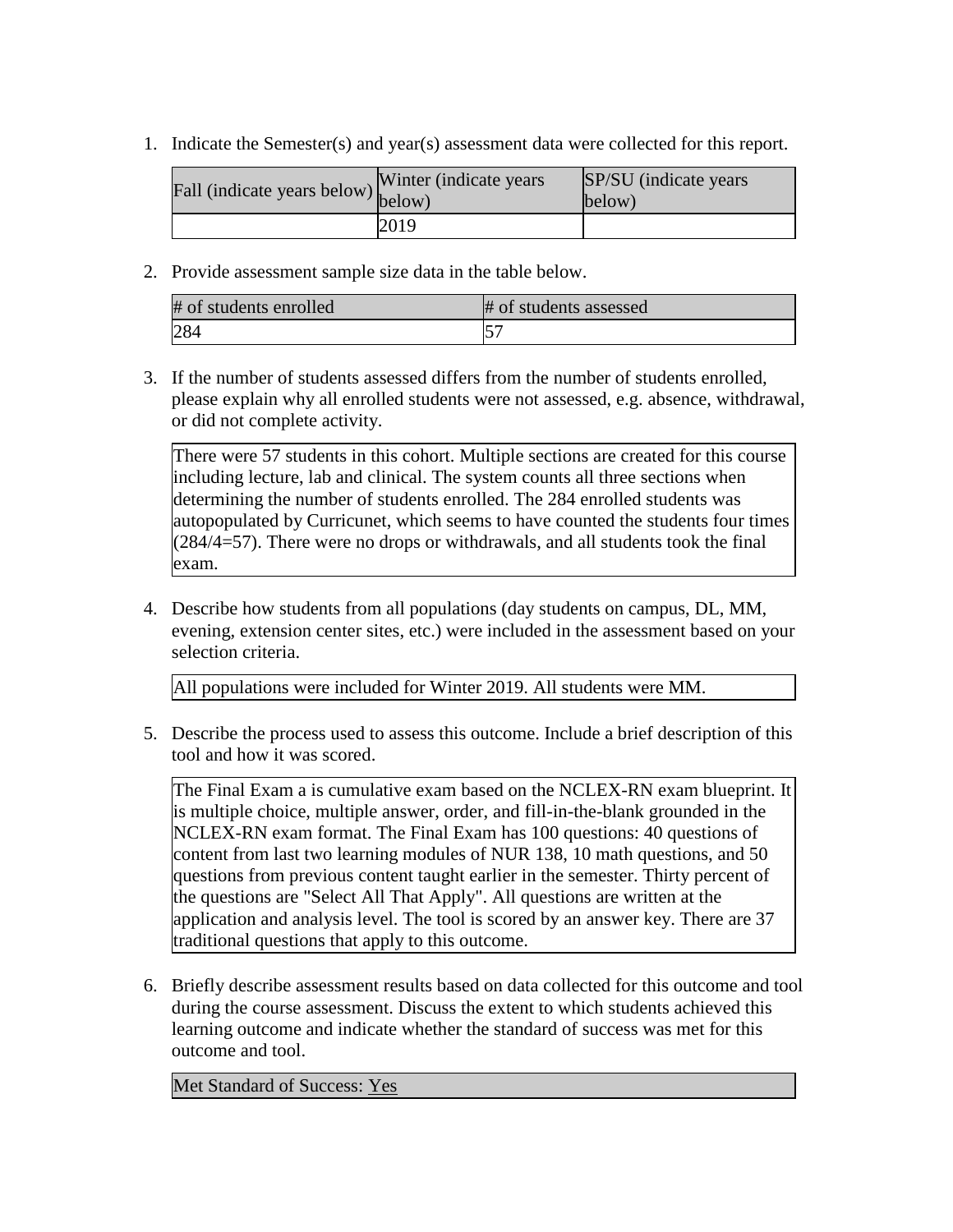80.70% of students passed the final with a 78% or higher. The standard was met. Per the nursing testing policy, the exams gradually have application and analysis level questions, and no partial credit given for select all that apply questions.

7. Based on your interpretation of the assessment results, describe the areas of strength in student achievement of this learning outcome.

Students are improving in the analytical and critical thinking required to apply in individual functioning in leadership, management, and prioritization.

8. Based on your analysis of student performance, discuss the areas in which student achievement of this learning outcome could be improved. If student met standard of success, you may wish to identify your plans for continuous improvement.

In the interest of continuous improvement, more opportunities will be provided in lab and simulation to practice in these areas to provide foundational examples for students to build their practice.

Outcome 2: Demonstrate the theoretical concepts of leadership, management, and prioritization of patient care and apply this knowledge to the delivery of complex nursing care across a variety of health care settings, labs, and simulations.

- Assessment Plan
	- o Assessment Tool: Simulation/lab skills checklist
	- o Assessment Date: Fall 2021
	- o Course section(s)/other population: All sections
	- o Number students to be assessed: All
	- o How the assessment will be scored: Departmentally-developed rubric
	- o Standard of success to be used for this assessment: 80% of students will pass all skills on their first attempt
	- o Who will score and analyze the data: Course coordinators will analyze the data
- 1. Indicate the Semester(s) and year(s) assessment data were collected for this report.

| rall (indicate years below) below) | Winter (indicate years) | SP/SU (indicate years)<br>below) |
|------------------------------------|-------------------------|----------------------------------|
|                                    | 2019                    |                                  |

2. Provide assessment sample size data in the table below.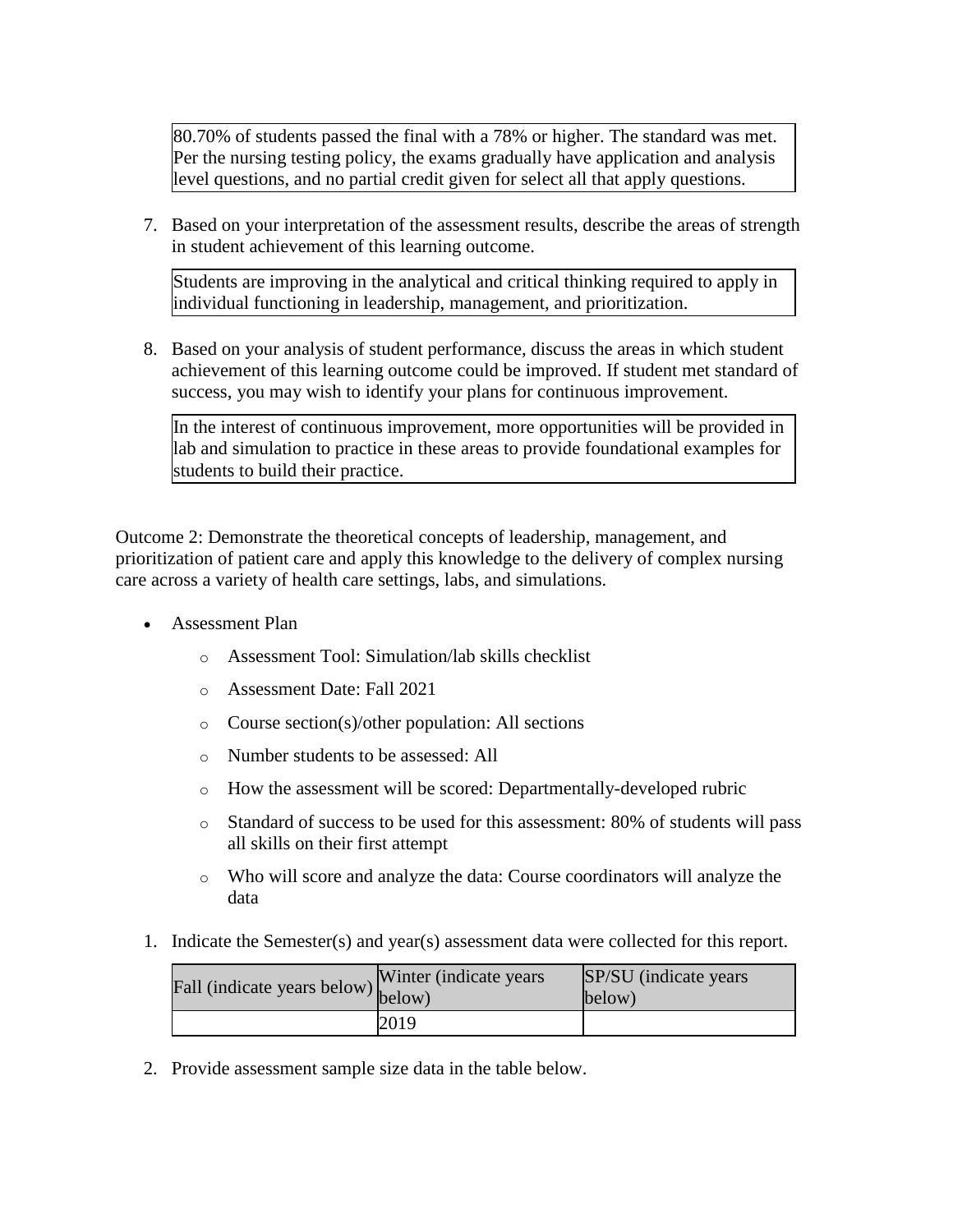| # of students enrolled | # of students assessed |
|------------------------|------------------------|
| 284                    |                        |

3. If the number of students assessed differs from the number of students enrolled, please explain why all enrolled students were not assessed, e.g. absence, withdrawal, or did not complete activity.

There were 57 students in this cohort. Multiple sections are created for this course including lecture, lab and clinical. The system counts all three sections when determining the number of students enrolled. The 284 enrolled students was autopopulated by Curricunet, which seems to have counted the students four times (284/4=57). There were no drops or withdrawals, and all students took the final exam.

4. Describe how students from all populations (day students on campus, DL, MM, evening, extension center sites, etc.) were included in the assessment based on your selection criteria.

All populations were included for Winter 2019. All students were MM.

5. Describe the process used to assess this outcome. Include a brief description of this tool and how it was scored.

A rubric tool is designed for each skill and contains checklists of the steps included in the process for each skill. Each step is scored as satisfactory or not satisfactory. This rubric contains evidence-based practice for each required nursing skill that describes each step in the checklist for a student to perform. The skills were selected as part of the concept-based curriculum for Nursing and were assigned to this course to be aligned with the concepts and exemplars taught in NUR 138.

6. Briefly describe assessment results based on data collected for this outcome and tool during the course assessment. Discuss the extent to which students achieved this learning outcome and indicate whether the standard of success was met for this outcome and tool.

Met Standard of Success: Yes

100% of the students passed the skill on the first attempt. The standard of success was met.

7. Based on your interpretation of the assessment results, describe the areas of strength in student achievement of this learning outcome.

Students are improving in the analytical and critical thinking required to apply in individual functioning in leadership, management, and prioritization.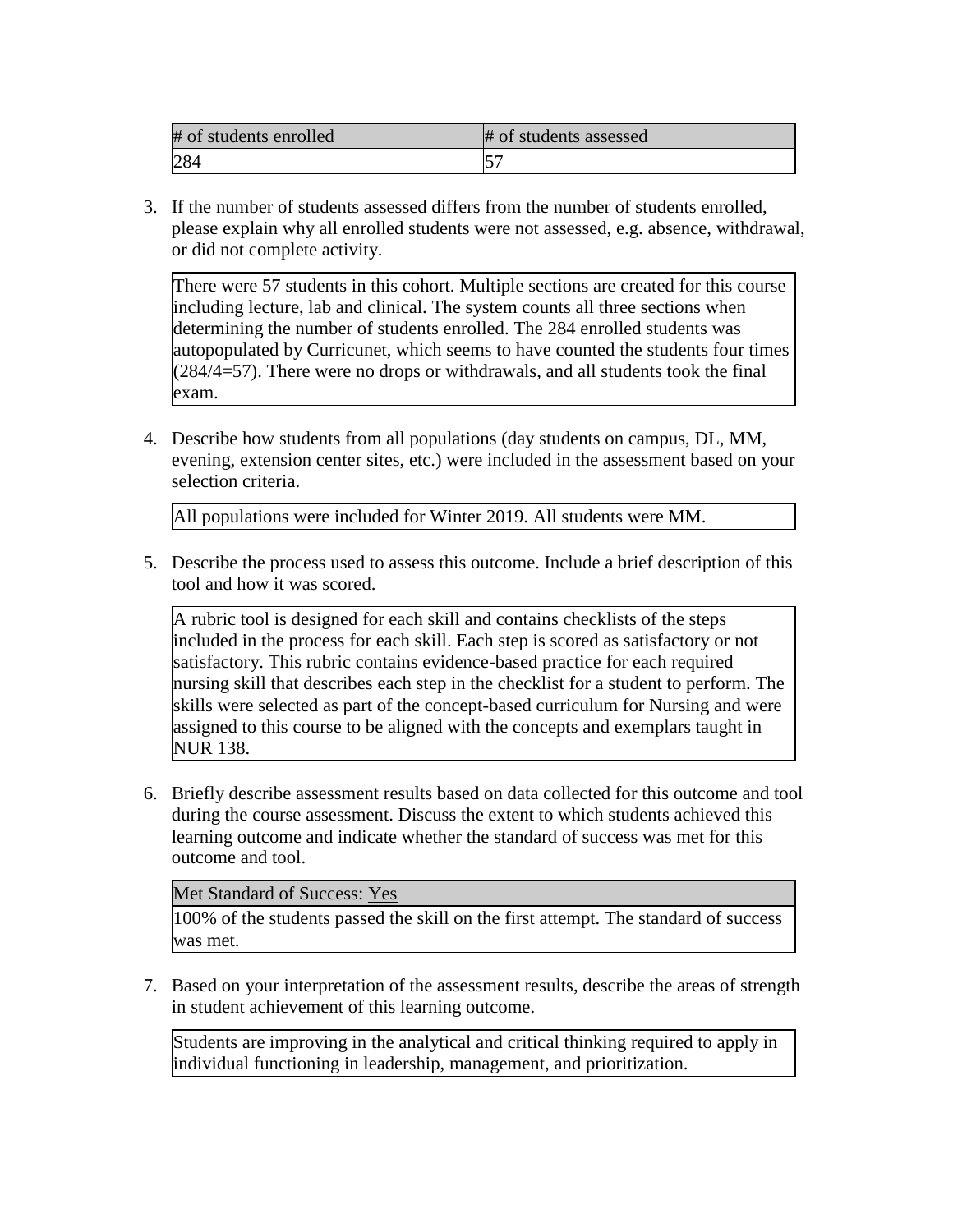8. Based on your analysis of student performance, discuss the areas in which student achievement of this learning outcome could be improved. If student met standard of success, you may wish to identify your plans for continuous improvement.

In the interest of continuous improvement, more opportunities will be provided in lab and simulation to practice in these areas to provide foundational examples for students to build their practice.

Outcome 2: Demonstrate the theoretical concepts of leadership, management, and prioritization of patient care and apply this knowledge to the delivery of complex nursing care across a variety of health care settings, labs, and simulations.

- Assessment Plan
	- o Assessment Tool: Final clinical evaluation
	- o Assessment Date: Fall 2021
	- o Course section(s)/other population: All sections
	- o Number students to be assessed: All
	- o How the assessment will be scored: Departmentally-developed rubric
	- o Standard of success to be used for this assessment: 80% of students will pass on their final clinical evaluation
	- o Who will score and analyze the data: Course coordinators will analyze the data
- 1. Indicate the Semester(s) and year(s) assessment data were collected for this report.

| Fall (indicate years below) below) | Winter (indicate years) | SP/SU (indicate years)<br>below) |
|------------------------------------|-------------------------|----------------------------------|
|                                    | 2019                    |                                  |

2. Provide assessment sample size data in the table below.

| # of students enrolled | # of students assessed |
|------------------------|------------------------|
| 284                    |                        |

3. If the number of students assessed differs from the number of students enrolled, please explain why all enrolled students were not assessed, e.g. absence, withdrawal, or did not complete activity.

There were 57 students in this cohort. Multiple sections are created for this course including lecture, lab and clinical. The system counts all three sections when determining the number of students enrolled. The 284 enrolled students was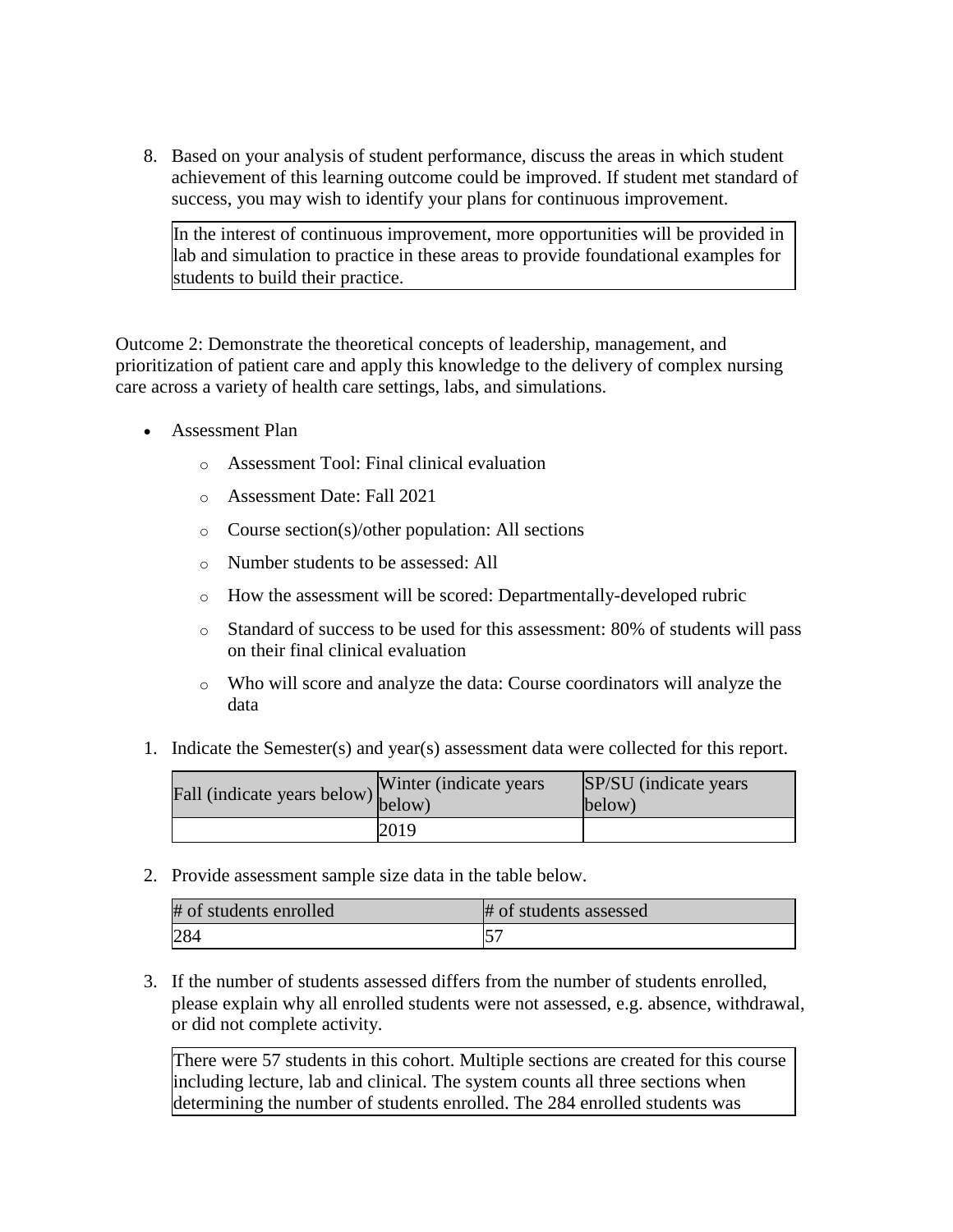autopopulated by Curricunet, which seems to have counted the students four times  $(284/4=57)$ . There were no drops or withdrawals, and all students took the final exam.

4. Describe how students from all populations (day students on campus, DL, MM, evening, extension center sites, etc.) were included in the assessment based on your selection criteria.

All populations were included for Winter 2019. All students were MM.

5. Describe the process used to assess this outcome. Include a brief description of this tool and how it was scored.

The clinical evaluation is based on the nursing program objectives. Each objective is evaluated weekly based on student performance in the clinical setting. Each objective is based on the end of program outcomes leveled though for a nursing student with advancing nursing skills for the population across the lifespan in the medical-surgical, mental health, and pediatric settings. Each objective is pass or no pass.

6. Briefly describe assessment results based on data collected for this outcome and tool during the course assessment. Discuss the extent to which students achieved this learning outcome and indicate whether the standard of success was met for this outcome and tool.

Met Standard of Success: Yes

100% of the students passed the nursing clinical evaluation in medical-surgical, mental health, and pediatric settings.

7. Based on your interpretation of the assessment results, describe the areas of strength in student achievement of this learning outcome.

Students are improving in the analytical and critical thinking required to apply in individual functioning in leadership, management, and prioritization.

8. Based on your analysis of student performance, discuss the areas in which student achievement of this learning outcome could be improved. If student met standard of success, you may wish to identify your plans for continuous improvement.

In the interest of continuous improvement, more opportunities will be provided in lab and simulation to practice in these areas to provide foundational examples for students to build their practice.

Outcome 3: Demonstrate professional conduct within current legal and ethical standards of practice.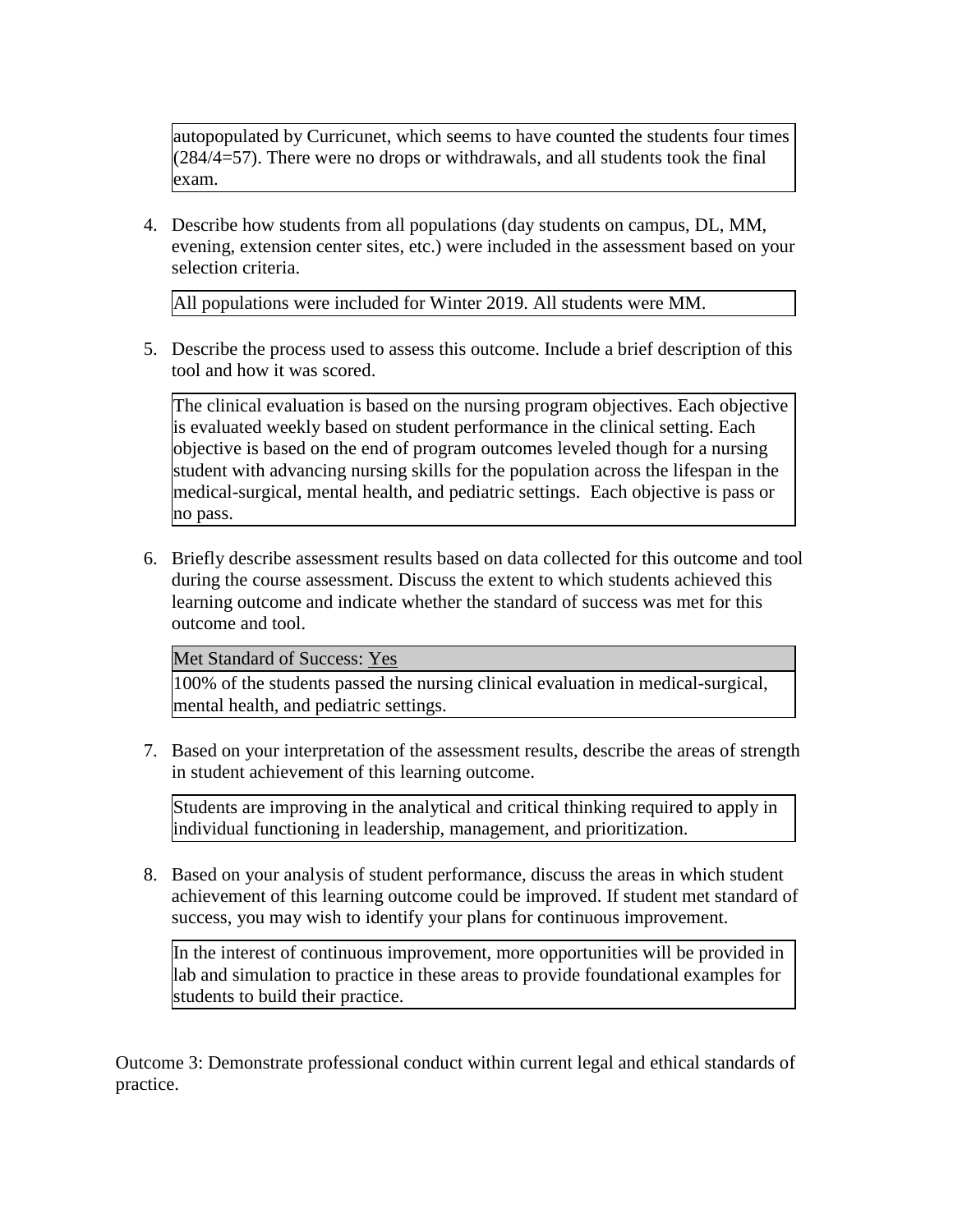- Assessment Plan
	- o Assessment Tool: Cumulative final exam
	- o Assessment Date: Winter 2021
	- o Course section(s)/other population: All sections
	- o Number students to be assessed: All
	- o How the assessment will be scored: Answer key and/or rubric
	- o Standard of success to be used for this assessment: 80% of students will score 78% or higher
	- o Who will score and analyze the data: Course coordinators will analyze the data
- 1. Indicate the Semester(s) and year(s) assessment data were collected for this report.

| Fall (indicate years below) below) | Winter (indicate years) | SP/SU (indicate years)<br>below) |
|------------------------------------|-------------------------|----------------------------------|
|                                    | 2019                    |                                  |

2. Provide assessment sample size data in the table below.

| # of students enrolled | # of students assessed |
|------------------------|------------------------|
| 284                    |                        |

3. If the number of students assessed differs from the number of students enrolled, please explain why all enrolled students were not assessed, e.g. absence, withdrawal, or did not complete activity.

There were 57 students in this cohort. Multiple sections are created for this course including lecture, lab and clinical. The system counts all three sections when determining the number of students enrolled. The 284 enrolled students was autopopulated by Curricunet, which seems to have counted the students four times (284/4=57). There were no drops or withdrawals, and all students took the final exam.

4. Describe how students from all populations (day students on campus, DL, MM, evening, extension center sites, etc.) were included in the assessment based on your selection criteria.

All populations were included for Winter 2019. All students were MM.

5. Describe the process used to assess this outcome. Include a brief description of this tool and how it was scored.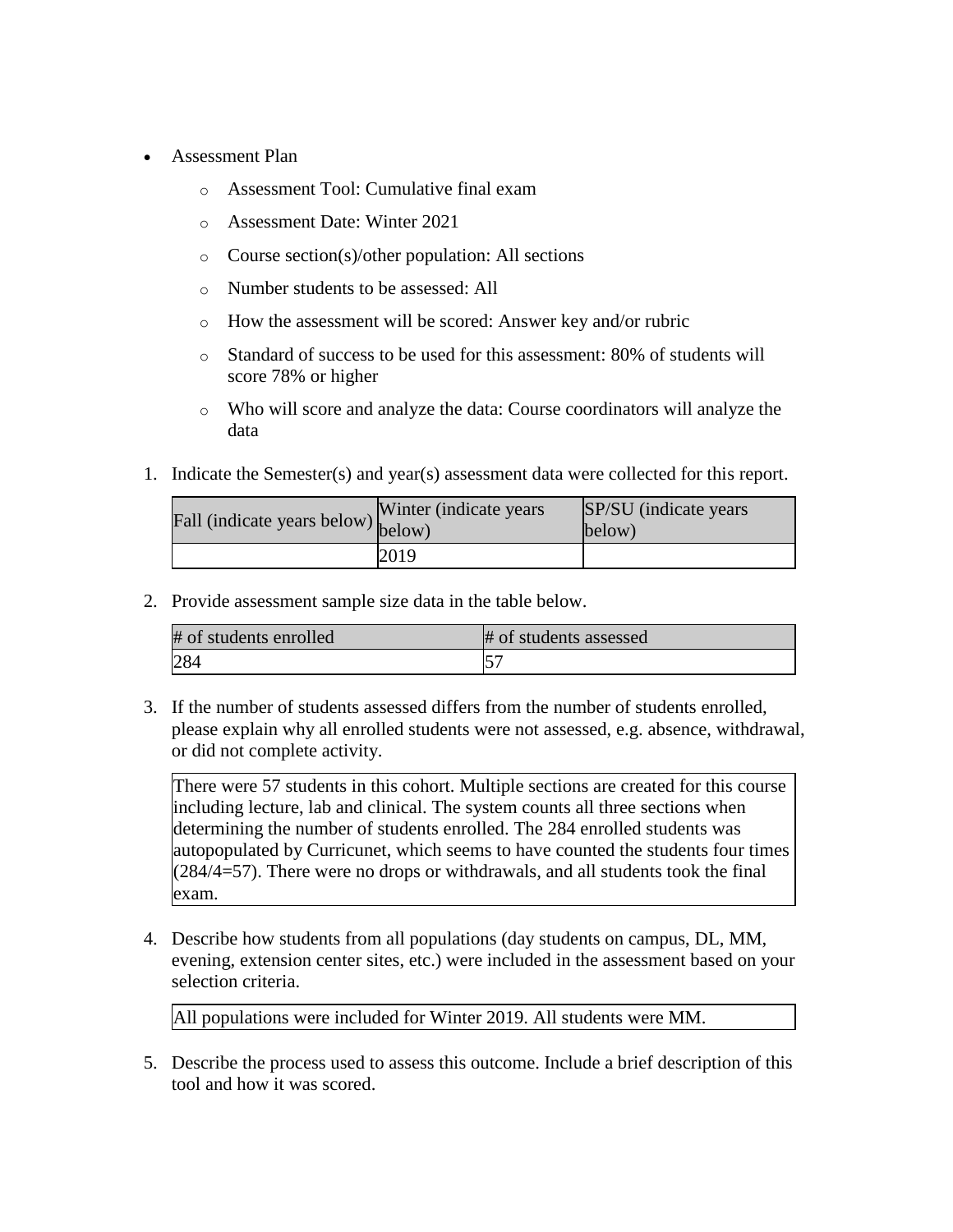The Final Exam is a cumulative exam based on the NCLEX-RN exam blueprint. It is multiple choice, multiple answer, order, and fill-in-the-blank grounded in the NCLEX-RN exam format. The Final Exam has 100 questions: 40 questions of content from last two learning modules of NUR 138, 10 math questions, and 50 questions from previous content taught earlier in the semester. Thirty percent of the questions are "Select All That Apply". All questions are written at the application and analysis level. The tool is scored by an answer key. There are 11 traditional questions that apply to this outcome.

6. Briefly describe assessment results based on data collected for this outcome and tool during the course assessment. Discuss the extent to which students achieved this learning outcome and indicate whether the standard of success was met for this outcome and tool.

Met Standard of Success: Yes

80.70% of students passed the final with a 78% or higher. The standard was met. Per the nursing testing policy, the exams gradually have application and analysis level questions, and no partial credit given for select all that apply questions.

7. Based on your interpretation of the assessment results, describe the areas of strength in student achievement of this learning outcome.

Students are strong in this outcome.

8. Based on your analysis of student performance, discuss the areas in which student achievement of this learning outcome could be improved. If student met standard of success, you may wish to identify your plans for continuous improvement.

The plan for continuous improvement is to ensure opportunities for review and discussion of clinical experiences that emphasize legal and ethical decisionmaking.

Outcome 3: Demonstrate professional conduct within current legal and ethical standards of practice.

- Assessment Plan
	- o Assessment Tool: Simulation/lab skills checklist
	- o Assessment Date: Winter 2021
	- o Course section(s)/other population: All sections
	- o Number students to be assessed: All
	- o How the assessment will be scored: Departmentally-developed rubric.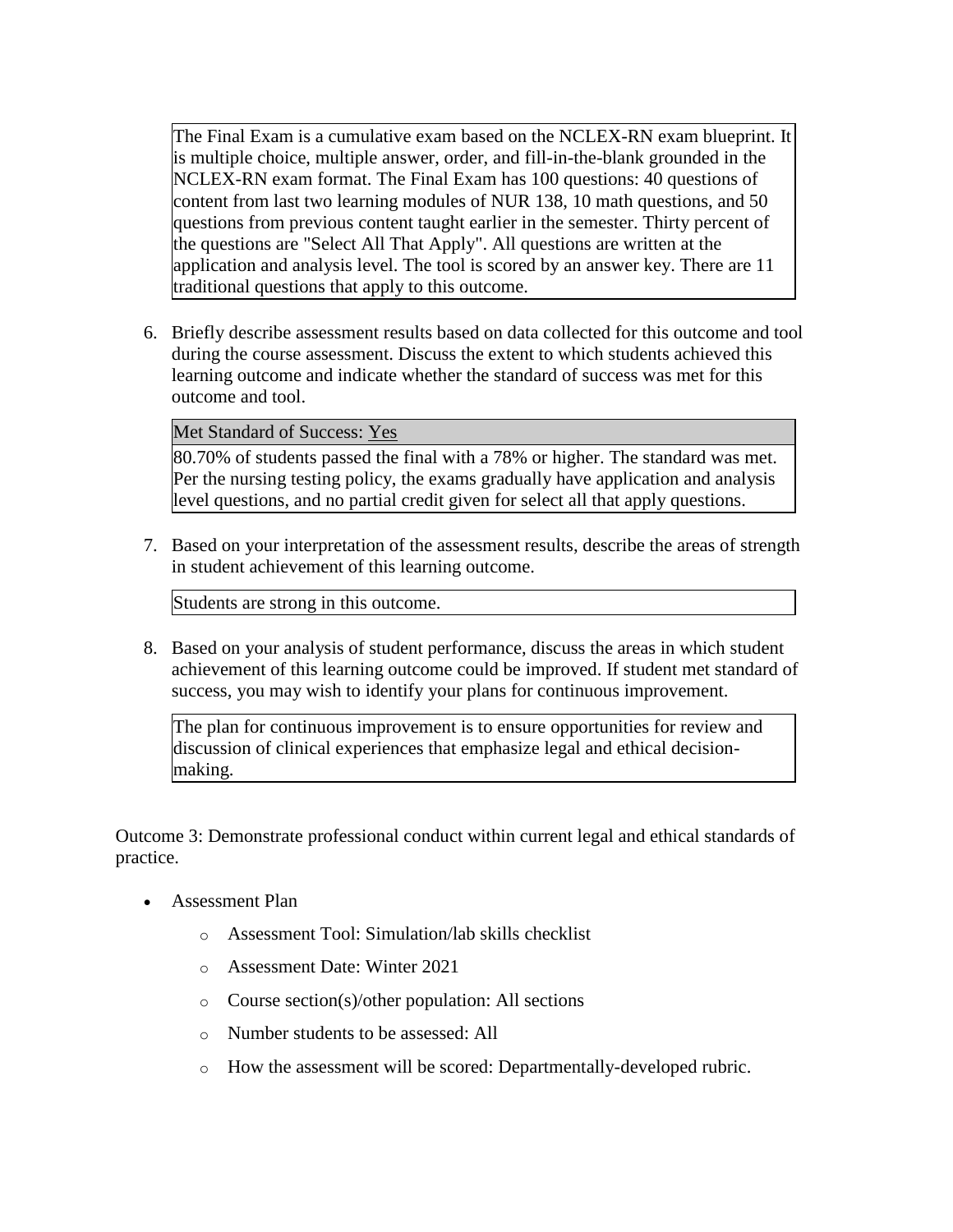- o Standard of success to be used for this assessment: 80% of students will pass all skills on their first attempt.
- o Who will score and analyze the data: Course Coordinators will analyze the data.
- 1. Indicate the Semester(s) and year(s) assessment data were collected for this report.

| Fall (indicate years below) $\begin{bmatrix}$ w line | Winter (indicate years) | SP/SU (indicate years)<br>below) |
|------------------------------------------------------|-------------------------|----------------------------------|
|                                                      | 2019                    |                                  |

2. Provide assessment sample size data in the table below.

| # of students enrolled | # of students assessed |
|------------------------|------------------------|
| 284                    |                        |

3. If the number of students assessed differs from the number of students enrolled, please explain why all enrolled students were not assessed, e.g. absence, withdrawal, or did not complete activity.

There were 57 students in this cohort. Multiple sections are created for this course including lecture, lab and clinical. The system counts all three sections when determining the number of students enrolled. The 284 enrolled students was autopopulated by Curricunet, which seems to have counted the students four times (284/4=57). There were no drops or withdrawals, and all students took the final exam.

4. Describe how students from all populations (day students on campus, DL, MM, evening, extension center sites, etc.) were included in the assessment based on your selection criteria.

All populations were included for Winter 2019. All students were MM.

5. Describe the process used to assess this outcome. Include a brief description of this tool and how it was scored.

A rubric tool is designed for each skill and contains checklists of the steps included in the process for each skill. Each step is scored as satisfactory or not satisfactory. This rubric contains evidence-based practice for each required nursing skill that describes each step in the checklist for a student to perform. The skills were selected as part of the concept-based curriculum for Nursing, and were assigned to this course to be aligned with the concepts and exemplars taught in NUR 138.

6. Briefly describe assessment results based on data collected for this outcome and tool during the course assessment. Discuss the extent to which students achieved this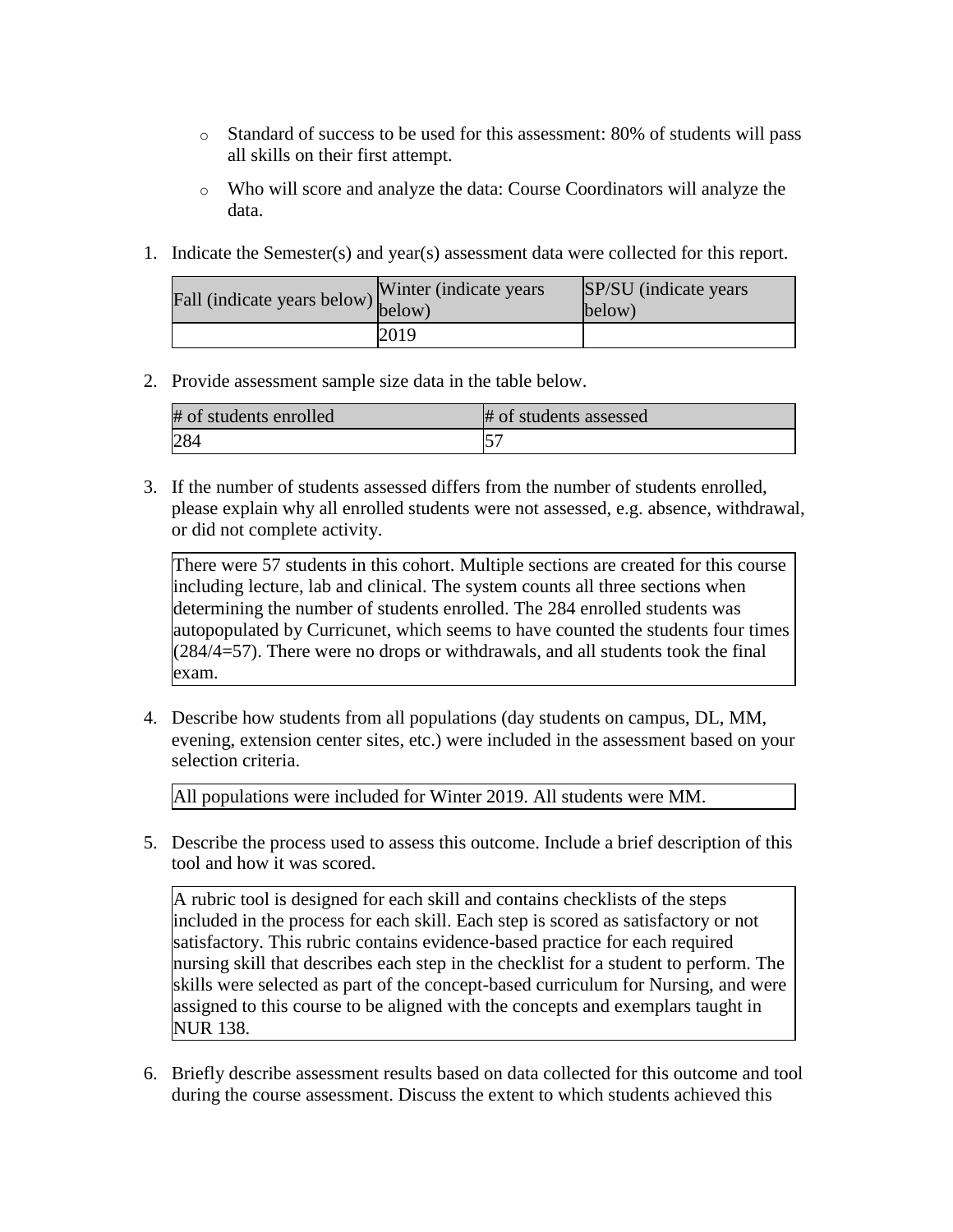learning outcome and indicate whether the standard of success was met for this outcome and tool.

Met Standard of Success: Yes

100% of the students passed the skill on the first attempt. The standard of success was met.

7. Based on your interpretation of the assessment results, describe the areas of strength in student achievement of this learning outcome.

Students are strong in this outcome.

8. Based on your analysis of student performance, discuss the areas in which student achievement of this learning outcome could be improved. If student met standard of success, you may wish to identify your plans for continuous improvement.

The plan for continuous improvement is to ensure opportunities for review and discussion of clinical experiences that emphasize legal and ethical decisionmaking.

Outcome 3: Demonstrate professional conduct within current legal and ethical standards of practice.

- Assessment Plan
	- o Assessment Tool: Final clinical evaluation
	- o Assessment Date: Winter 2021
	- o Course section(s)/other population: All sections
	- o Number students to be assessed: All
	- o How the assessment will be scored: Departmentally-developed rubric
	- o Standard of success to be used for this assessment: 80% of students will pass on their final clinical evaluation
	- o Who will score and analyze the data: Course coordinators will analyze the data
- 1. Indicate the Semester(s) and year(s) assessment data were collected for this report.

| rall (indicate years below) below) | Winter (indicate years) | SP/SU (indicate years)<br>below) |
|------------------------------------|-------------------------|----------------------------------|
|                                    | 2019                    |                                  |

2. Provide assessment sample size data in the table below.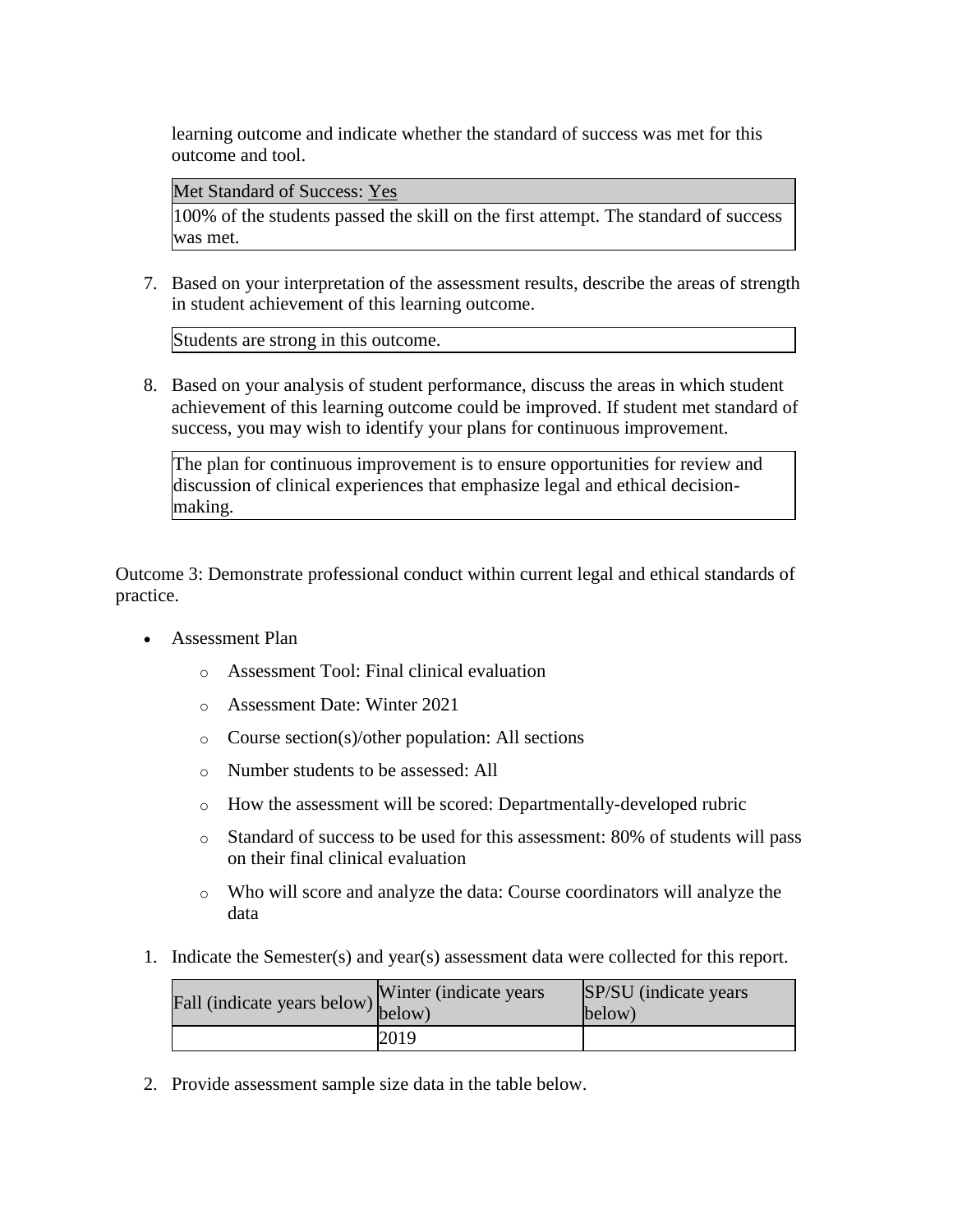| # of students enrolled | # of students assessed |
|------------------------|------------------------|
| 284                    |                        |

3. If the number of students assessed differs from the number of students enrolled, please explain why all enrolled students were not assessed, e.g. absence, withdrawal, or did not complete activity.

There were 57 students in this cohort. Multiple sections are created for this course including lecture, lab and clinical. The system counts all three sections when determining the number of students enrolled. The 284 enrolled students was autopopulated by Curricunet, which seems to have counted the students four times (284/4=57). There were no drops or withdrawals, and all students took the final exam.

4. Describe how students from all populations (day students on campus, DL, MM, evening, extension center sites, etc.) were included in the assessment based on your selection criteria.

All populations were included for Winter 2019. All students were MM.

5. Describe the process used to assess this outcome. Include a brief description of this tool and how it was scored.

The clinical evaluation is based on the nursing program objectives. Each objective is evaluated weekly based on student performance in the clinical setting. Each objective is based on the end of program outcomes leveled though for a nursing student with advancing nursing skills for the population across the lifespan in the medical-surgical, mental health, and pediatric settings. Each objective is pass or no pass.

6. Briefly describe assessment results based on data collected for this outcome and tool during the course assessment. Discuss the extent to which students achieved this learning outcome and indicate whether the standard of success was met for this outcome and tool.

Met Standard of Success: Yes

100% of the students passed the medical-surgical, mental health, and pediatric clinical.

7. Based on your interpretation of the assessment results, describe the areas of strength in student achievement of this learning outcome.

Students are strong in this outcome.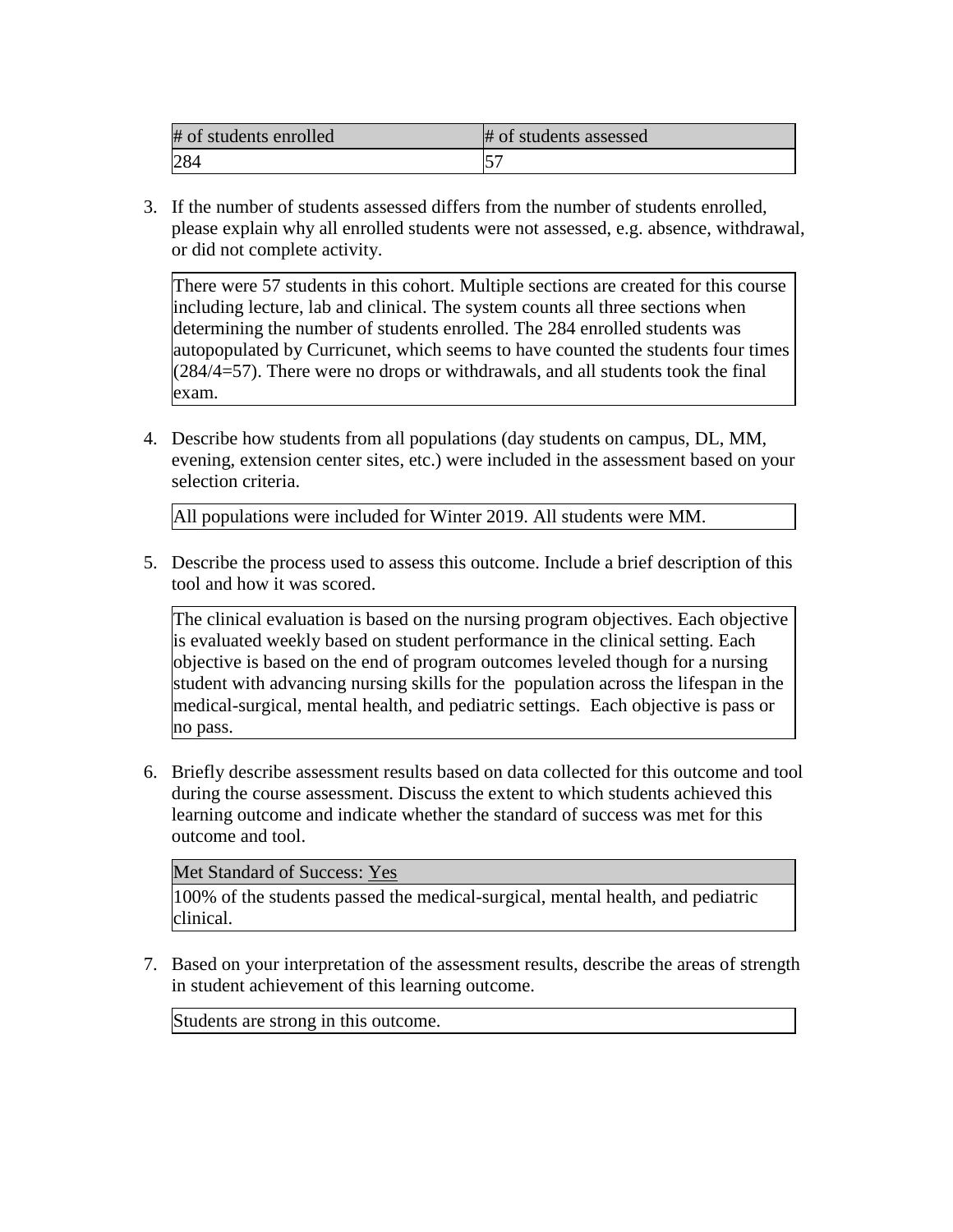8. Based on your analysis of student performance, discuss the areas in which student achievement of this learning outcome could be improved. If student met standard of success, you may wish to identify your plans for continuous improvement.

The plan for continuous improvement is to ensure opportunities for review and discussion of clinical experiences that emphasize legal and ethical decisionmaking.

### **III. Course Summary and Intended Changes Based on Assessment Results**

1. Based on the previous report's Intended Change(s) identified in Section I above, please discuss how effective the changes were in improving student learning.

This is the first Assessment Report for this course.

2. Describe your overall impression of how this course is meeting the needs of students. Did the assessment process bring to light anything about student achievement of learning outcomes that surprised you?

Overall, the course is meeting the needs of the students. However, the students did need "refreshing" of some clinical skills and more strategies for success in addressing exam questions with multiple answers.

3. Describe when and how this information, including the action plan, was or will be shared with Departmental Faculty.

This information will be shared with the faculty department during our scheduled faculty meeting. The action plan for future cohorts will include aligning simulation and lab with theory content to reinforce knowledge and give real-life application opportunities to improve student competence and confidence in theory assessment and clinical performance.

4.

Intended Change(s)

| <b>Intended Change</b> | Description of the<br>change                                                                                             | Rationale                                                                                                                                              | Implementation<br>Date |
|------------------------|--------------------------------------------------------------------------------------------------------------------------|--------------------------------------------------------------------------------------------------------------------------------------------------------|------------------------|
| Course<br>Assignments  | Course<br>assignments that<br>promote critical<br>thinking and<br>application of<br>theory to practice<br>will be added. | The NUR 138 exams<br>increase in<br>complexity of<br>questions across the<br>semester. The Final<br>Exam has the most<br>percentage of<br>analysis and | 2019                   |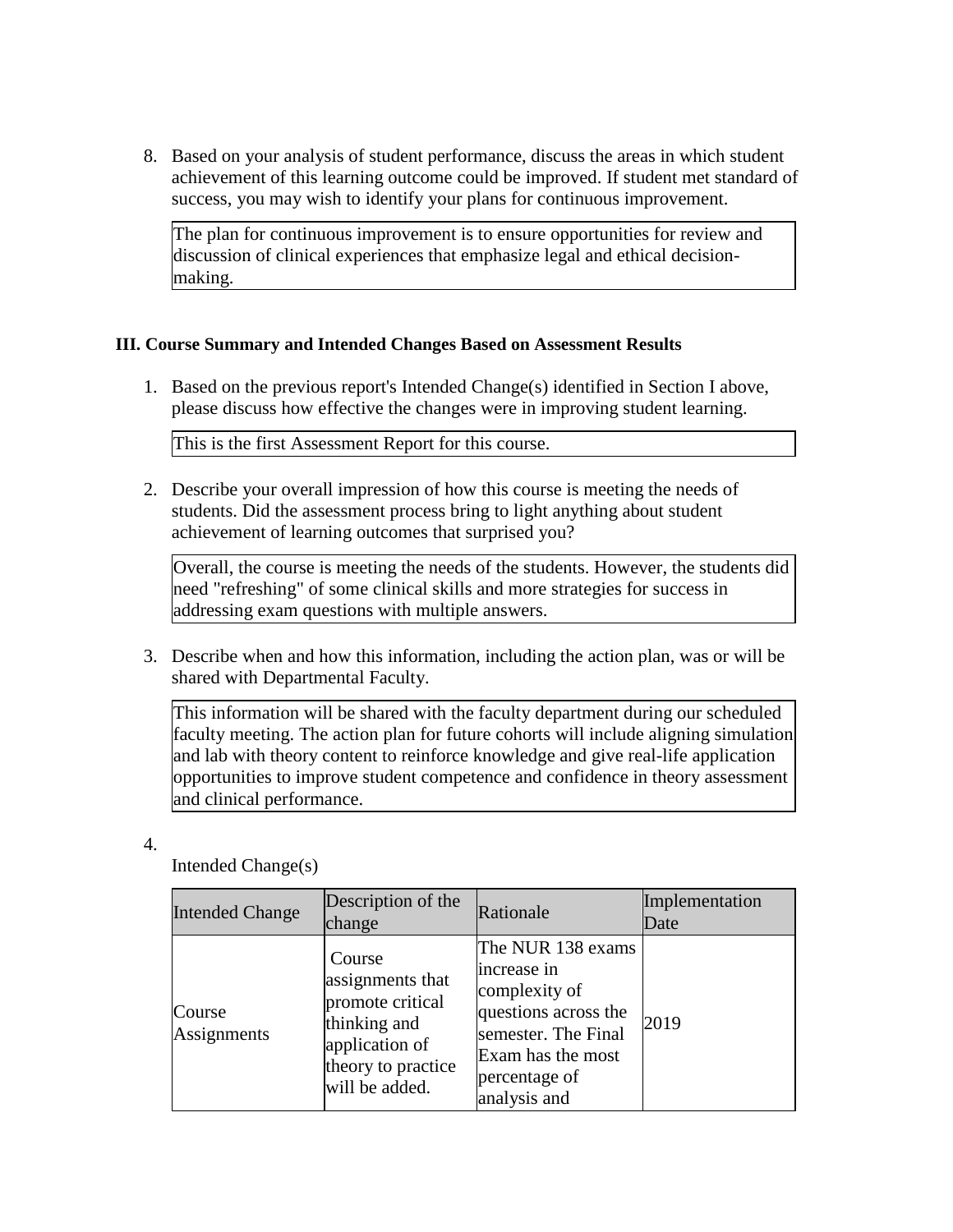|                                                                                  |                                                                                                        | multiple-answer style<br>questions, per the<br>nursing department<br>testing policy. To<br>better prepare<br>students for more<br>complex questions,<br>the course<br>assignments need to<br>be more complex.                                                                                                                                  |      |
|----------------------------------------------------------------------------------|--------------------------------------------------------------------------------------------------------|------------------------------------------------------------------------------------------------------------------------------------------------------------------------------------------------------------------------------------------------------------------------------------------------------------------------------------------------|------|
| <b>Course Materials</b><br>(e.g. textbooks,<br>handouts, on-line<br>ancillaries) | Practice quizzes<br>will be added.                                                                     | <b>Modified Blackboard</b><br>quizzes using the<br>correct answer<br>function will be<br>added. Students will<br>have three attempts.<br>The correct answer<br>cannot be accessed<br>until after the due<br>date.<br>This should improve<br>student learning and<br>prevent access to<br>correct answers<br>before the due date<br>has passed. | 2019 |
| <b>Course Materials</b><br>(e.g. textbooks,<br>handouts, on-line<br>ancillaries) | Pediatric VSim will no longer be an<br>no longer be used<br>in this course.                            | Clinical hours were<br>reduced; pediatric<br>on-site clinical will<br>independent course<br>component. Pediatric<br>clinical learning will<br>be incorporated into<br>the weekly labs and<br>assignments.                                                                                                                                      | 2019 |
| <b>Course Materials</b><br>(e.g. textbooks,<br>handouts, on-line<br>ancillaries) | Course textbook<br>will be changed in<br>Winter 2020 to the<br>3rd edition of the<br>current textbook. | The nursing program<br>is transitioning to the<br>3rd edition of the<br>program textbook,<br>and the Winter 2020<br>cohort will be the<br>initial cohort to                                                                                                                                                                                    | 2020 |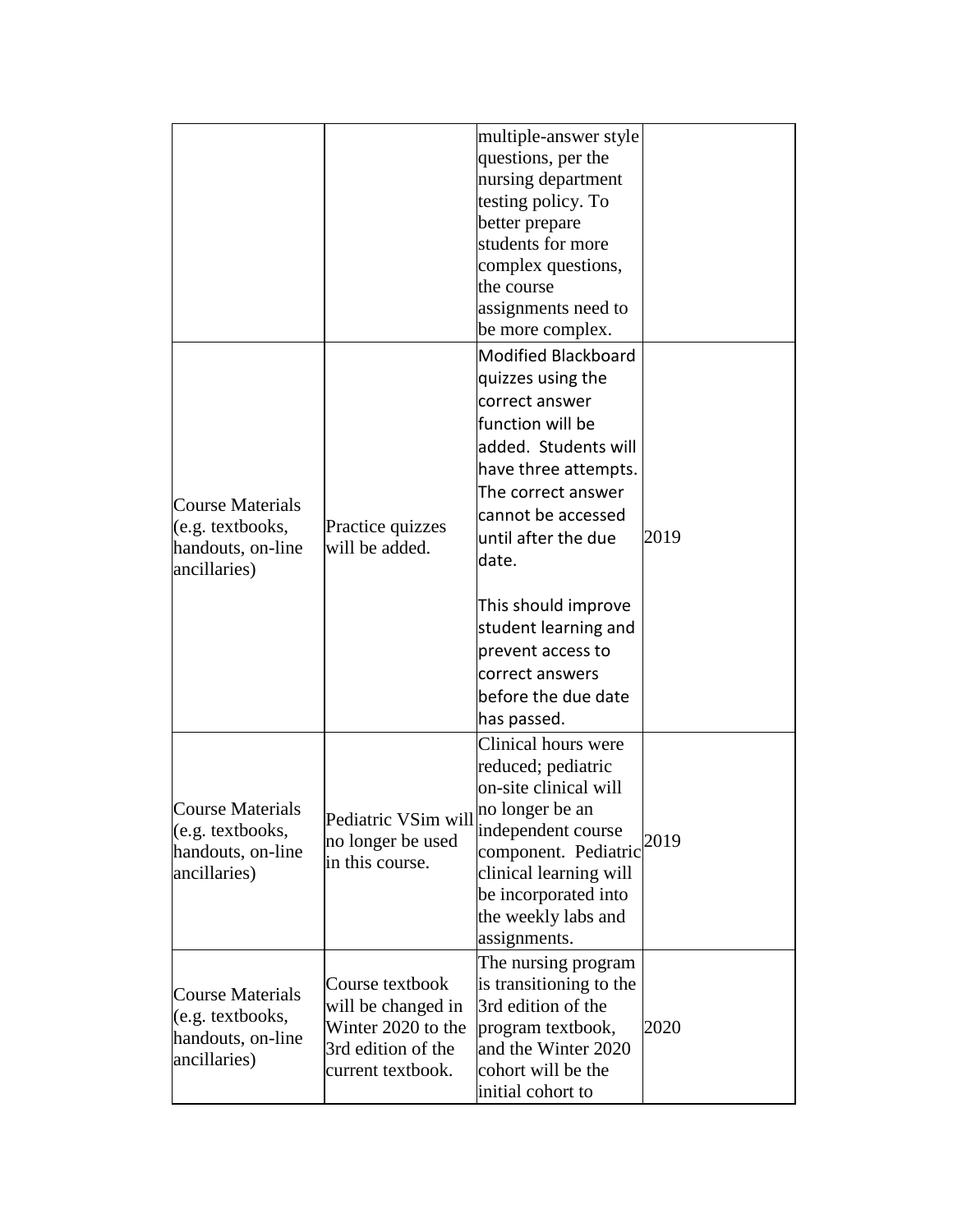|                     |                                                                                                                                                                                                                                                                                                  | implement this<br>textbook.                                                                                                                                                                                                                                                                                                                                                                                                                                                                                                                                                                                                                                                                 |      |
|---------------------|--------------------------------------------------------------------------------------------------------------------------------------------------------------------------------------------------------------------------------------------------------------------------------------------------|---------------------------------------------------------------------------------------------------------------------------------------------------------------------------------------------------------------------------------------------------------------------------------------------------------------------------------------------------------------------------------------------------------------------------------------------------------------------------------------------------------------------------------------------------------------------------------------------------------------------------------------------------------------------------------------------|------|
| Other: Lab/Clinical | Increase analytical<br>in simulation and<br>lab.<br>Pre-simulation<br>review and skills<br>that align with<br>simulation will be<br>added.<br>Lab will be reduced<br>from four hours to<br>three hours.<br>Pediatric lab-<br>clinical will be<br>integrated into the<br>regular lab<br>sessions. | The NUR 138 exams<br>increase in<br>complexity of<br>questions across the<br>semester. The Final<br>Exam has the most<br>percentage of<br>analysis and<br>and critical thinking $ {\rm multiple\mbox{-}answer}$ style<br>questions, per the<br>nursing department<br>testing policy. To<br>better prepare<br>students for more<br>complex questions,<br>the course<br>assignments need to<br>be more complex.<br>Lab hours were<br>reduced due to<br>budgetary constraints<br>and more hours will<br>be dedicated to<br>theory.<br>This course addresses<br>care across the<br>lifespan, and students<br>will be better served<br>to have an integrated<br>pediatric learning<br>experience | 2019 |
|                     |                                                                                                                                                                                                                                                                                                  | throughout the term.                                                                                                                                                                                                                                                                                                                                                                                                                                                                                                                                                                                                                                                                        |      |

5. Is there anything that you would like to mention that was not already captured?

Course resources are available on the Blackboard site for NUR 138. Thank you!

# **III. Attached Files**